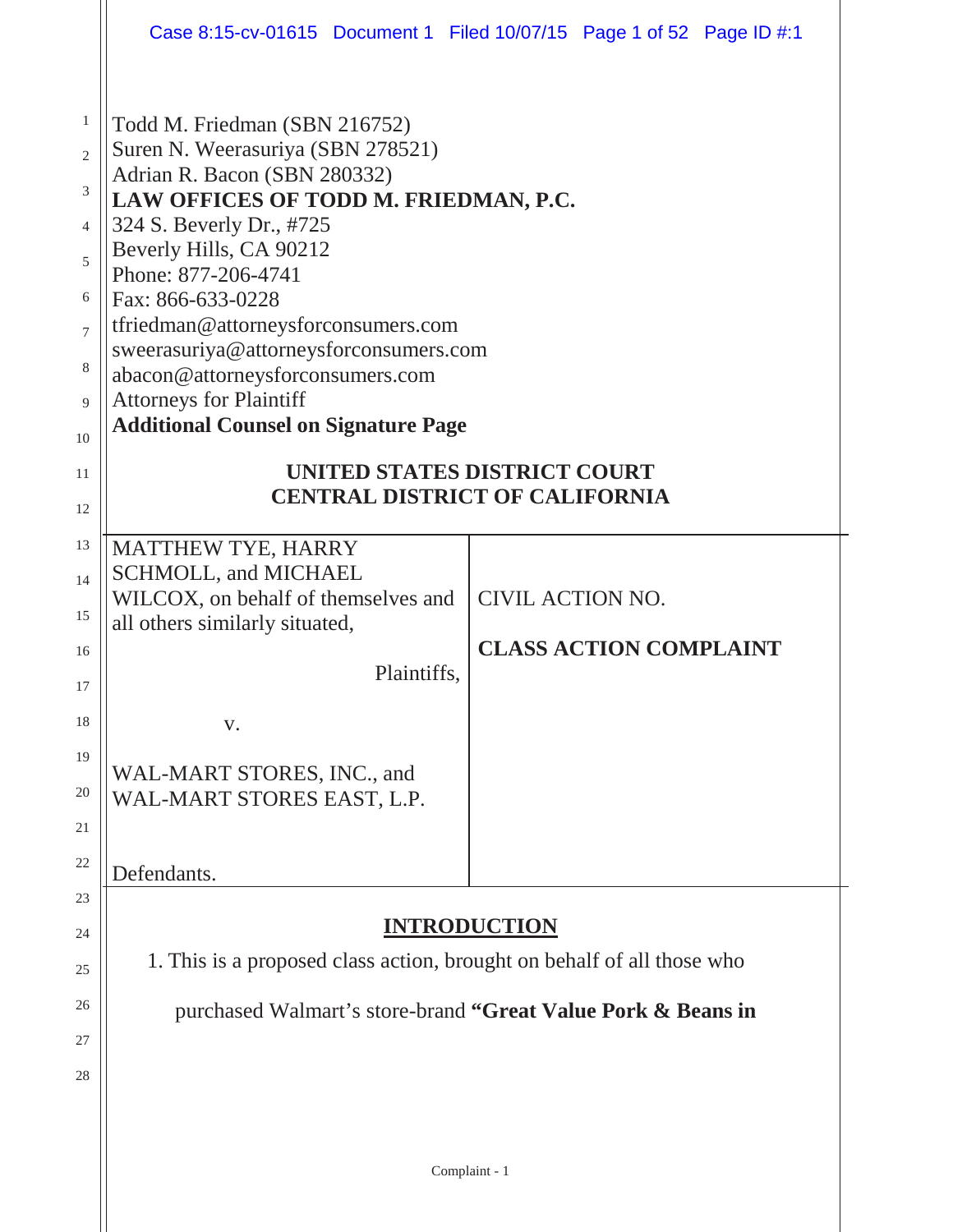**Tomato Sauce,"** in a Walmart store located in the United States, between October 7, 2009 and the present ("the Nationwide Class").

2. This action is also brought on behalf of three proposed sub-classes, the California Sub-Class, the New Jersey Sub-Class and the Pennsylvania Sub-Class, composed of all those who purchased the Product at a Walmart store located in California, New Jersey and Pennsylvania, respectively, between October 7, 2009 and the present.

3. **"Great Value Pork & Beans in Tomato Sauce"** ("the Product") is a Walmart store -brand food product which is distributed by Defendants and is sold exclusively by Defendants at Walmart stores, including Walmart stores located in every state in the United States.

- 4. Despite the inclusion of the words **"Pork & Beans"** in the name of the Product itself, and despite the fact that the **"INGREDIENTS"** section on the label on each and every container of the product lists **"Pork"** as an ingredient of the product, rigorous scientific testing has revealed that the Product actually contains no pork whatsoever.
- 5. Thus, each and every can of the Product bears a uniformly-worded label which makes the same false, affirmative statements of fact regarding whether pork is included in the Product.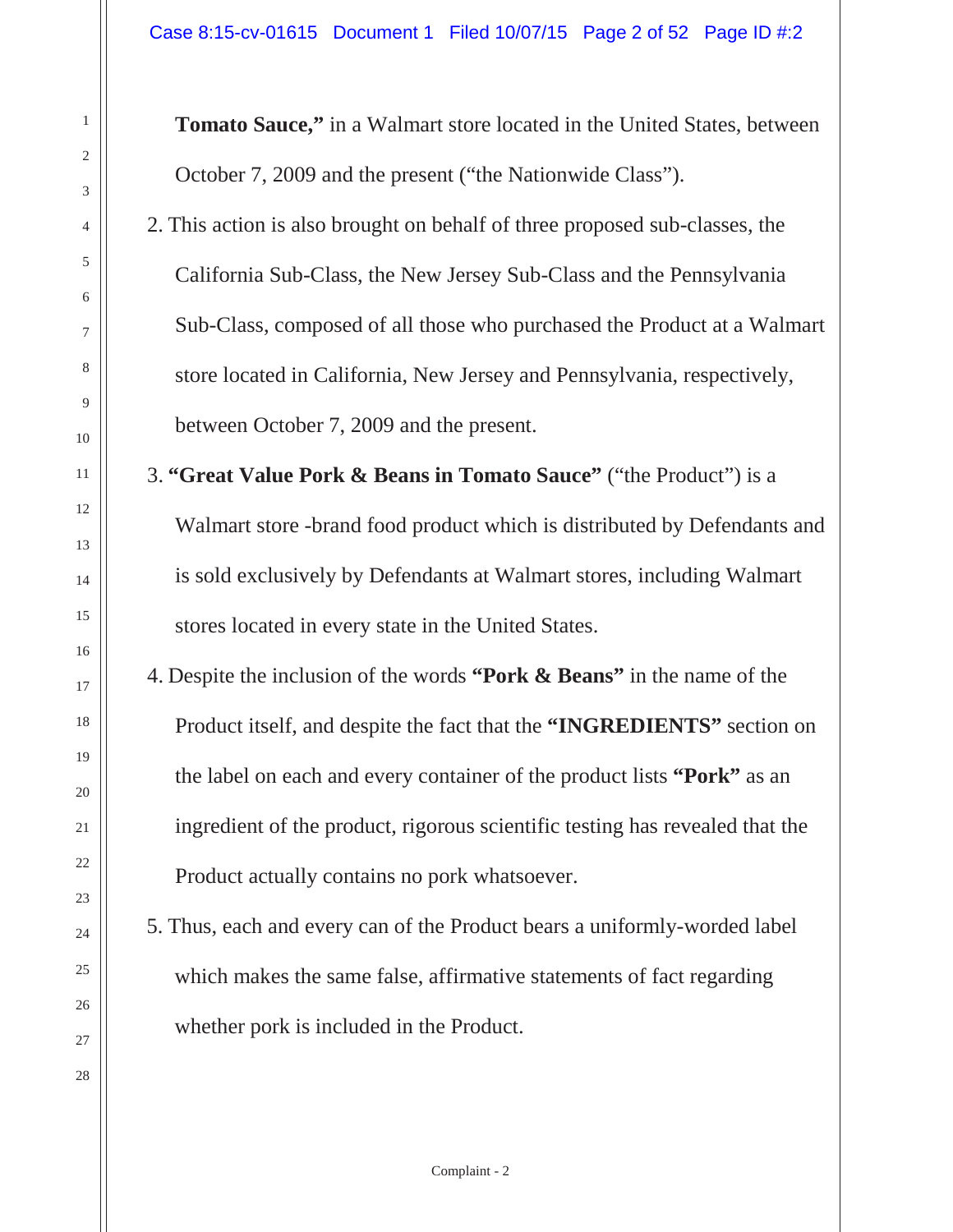6. Upon information and belief, Defendants have been fully aware that the Product actually contains no pork since its inception.

7. This complaint seeks injunctive, declaratory and monetary relief for Plaintiff, the proposed Nationwide Class, and the proposed State Sub-Classes, as outlined in greater detail herein.

#### **JURISDICTION AND VENUE**

8. There is federal subject matter jurisdiction over this matter under the Class Action Fairness Act in that it is a proposed class action, there are more than 100 members of the Nationwide Class and each State Sub-Class, at least some class members and some defendants are citizens of different states, and the amount in controversy is more than \$5 million.

#### **THE PARTIES**

9. Plaintiff Matthew Tye resides in Brea, California.

10.Like all members of the proposed class, Plaintiff Tye purchased the Product in a Walmart store located in the United States between October 7, 2009 and the present. Like all members of the proposed California Subclass, Plaintiff Tye purchased the Product at a Walmart store located in California between October 7, 2009 and the present.

11.Specifically, Plaintiff Tye purchased the Product at Walmart Store #5641 located in La Habra, California, on various dates between October 7, 2009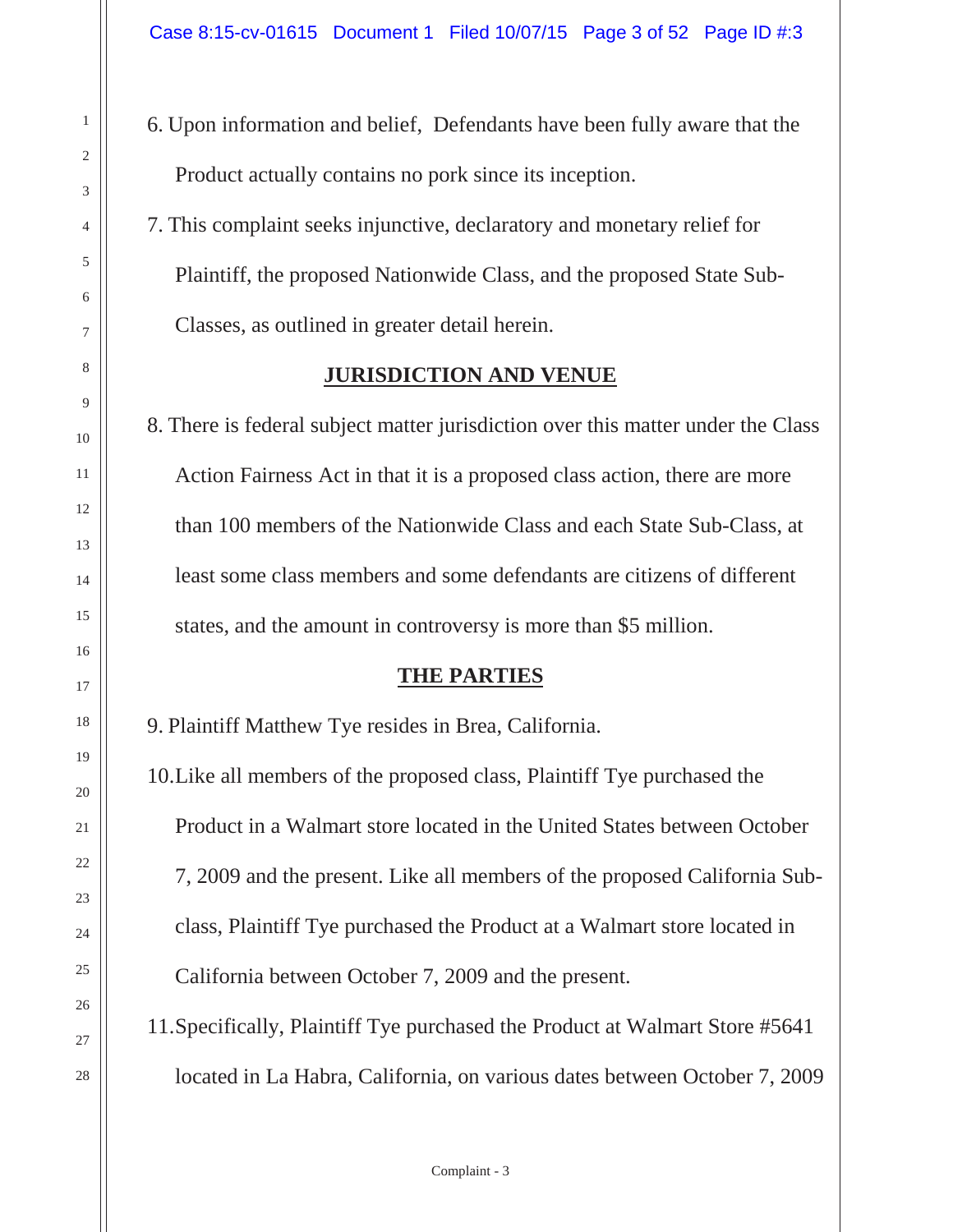and the present, including on October 2, 2015, when Plaintiff Tye purchased a can of the Product at this location. See Attachment A, Receipt dated October 2, 2015.

12.Plaintiff Schmoll resides in Cherry Hill, New Jersey.

13.Like all members of the proposed class, Plaintiff Schmoll purchased the Product in a Walmart store located in the United States between October 7, 2009 and the present. Like all members of the proposed New Jersey sub-class, Plaintiff purchased the Product at a Walmart store located in New Jersey between October 7, 2009 and the present.

14.Specifically, Plaintiff Schmoll purchased the Product at Walmart Store #5340 located in Cherry Hill, New Jersey, on various dates between October 7, 2009 and the present, including on August 30, 2015, when Plaintiff Schmoll purchased three cans of the product at this location. See Attachment B, Receipt dated August 30, 2015.

15.Plaintiff Michael Wilcox resides in Philadelphia, Pennsylvania.

16.Like all members of the proposed class, Plaintiff Wilcox purchased the Product in a Walmart store located in the United States between October 7, 2009 and the present. Like all members of the proposed Pennsylvania Sub-class, Plaintiff Wilcox purchased the Product at a Walmart store located in Pennsylvania between October 7, 2009 and the present.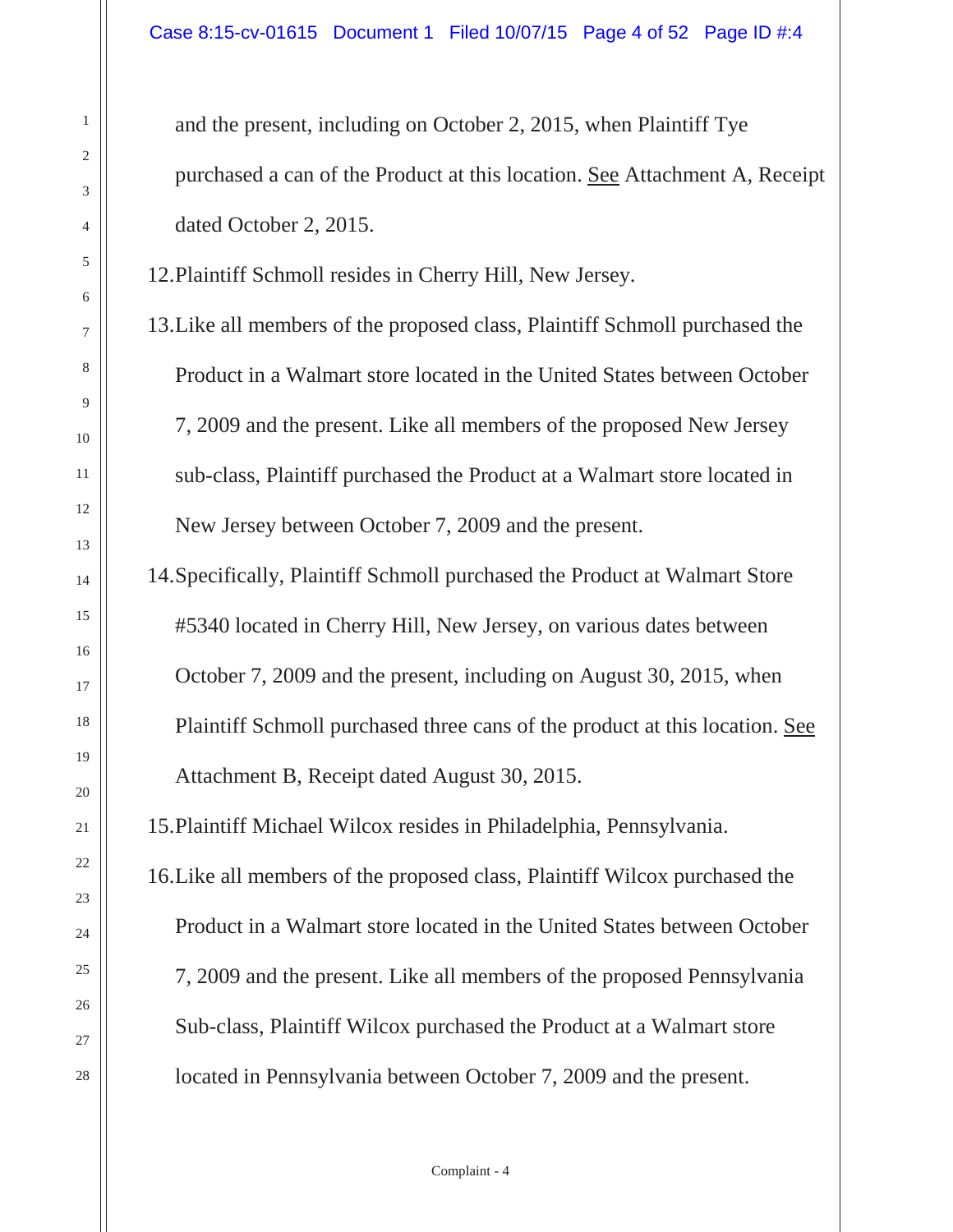17.Specifically, Plaintiff Wilcox purchased the Product at Walmart Store #2141 located in Philadelphia, Pennsylvania, on various dates between October 7, 2009 and the present, including on October 6, 2015, when Plaintiff Wilcox purchased a can of the Product at this location. See Attachment C, Receipt dated October 6, 2015

18.Defendant Wal-Mart Stores, Inc. is a corporation which is headquartered at 702 SW 8th Street, Bentonville, Arkansas, 72716. The uniformlyworded label on the product states, inter alia, admits that the product was **"DISTRIBUTED BY: Wal-Mart Stores, Inc."** Upon information and belief, Defendant Wal-Mart Stores Inc. is the owner and operator of various Walmart stores throughout the United States, including California. 19.Defendant Wal-Mart Stores East, L.P. maintains its principal offices at 702 SW 8th Street, Bentonville, Arkansas, 72716. Wal-Mart Stores East, L.P. purports to own and operate all Walmart stores in various states, including New Jersey and Pennsylvania.

20.Together, Defendants Wal-Mart Stores, Inc. and Wal-Mart Stores East, L.P. jointly manufactured, distributed, advertised, labeled and sold the product, with each defendant jointly determining that each such container of the product would bear the name **"Great Value Pork & Beans in**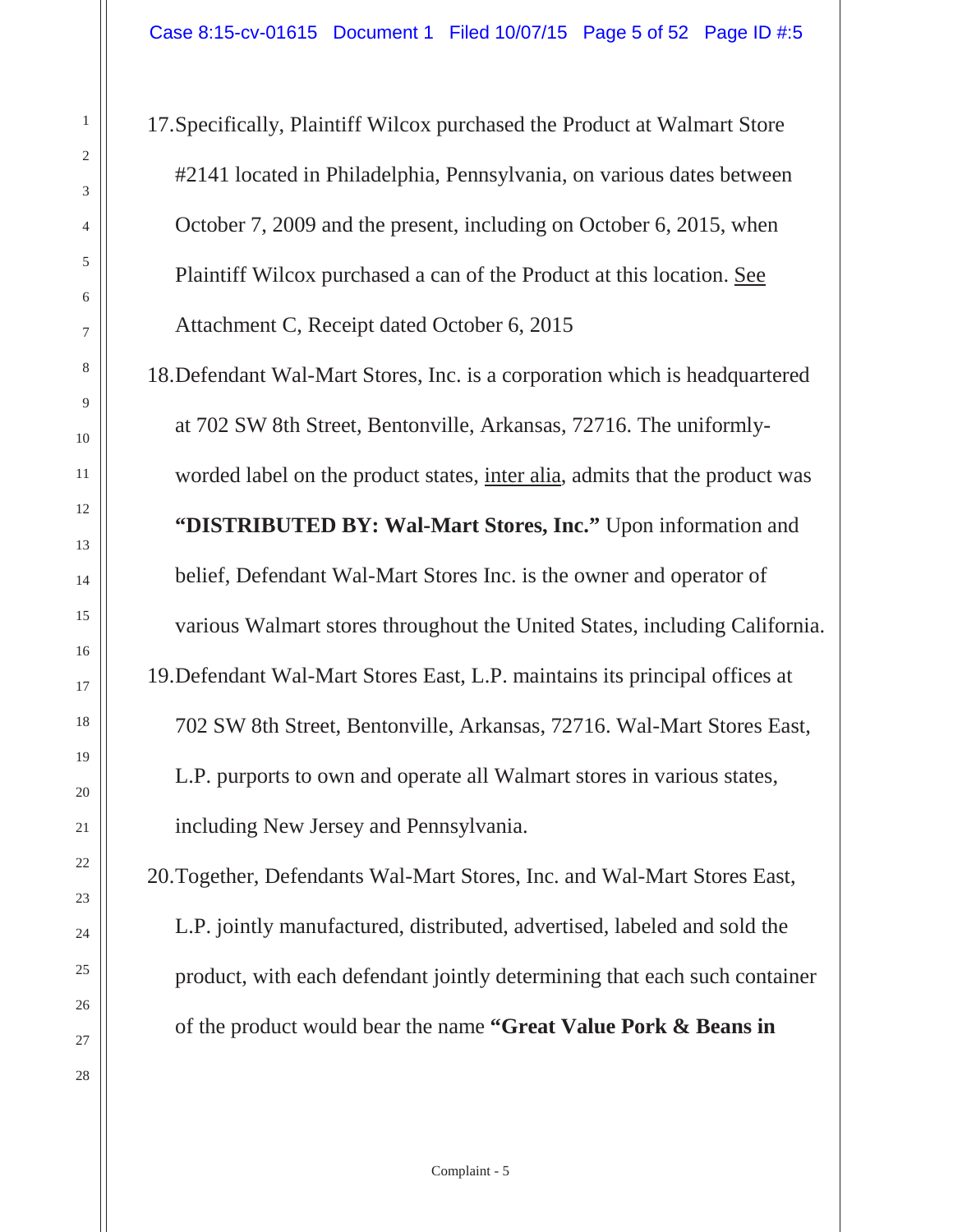1

2

3

4

5

6

7

8

9

10

11

12

13

14

15

16

17

18

19

20

21

22

23

24

25

26

27

28

| <b>Tomato Sauce"</b> and would list " <b>PORK</b> " under the portion of the product                                                                                                                |
|-----------------------------------------------------------------------------------------------------------------------------------------------------------------------------------------------------|
| label marked "INGREDIENTS."                                                                                                                                                                         |
| <b>CLASS ACTION ALLEGATIONS</b>                                                                                                                                                                     |
| 21. Plaintiffs bring this action as a class action pursuant to Fed.R.Civ.P. 23, on                                                                                                                  |
| behalf of a Nationwide Class defined as:                                                                                                                                                            |
| All persons who, between October 7, 2009 and the<br>present, purchased one or more containers of "Great<br>Value Pork & Beans in Tomato Sauce" at a<br>Walmart store located in the United States.  |
| 22. Plaintiff Tye also brings this action as a class action pursuant to                                                                                                                             |
| Fed.R.Civ.P. 23, on behalf of a California Sub-Class defined as:                                                                                                                                    |
| All persons who, between October 7, 2009 and the<br>present, purchased one or more containers of "Great<br>Value Pork & Beans in Tomato Sauce" at a<br>Walmart store located in California.         |
| 23. Plaintiff Schmoll also brings this action as a class action pursuant to                                                                                                                         |
| Fed.R.Civ.P. 23, on behalf of a New Jersey Sub-Class defined as:                                                                                                                                    |
| All persons who, between October 7, 2009 and the<br>present, purchased one or more containers of "Great"<br>Value Pork & Beans in Tomato Sauce" at a<br><b>Walmart store located in New Jersey.</b> |
| 24. Plaintiff Wilcox also brings this action as a class action pursuant to                                                                                                                          |
| Fed.R.Civ.P. 23, on behalf of a Pennsylvania Sub-Class defined as:                                                                                                                                  |
| All persons who, between October 7, 2009 and the<br>present, purchased one or more containers of "Great                                                                                             |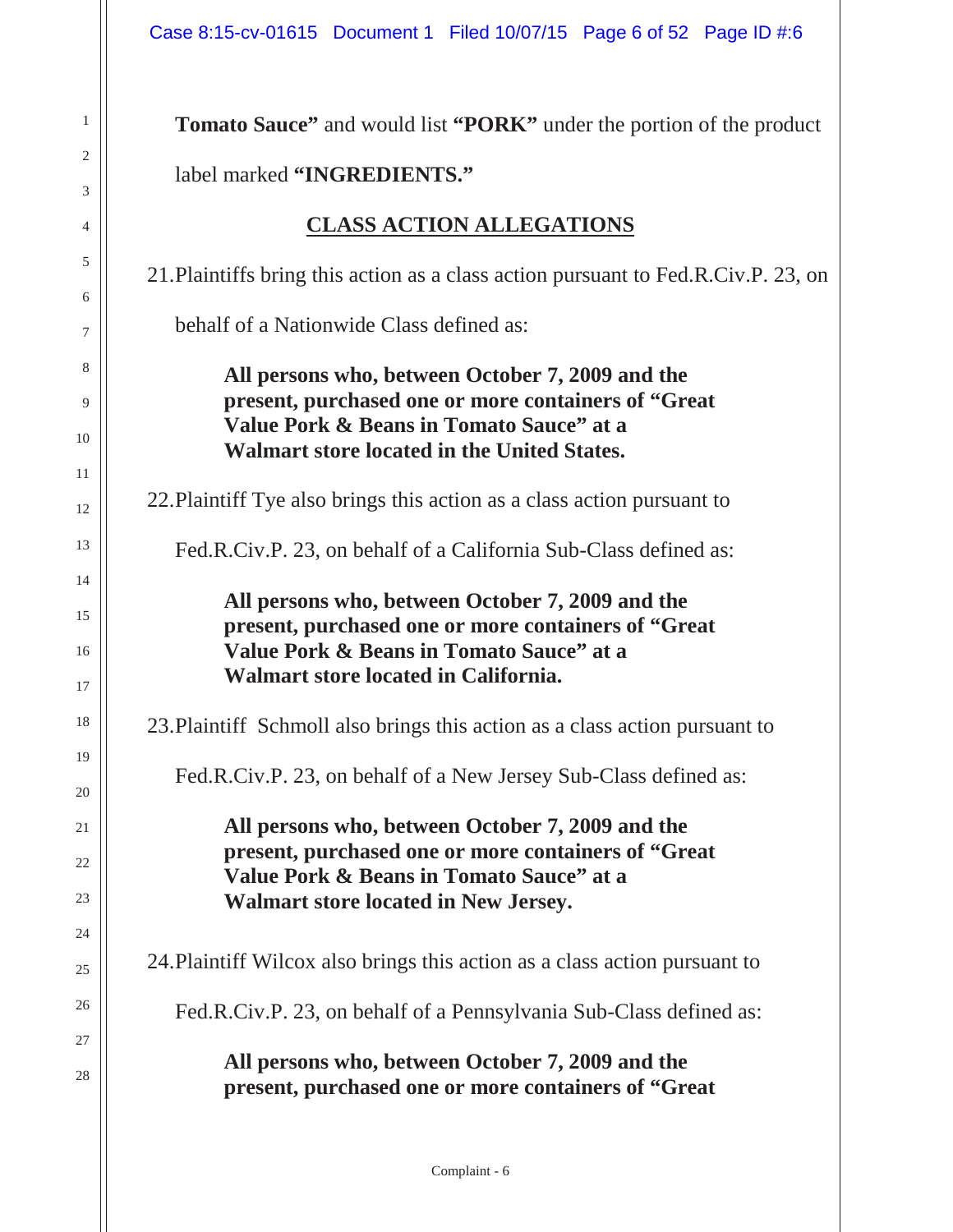#### **Value Pork & Beans in Tomato Sauce" at a Walmart store located in Pennsylvania.**

25.The members of the class and sub-classes for whose benefit this action is brought are so numerous that joinder of all members is impracticable.

26.Upon information and belief, the proposed Nationwide Class is composed of over 100,000 persons and each proposed State Sub-Class is composed of at least 5,000 persons.

27.No violations alleged in this complaint are a result of any oral communications or individualized interaction of any kind between class members and Defendants.

28.Rather, all claims in this matter arise from the identical, false, written

affirmative statements on the Product label as outlined in detail herein.

29.There are common questions of law and fact affecting the rights of all

Nationwide Class members, including, inter alia, the following:

**a. Whether there is pork in the Product;**

**b. Whether Defendants' act in naming the Product "Great Value Pork & Beans in Tomato Sauce" was a false, affirmative statement of fact;**

- **c. Whether Defendants' act in placing a uniform written statement on the label of the Product, listing "PORK" under the word "INGREDIENTS" was a false, affirmative statement of fact;**
- **d. Whether each Defendant was aware that the Product contained no pork whatsoever; and**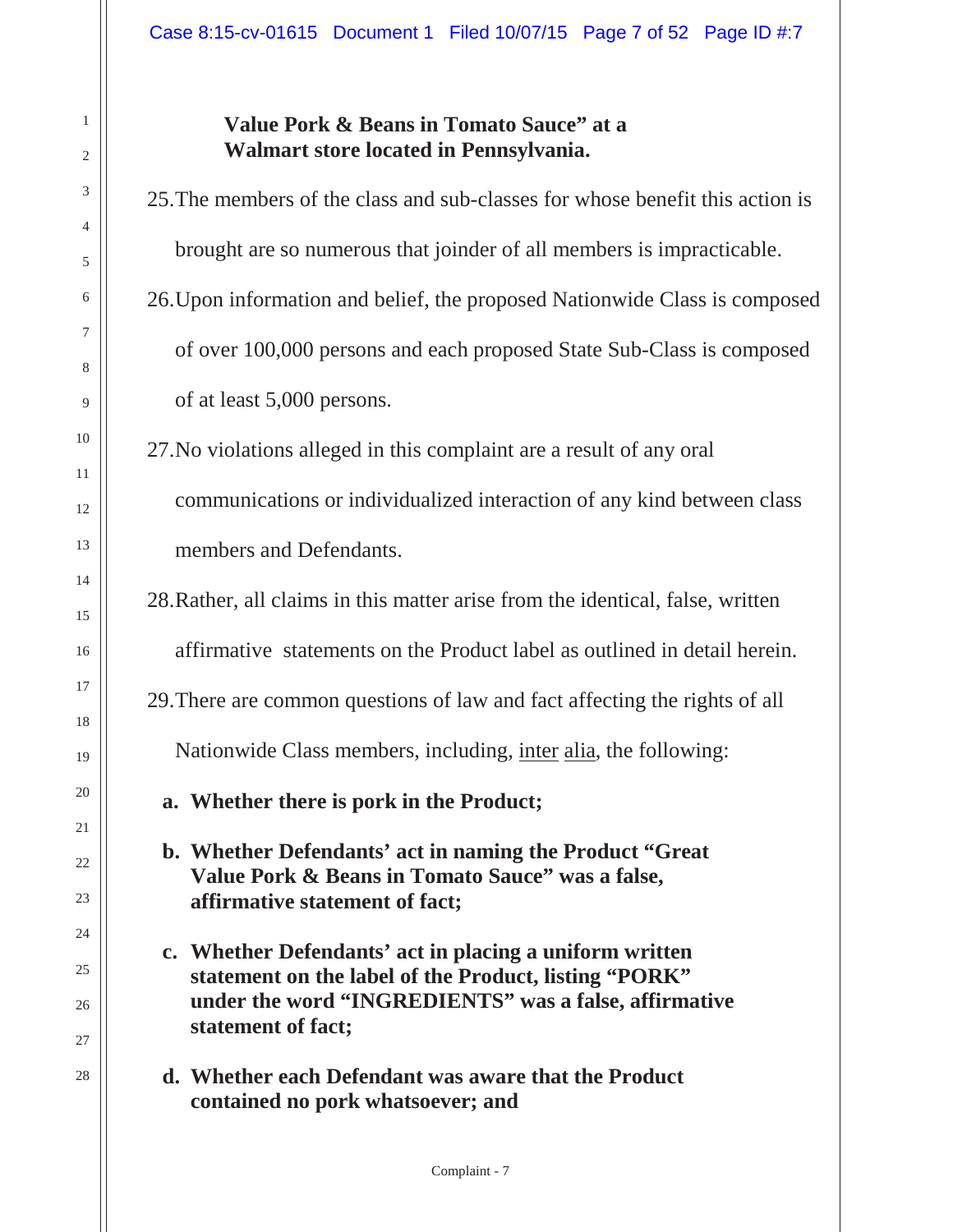#### **e. The date each Defendant became aware that the Product contained no pork whatsoever.**

30.In addition, there are common questions of law and fact affecting the

rights of all California Sub-Class members, including, inter alia, the

following:

1

2

3

4

5

6

7

8

9

10

11

12

13

14

15

16

17

18

19

20

21

22

23

24

25

26

27

28

- **a. Whether Defendants' actions, as outlined herein, violated the California Business & Professions Code § 17200 et seq.;**
- **b. Whether Defendants' actions, as outlined herein, violated the California Business & Professions Code § 17500 et seq.;**
- **c. Whether Defendants' action in placing the word "PORK" under the word "INGREDIENTS" on the Product label constituted an express warranty under California law; and**

#### **d. Whether, by the facts alleged herein, Defendants have breached an express warranty under California common law.**

31.In addition, there are common questions of law and fact affecting the

rights of all New Jersey Sub-Class members, including, inter alia, the

following:

- **a. Whether Defendants' action, in naming the Product "Great Value Pork & Beans in Tomato Sauce," was a misleading sales practice in the sale of goods in violation of N.J.S.A. 56:8-2 of the New Jersey Consumer Fraud Act;**
- **b. Whether Defendants' action, in placing a uniform written statement listing "PORK" under the word "INGREDIENTS" on the Product label, was a false, affirmative statement of fact in the sale of goods in violation of N.J.S.A. 56:8-2 of the New Jersey Consumer Fraud Act;**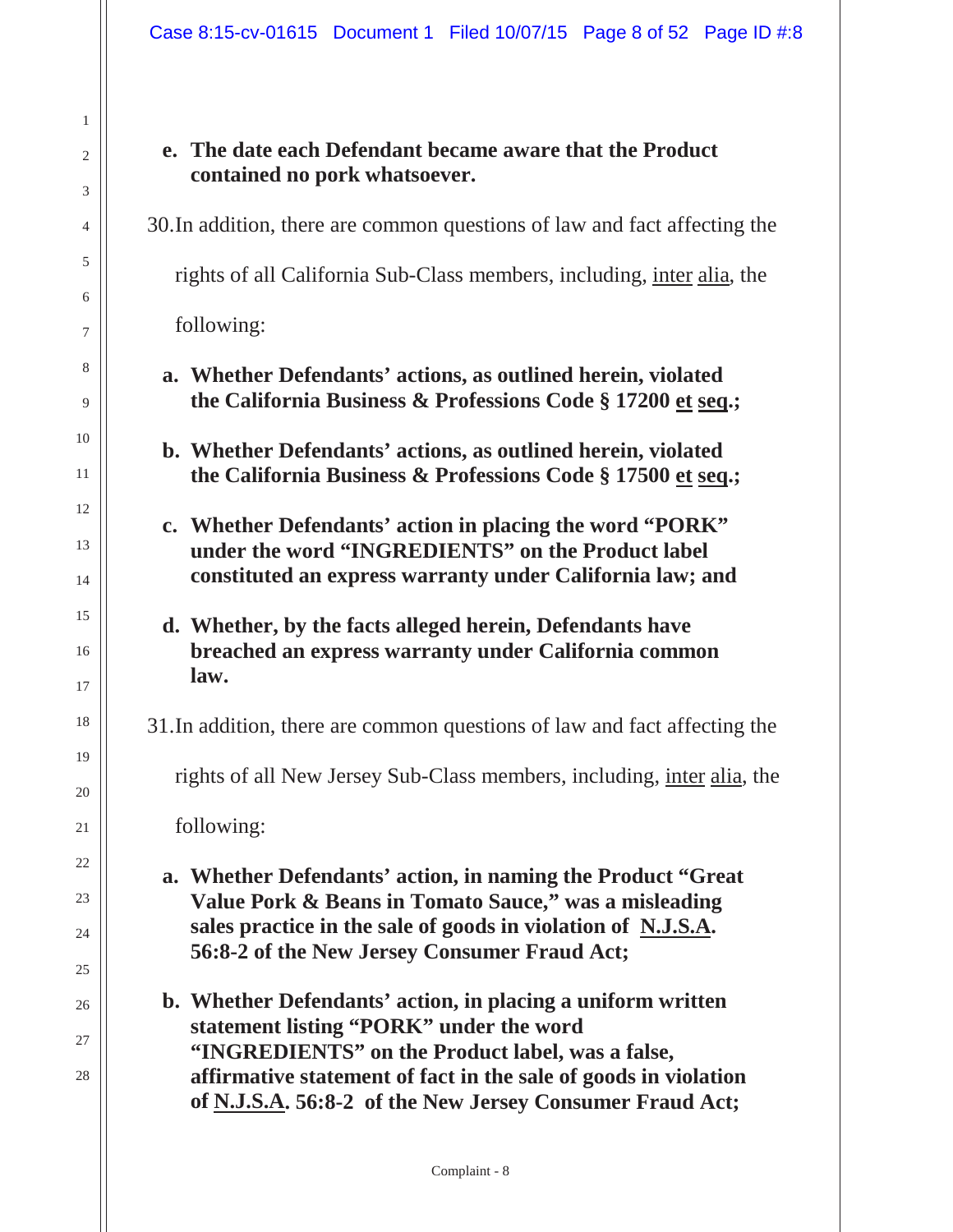**c. Whether Defendants' action in placing the word "PORK" under the word "INGREDIENTS" on the Product label constituted an express warranty under New Jersey law;**

- **d. Whether, by the facts alleged herein, Defendants have breached an express warranty under New Jersey law;**
- **e. Whether the Product label was a consumer notice or warranty within the meaning of the New Jersey Truth in Consumer Contract, Warranty and Notice Act;**
- **f. Whether Defendants' actions, as described herein, violated the New Jersey Truth in Consumer Contract, Warranty and Notice Act;**
- **g. Whether an implied contract relating to the sale of the Product existed under New Jersey common law between Defendants and each member of the New Jersey Sub-Class; and**
- **h. Whether, by placing false statements of fact on the Product label, as described herein, Defendants breached the implied duty of good faith and fair dealing which was part of the implied contract of sale between Defendants and each member of the New Jersey Sub-Class.**

32.In addition, there are common questions of law and fact affecting the

rights of all Pennsylvania Sub-Class members, including, inter alia, the

following:

1

2

3

4

5

6

7

8

9

10

11

12

13

14

15

16

17

18

19

20

21

22

23

24

25

26

27

28

**a. Whether Defendants' action, in naming the Product "Great Value Pork & Beans in Tomato Sauce," was "deceptive conduct which creates a likelihood of confusion or misunderstanding" within the meaning of the Pennsylvania Uniform Trade Practices and Consumer Protection Law, 73 P.S. § 201-2(4)(xxi);**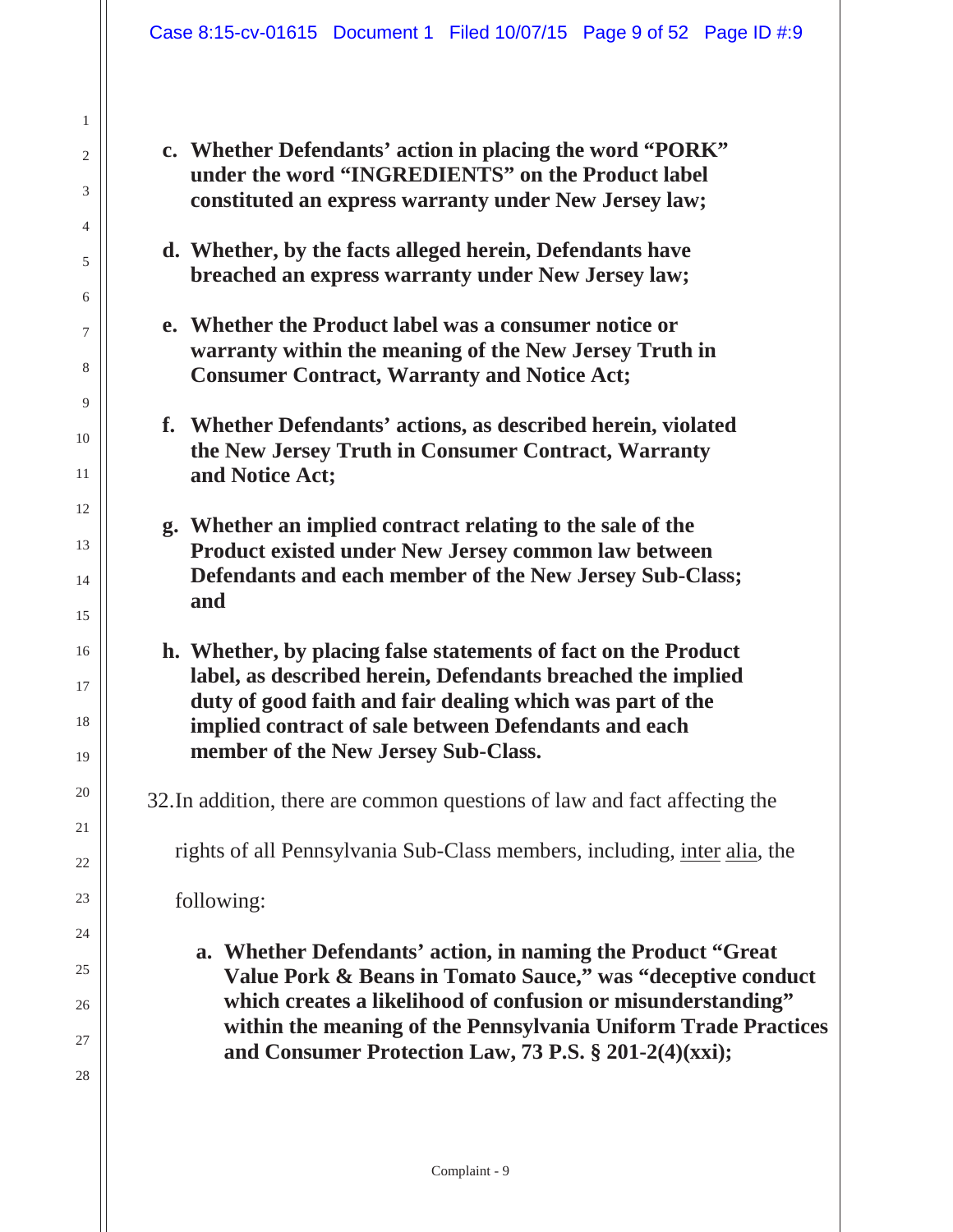**b. Whether Defendants' action, in placing a uniform written statement listing "PORK" under the word "INGREDIENTS" on the Product label, was "deceptive conduct which creates a likelihood of confusion or misunderstanding" within the meaning of the Pennsylvania Uniform Trade Practices and Consumer Protection Law, 73 P.S. § 201-2(4)(xxi);** 

- **c. Whether Defendants' action in placing the word "PORK" under the word "INGREDIENTS" on the Product label constituted an express or implied warranty under Pennsylvania law;**
- **d. Whether, by the facts alleged herein, Defendants have breached an express or implied warranty under Pennsylvania law;**
- **e. Whether an implied contract relating to the sale of the Product existed under Pennsylvania common law between Defendants and each member of the Pennsylvania Sub-Class; and**
- **f. Whether, by placing false statements of fact on the Product label, as described herein, Defendants breached the implied duty of good faith and fair dealing which was part of the implied contract of sale between Defendants and each member of the Pennsylvania Sub-Class.**

33.Plaintiffs are each members of the class and sub-class he seeks to

represent.

- 34.The claims of Plaintiffs are not only typical of all class and sub-class members, they are identical.
- 35.All claims of Plaintiffs and the class and sub-classes arise from the same identical, false, written statement of affirmative fact on the Product label as described herein.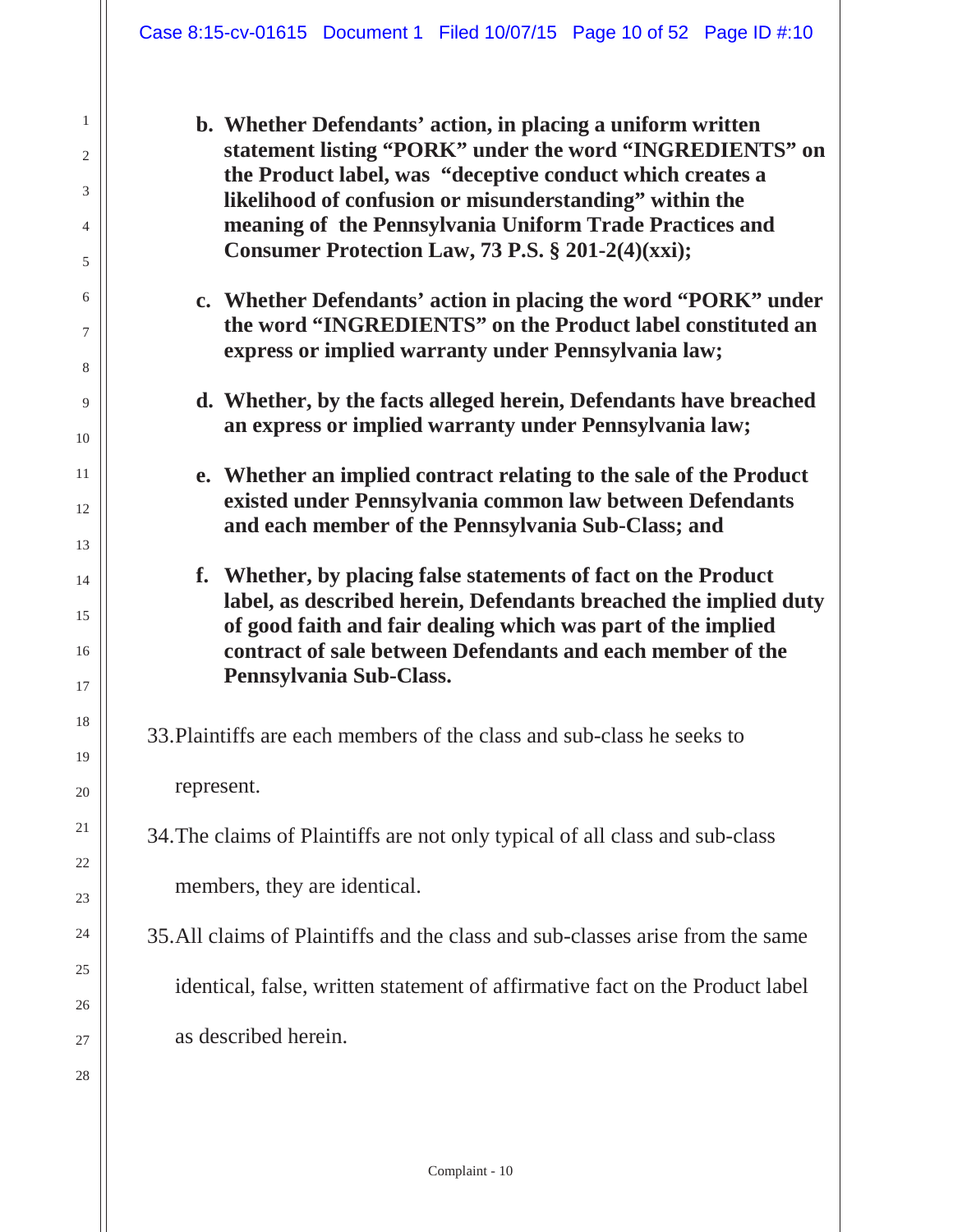- 36.All claims of Plaintiffs and the class and sub-classes are based on the same legal theories.
- 37.Plaintiffs have no interest antagonistic to, or in conflict with, the class or sub-classes.
- 38.Plaintiffs will thoroughly and adequately protect the interests of the class and sub-classes, having retained qualified and competent legal counsel to represent themselves and the class and sub-classes.
- 39.Defendants have acted and refused to act on grounds generally applicable to the class and sub-classes, thereby making appropriate injunctive and declaratory relief for the class as a whole.
- 40.The prosecution of separate actions by individual class members would create a risk of inconsistent or varying adjudications.
- 41.A class action is the only practical, available method for the fair and efficient adjudication of the controversy since, inter alia, the damages suffered by each class member were less than \$2 per container of the Product purchased and, as such, individual actions are not economically feasible.
- 42.Common questions will predominate, and there will be no unusual manageability issues.

///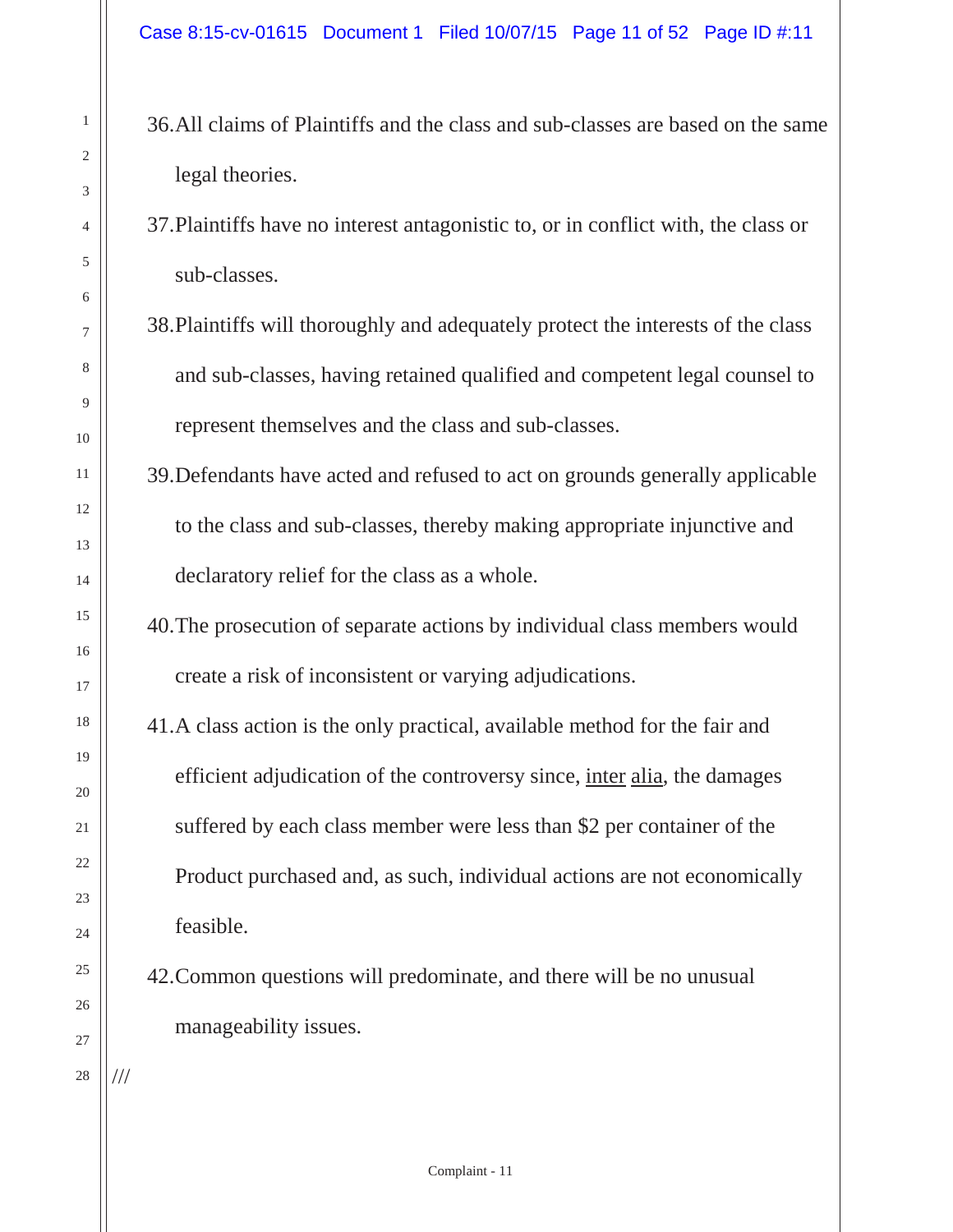#### **FACTUAL ALLEGATIONS**

43. Defendants are in the business of manufacturing, distributing, marketing, and selling, inter alia, **"Great Value Pork & Beans in Tomato Sauce."**  44. **"Great Value Pork & Beans in Tomato Sauce"** is a an exclusive Walmart "store brand" food product, sold at Walmart stores throughout the United States, including 200 Walmart stores in California, 60 Walmart stores in New Jersey and 136 Walmart stores in Pennsylvania. 45.Since the initial offering of the Product, each and every label on this Product has borne a uniformly-worded label which identifies the name of the Product in large letters as **"Great Value Pork & Beans in Tomato Sauce,"** as depicted in Figure 1, below.

#### **Figure 1**



Complaint - 12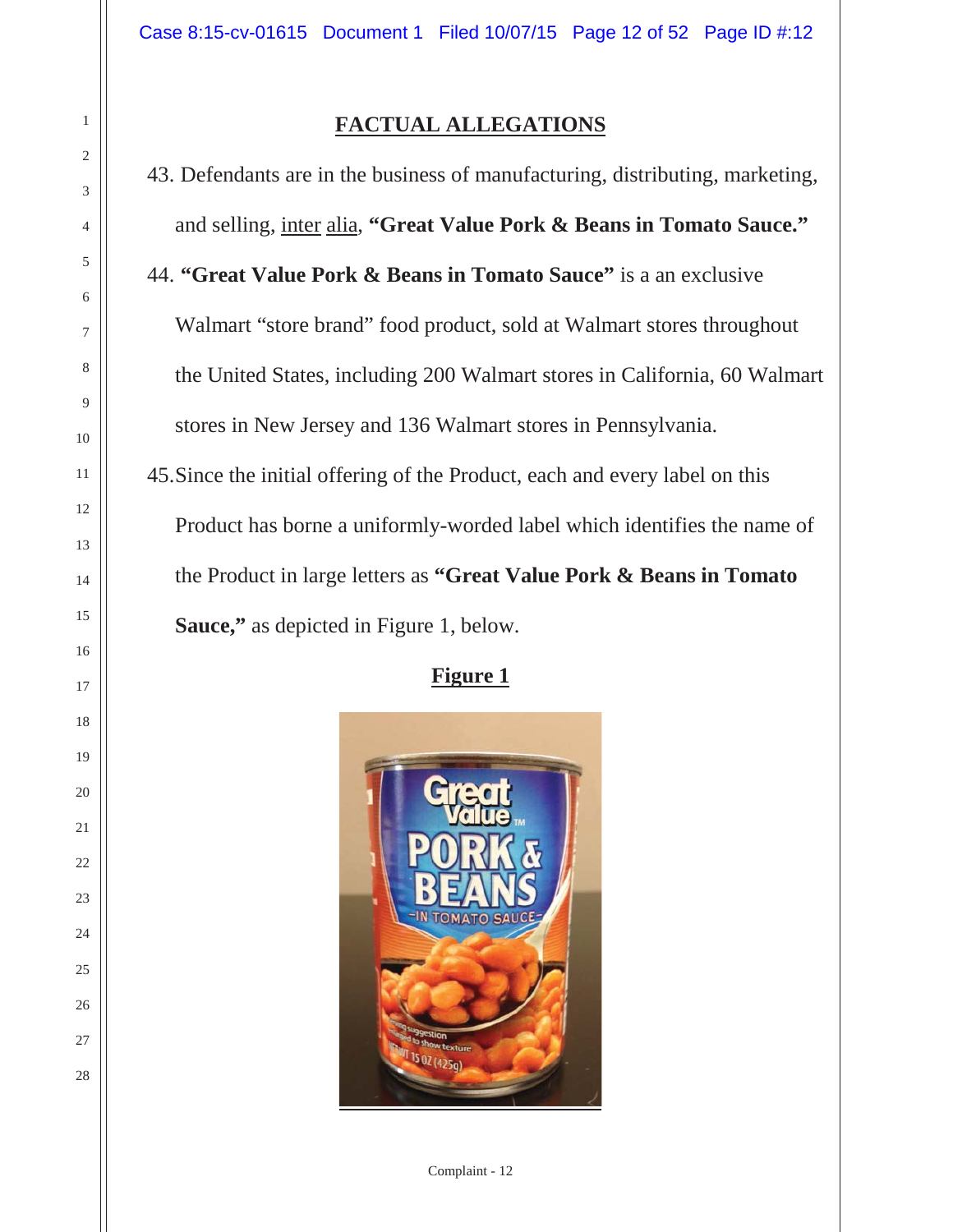46.Since the initial offering of the Product, each and every label on this Product has borne a uniformly-worded label which includes, inter alia, the word **"PORK"** under the word **"INGREDIENTS,"** as depicted in Figure 2, below.

**Figure 2**

**INGREDIENTS: PREPARED WHITE BEANS, WATER,** TOMATO PUREE (WATER, T **SUGA** POWDER. ING SODA NATURAL AND ARTIFICIAL FLAVORS, SPICE, CALCIUM CHLORIDE (A FIRMING AGENT). ERGY WARNING: MAY CONTAIN TRACES OF MILK, WHEAT AND SOY. DISTRIBUTED BY: Wal-Mart Stores, Inc., Bentonville, AR 72716

47.In actuality, rigorous scientific testing, including microscopic and chemical analysis, has revealed that the Product contains no pork whatsoever.

48.Defendants, as developers, manufacturers, and exclusive sellers and distributors of **"Great Value Pork & Beans in Tomato Sauce"** have been aware since the Product's inception that the Product contains no pork whatsoever.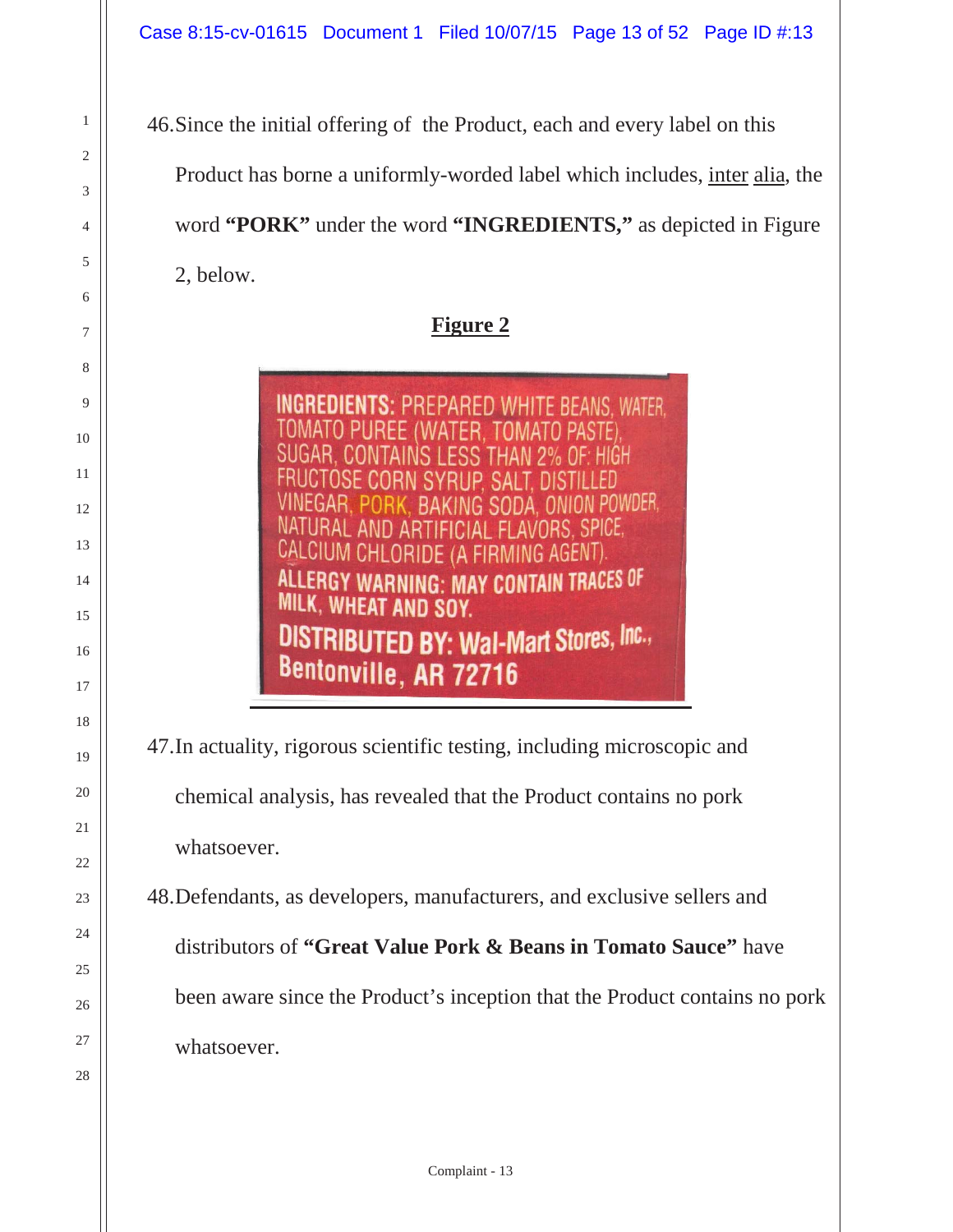49.It is equally clear that Defendants have been fully aware for some time that in order to label a product as "Pork & Beans," the product must contain at least some pork. See U.S. Food and Drug Administration CPG Sec. 567.200, entitled **"Pork and Beans and Similar Bean Products,"** which makes clear that the product must be made **"with pork."** 50.Indeed, over fifteen years ago, the United States Department of Agriculture promulgated a written **"Commercial Item Description"** which specifies that any product described as **"'Pork and Beans in Tomato Sauce' … shall contain a minimum of 12 percent ham, bacon or pork based on the weight of the smoked or fresh meat at the time of formulation."** 

51.Despite this, Defendants opted to name the Product **"Great Value Pork & Beans in Tomato Sauce,"** knowing that it contains no pork whatsoever. 52.Defendants also choose to list the word **"PORK"** on the Product label, under the word **"INGREDIENTS,"** knowing that the Product actually contained no pork whatsoever.

53.Despite all of the foregoing, Defendants continue to sell the Product, with the same written, false, uniformly-worded statements on the Product label outlined herein, in Walmart stores throughout the United States, including California, New Jersey, and Pennsylvania.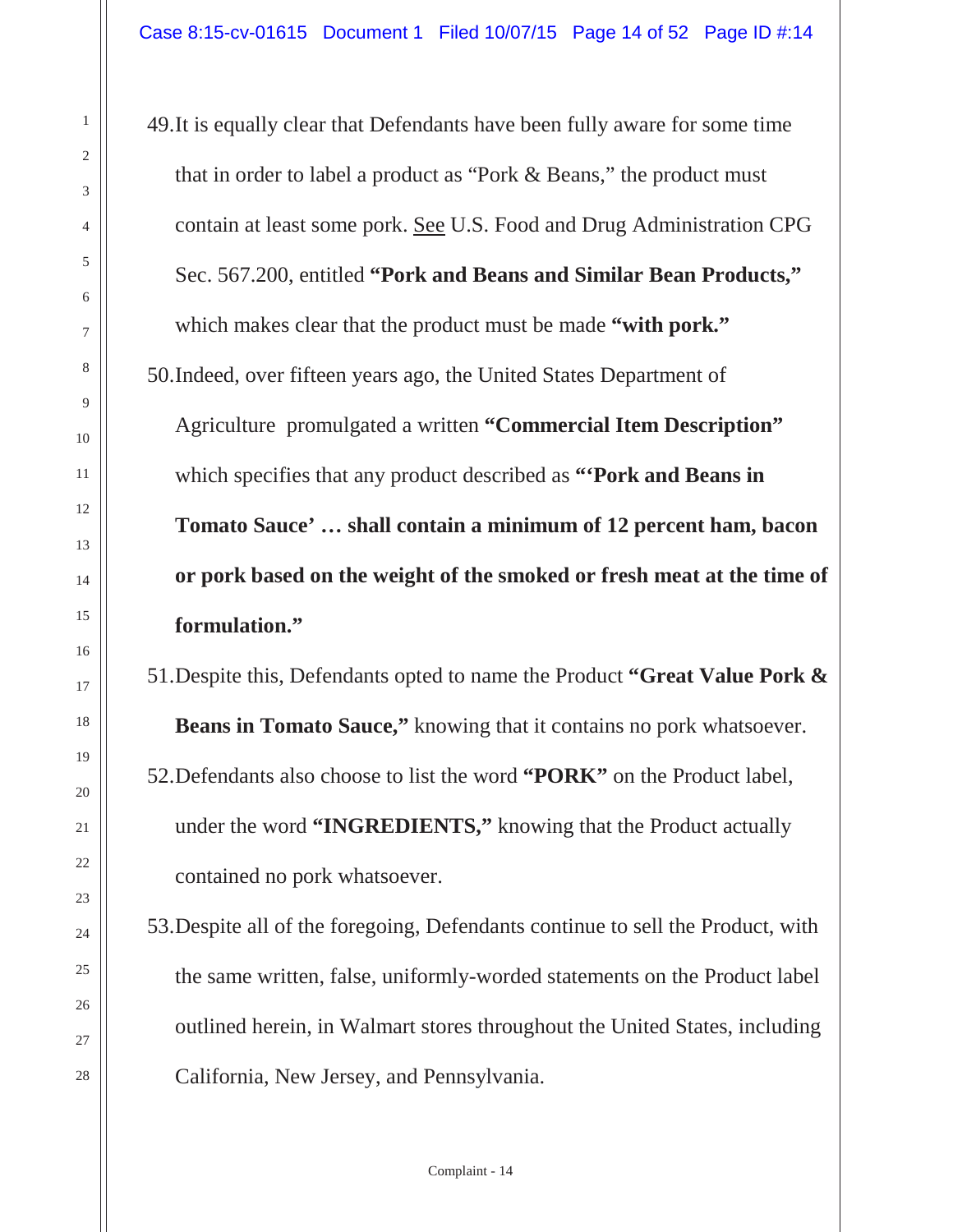54.While no one reasonably expects any product called "pork & beans" to contain a majority of pork, or even a large quantity of pork, it is clear that labeling a product which contains no pork whatsoever as **"pork & beans"** is misleading and deceptive.

#### **COUNT I BREACH OF WARRANTY**

#### **On Behalf of the Nationwide Class**

55.Defendants sold the Product in their regular course of business.

56.Plaintiffs and the members of the Nationwide Class purchased the Product. 57.The written, uniformly-worded label on the Product (as depicted herein) constituted an express warranty provided to all purchasers of the Product under the law of each state in the United States in which the Product was sold.

58.Defendants' written affirmations of fact, promises, and/or descriptions on the Product label were part of that express warranty under the laws of each state in the United States in which the Product was sold.

59.By the acts alleged herein, Defendants breached that warranty because the Product cannot and does not conform to the properties Defendants represented on the label.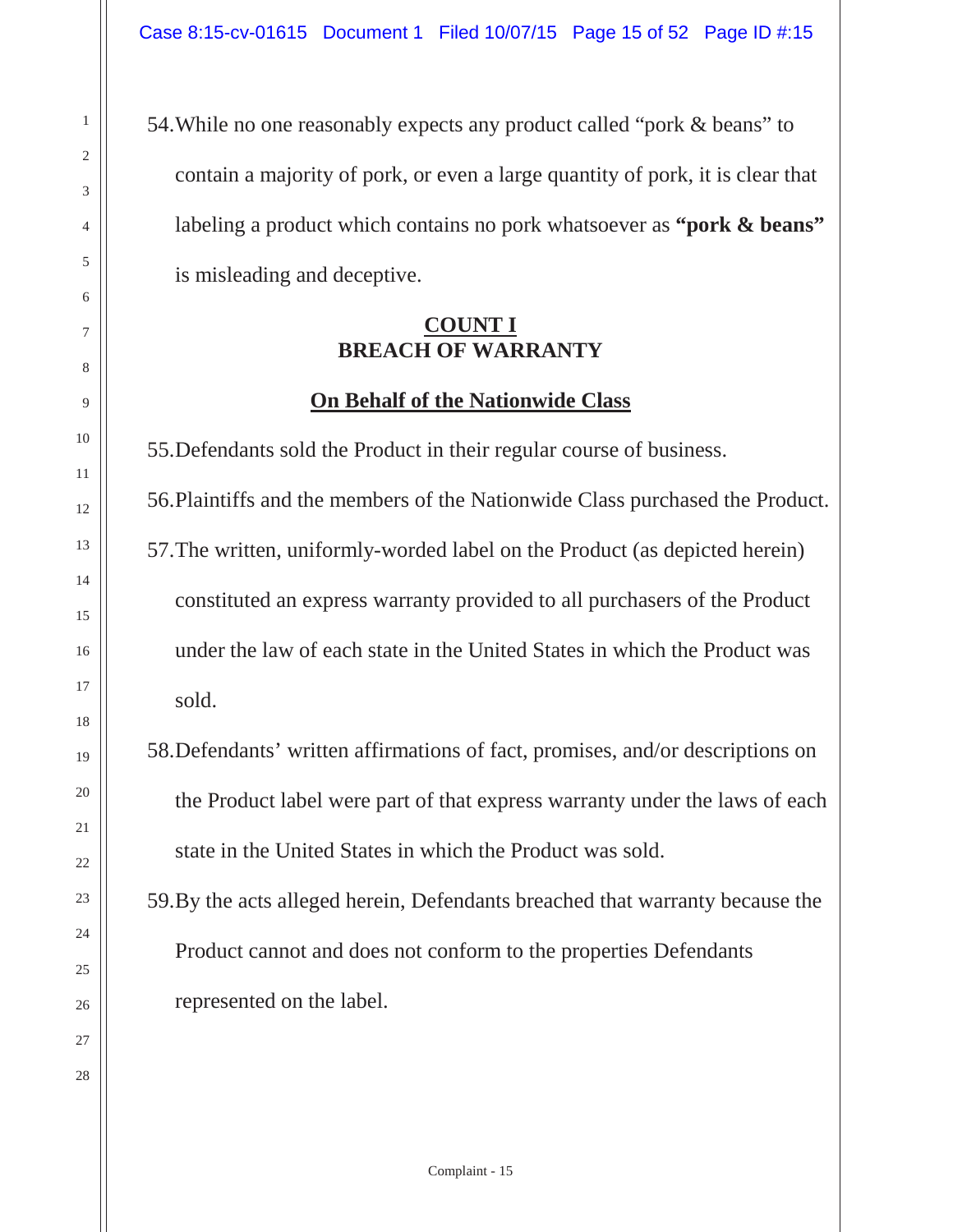60.The false information provided on the label was undiscoverable to Plaintiffs and the members of the Nationwide Class at the time of purchase of the Product.

- 61.All conditions precedent to seeking liability under this claim for breach of warranty have been performed by or on behalf of Plaintiffs and the members of the Nationwide Class in terms of paying for the goods at issue.
- 62.Defendants had actual and/or constructive notice of the false labeling information and to date have taken no action to remedy their breaches of warranty.

# 63.Defendants were on notice of their breaches of warranty and have refused to remedy such breaches.

- 64.By placing the Product into the stream of commerce, by operation of law in each state in the United States, Defendants also impliedly warranted to Plaintiffs and the members of the Nationwide Class that the Product was accurately labeled in conformance with the law.
- 65.Defendants' breaches of warranty have caused Plaintiffs and the members of the Nationwide Class to suffer injuries by paying for falsely labeled products. As a direct and proximate result of Defendants' breaches of warranty, Plaintiffs and the members of the Nationwide Class have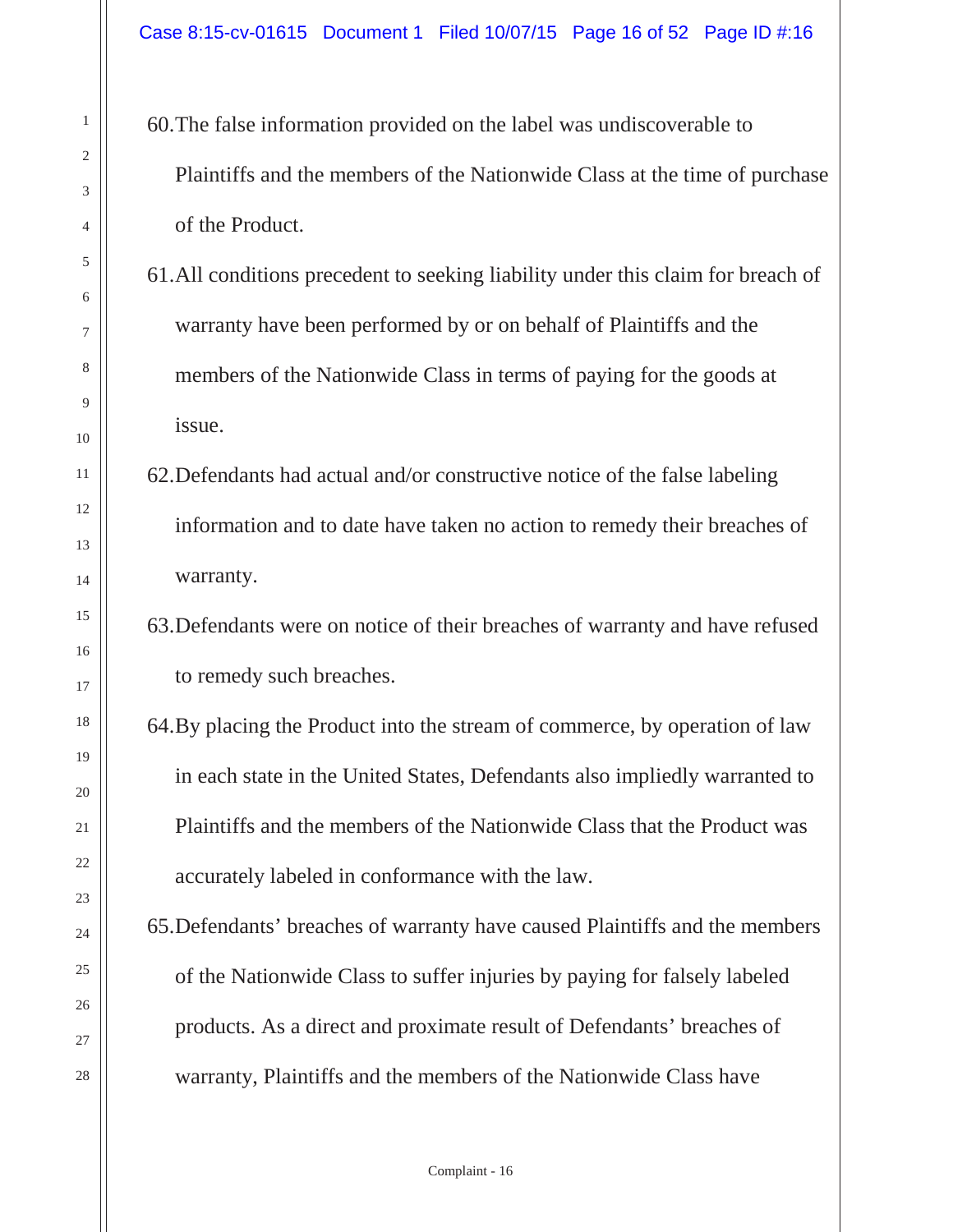suffered damages and continue to suffer damages, including economic damages in terms of the difference between the value of the Product as promised and the value of the Product as delivered.

66.As a result of the breach of these warranties, Plaintiffs and the members of the Nationwide Class are entitled to legal and equitable relief including damages, costs, attorneys' fees, rescission, and/or other relief as deemed appropriate, for an amount to compensate them for not receiving the benefit of their bargain.

#### **COUNT II UNJUST ENRICHMENT**

#### **On Behalf of the Nationwide Class**

67.Plaintiffs incorporate all preceding paragraphs of this complaint as if set forth fully herein.

68.Plaintiffs and the members of the Nationwide Class have conferred substantial benefits on Defendants by purchasing the Product, and Defendants have knowingly and willingly accepted and enjoyed these benefits.

69.Defendants either knew or should have known that the payments rendered by Plaintiffs and the members of the Nationwide Class were given and received with the expectation that the Product would be as represented and warranted.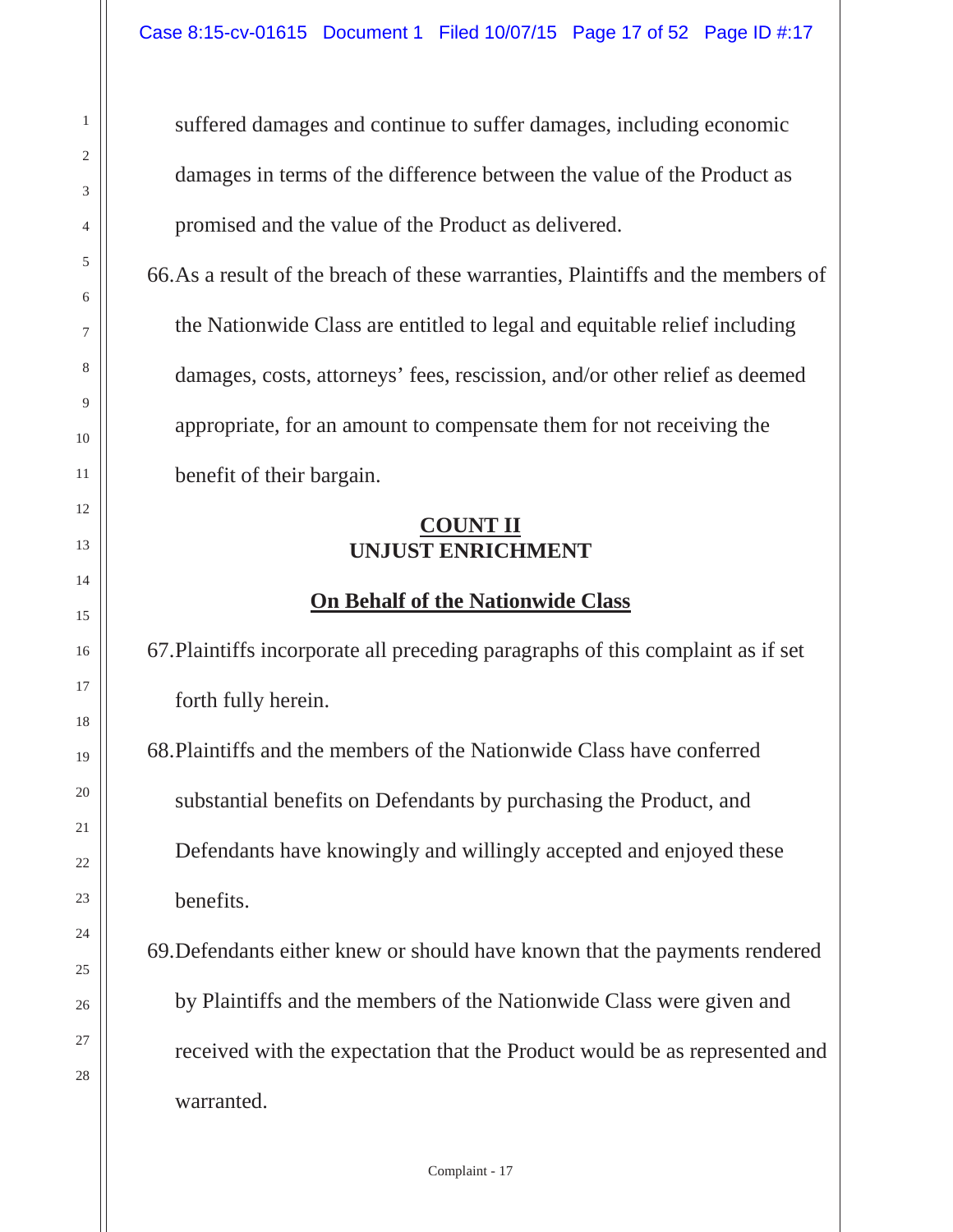70.Under the common law of unjust enrichment in every state in the United States where the Product was sold, it would be inequitable for Defendants to retain the benefit of the payments under these circumstances and such retention constitutes unjust enrichment.

71.Under the law of every state in the United States where the Product was sold, both law and equity demand disgorgement of Defendants' ill-gotten gains.

72.As a direct and proximate result of Defendants' wrongful conduct and unjust enrichment, Plaintiffs and the members of the Nationwide Class are entitled to restitution from Defendants and institution of a constructive trust disgorging all profits, benefits, and other compensation obtained by Defendants.

#### **COUNT III**

### **CALIFORNIA BUSINESS & PROFESSIONS CODE § 17200 et seq. Unlawful Business Acts and Practices**

#### **On Behalf of the California Sub-Class Only**

73.Plaintiff Tye incorporates all preceding paragraphs of this complaint as if set forth fully herein.

74.Defendants' conduct as set forth herein constitutes unlawful business acts and practices within the meaning of the California Business &

Professionals Code §17200 et seq.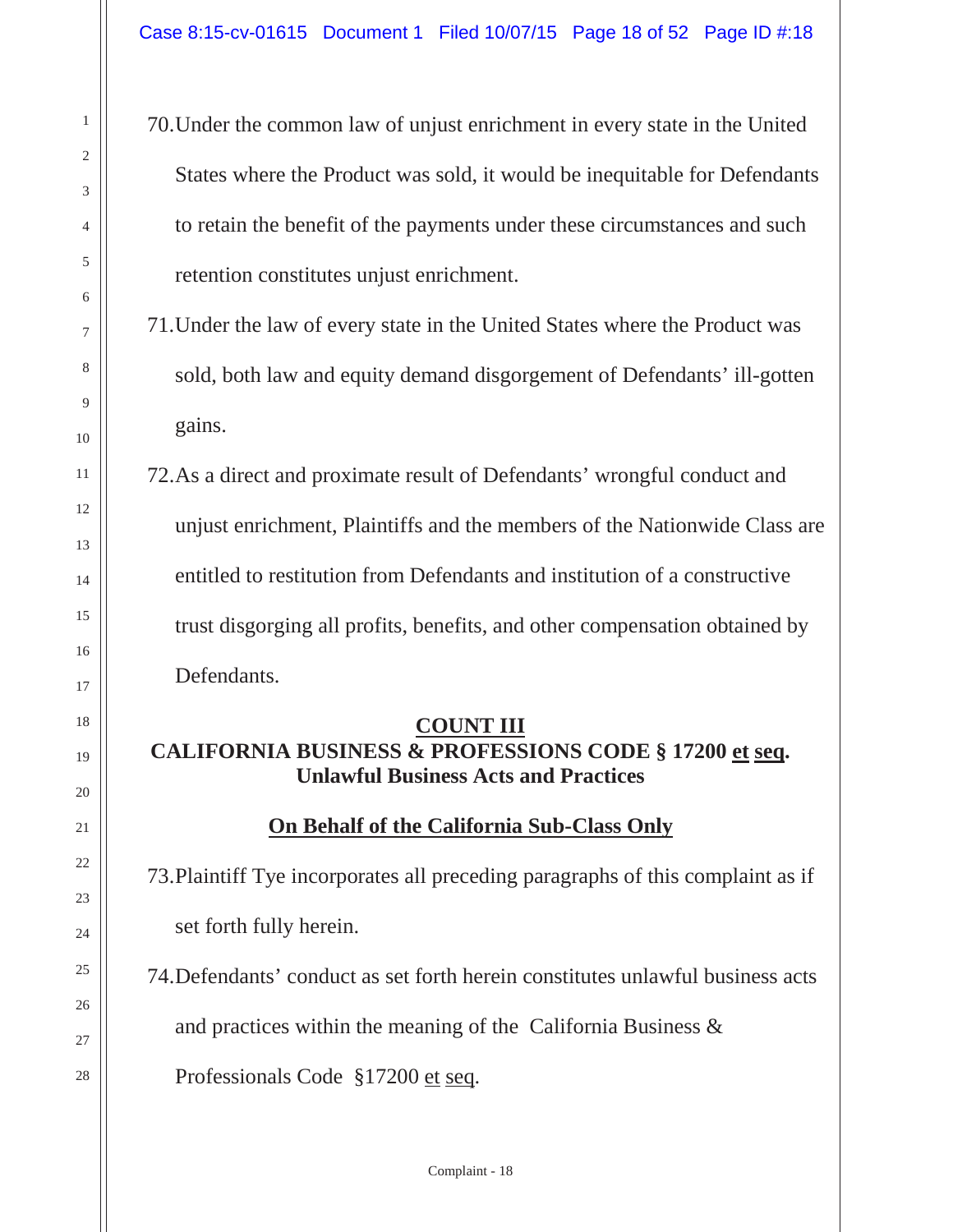75.Defendants sold the Product in California during the class period applicable to Plaintiff Tye and the members of the California Sub-Class. 76.Defendants are each a "person" within the meaning of the Sherman Food Drug & Cosmetic Law, California Health & Safety Code section 109875, et seq. (the "Sherman Law").

- 77.Defendants' business practices, as described herein, are unlawful under section 17200, et seq. by virtue of Defendants' violations of the advertising provisions of Article 3 of the Sherman Law and the misbranded food provisions of Article 6 of the Sherman Law.
- 78.Defendants' business practices are unlawful under section 17200 et seq. by virtue of Defendants' violations of section 17500 et seq., which forbids untrue and misleading advertising.
- 79.Defendants' business practices are unlawful under section 17200 et seq. by virtue of Defendants' violations of the Consumer Legal Remedies Act, California Civil Code section 1750, et seq.

76.Defendants sold Plaintiff Tye and the members of the California Sub-Class the Product, which was not capable of being sold or held legally in California, and which was legally worthless or worth less than advertised, and Plaintiff Tye and the members of the California Sub-Class paid a premium price for the Product.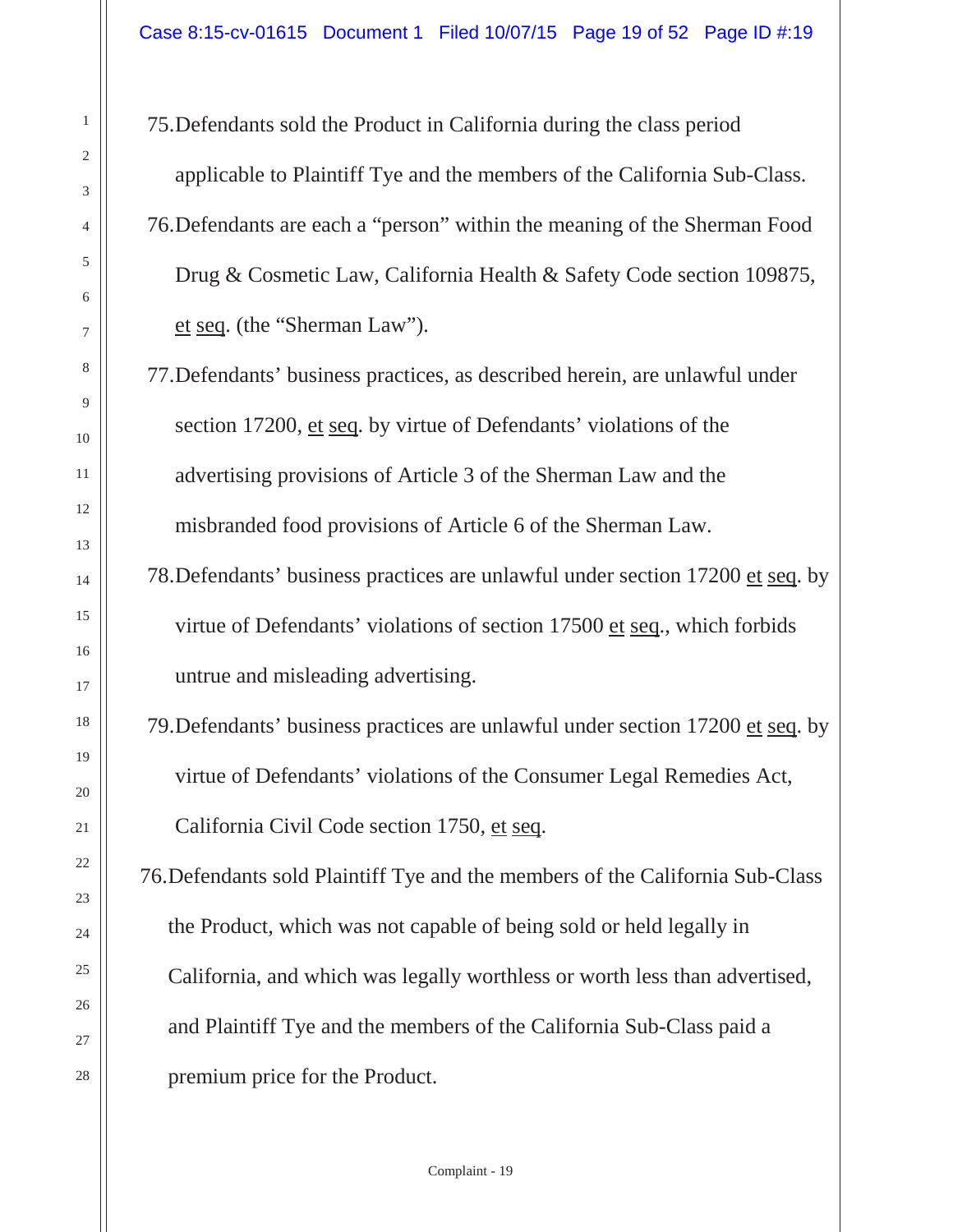77.As a result of Defendants' illegal business practices, Plaintiff Tye and the members of the California Sub-Class, pursuant to California Business and Professions Code section 17203, are entitled to an order enjoining such future conduct and such other orders and judgments which may be necessary to disgorge Defendants' ill-gotten gains and to restore to Plaintiff Tye and members of the California Sub-Class any money paid for the Product.

78.Defendants' unlawful business acts present a threat and a reasonable continued likelihood of injury to Plaintiff Tye and members of the California Sub-Class.

79.As a result of Defendants' conduct, Plaintiff Tye and members of the California Sub-Class, pursuant to California Business and Professions Code section 17203, are entitled to an order enjoining such future conduct by Defendants, and such other orders and judgments which may be necessary to disgorge Defendants' ill-gotten gains and restore to Plaintiff Tye and members of the California Sub-Class any monies paid for the Product.

///

///

///

1

2

3

4

5

6

7

8

9

10

11

12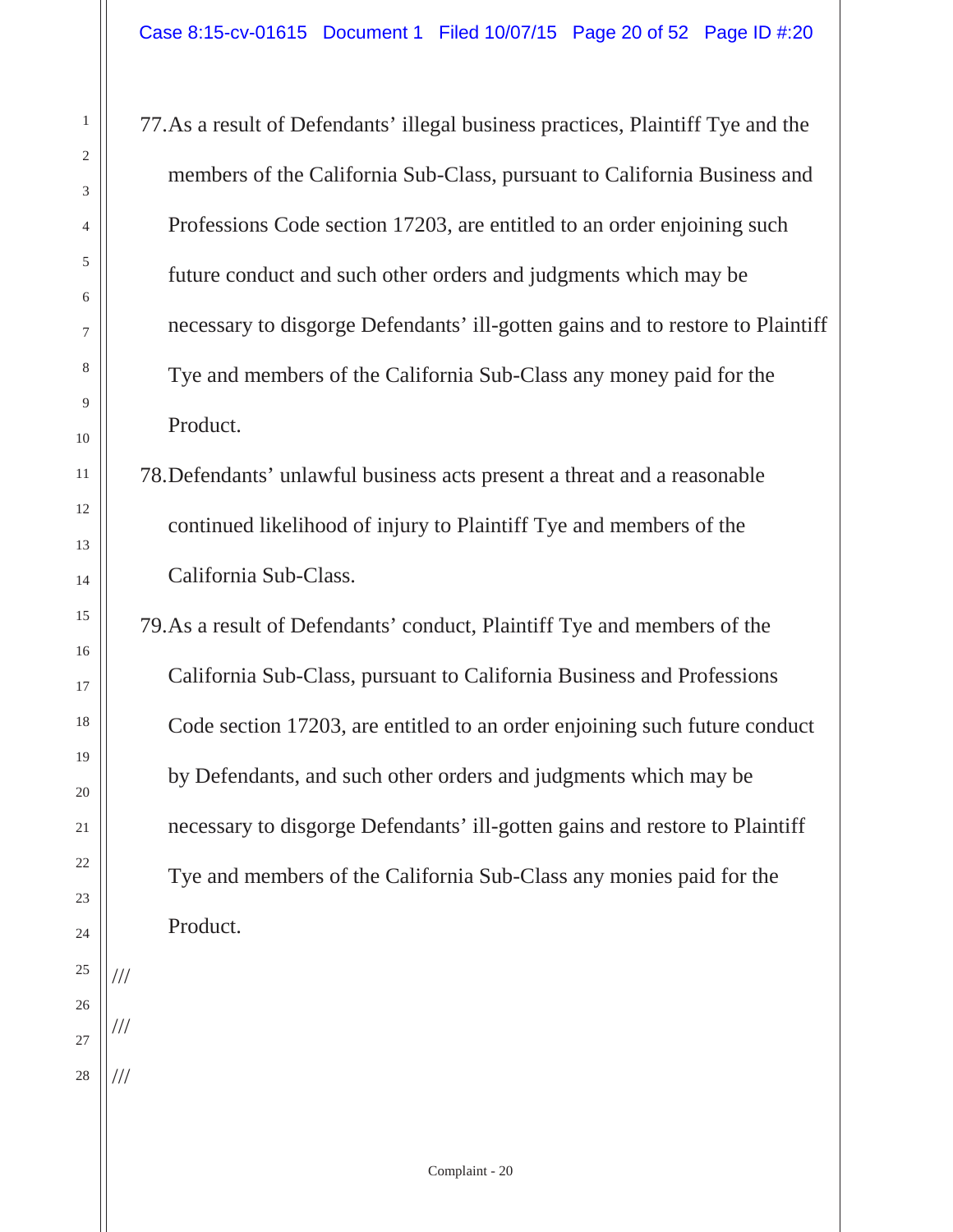#### **COUNT IV CALIFORNIA BUSINESS & PROFESSIONS CODE § 17200 et seq. Unfair Business Acts and Practices**

#### **On Behalf of the California Sub-Class Only**

80.Plaintiff Tye incorporates all preceding paragraphs of this complaint as if set forth fully herein.

81.Defendants' conduct as set forth herein constitutes unfair business acts and practices within the meaning of the California Business and Professions Code § 17200, et seq.

82.Defendants sold the Product in California during the class period applicable to Plaintiff Tye and the members of the California Sub-Class.

83.Plaintiff Tye and the members of the California Sub-Class suffered a substantial injury by virtue of buying the Product which they would not have suffered absent Defendants' illegal conduct.

84.Defendants' deceptive marketing, advertising, packaging and labeling of the Product and their sale of unsalable misbranded products that were illegal to possess was of no benefit to consumers, and the harm to consumers and competition is substantial.

85.Defendants sold the product to Plaintiff Tye and the California Sub-Class, which was not capable of being legally sold in California and which was legally worthless.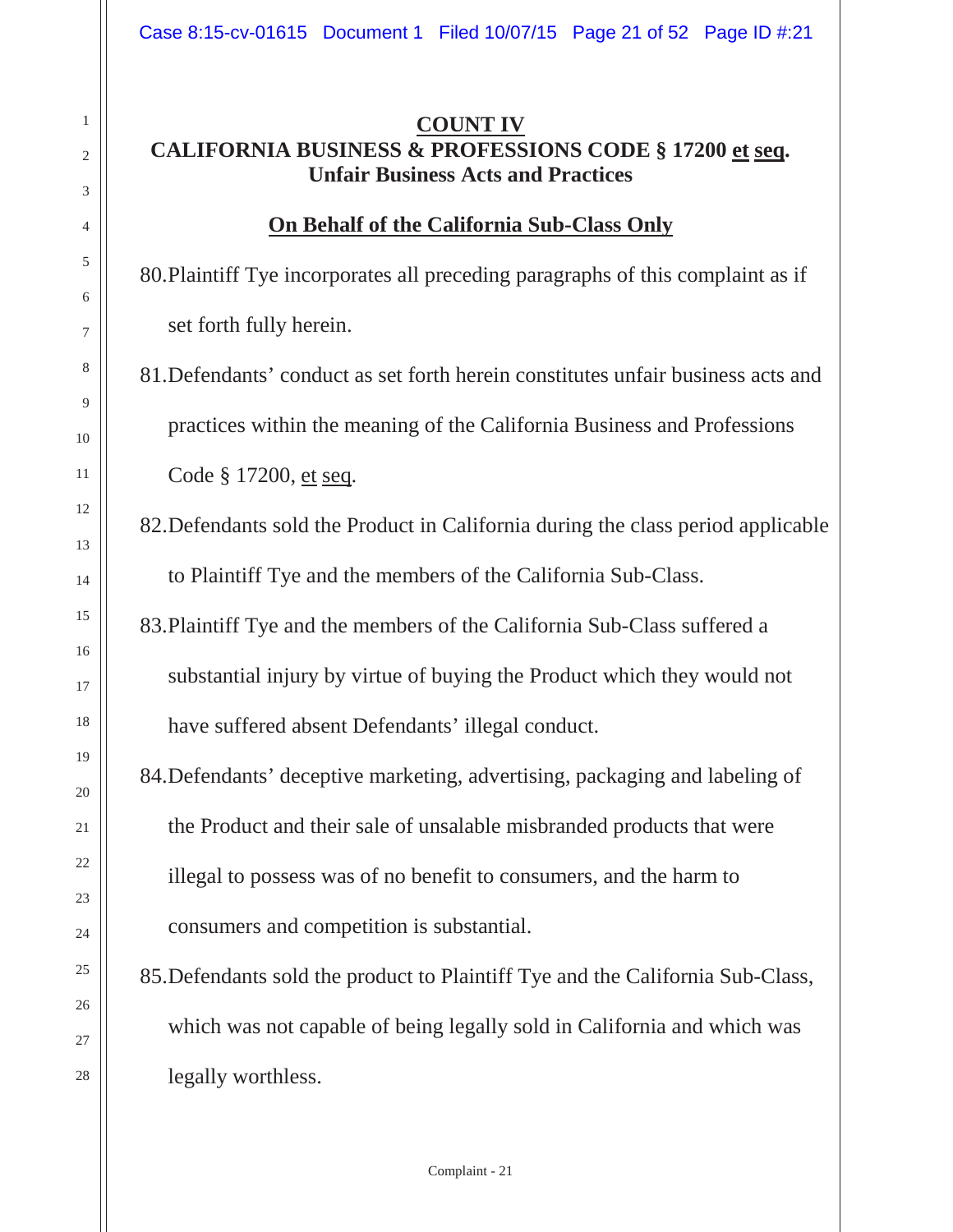86.Plaintiff and the members of the California Sub-Class had no way of reasonably knowing that the Product was misbranded and was not properly marketed, advertised, packaged and labeled, and thus they could not have reasonably avoided the injury each of them suffered.

87.The consequences of Defendants' conduct as set forth herein outweigh any justification, motive or reason therefor. Defendants' conduct is and continues to be immoral, unethical, unscrupulous, contrary to public policy, and is substantially injurious to Plaintiff Tye and the California Sub-Class. 88.Pursuant to Business and Professions Code § 17203, and as a result of Defendants' conduct, Plaintiff Tye and the California Sub-Class are entitled to an order enjoining such future conduct by Defendants, and such other orders and judgments which may be necessary to disgorge Defendants' ill-gotten gains and restore any money paid by Plaintiff Tye and the members of California Sub-Class to purchase the Product from Defendants in California.

#### **COUNT V CALIFORNIA BUSINESS & PROFESSIONS CODE § 17200 et seq. Fraudulent Business Acts and Practices**

#### **On Behalf of the California Sub-Class Only**

89.Plaintiff Tye incorporates all preceding paragraphs of this complaint as if set forth fully herein.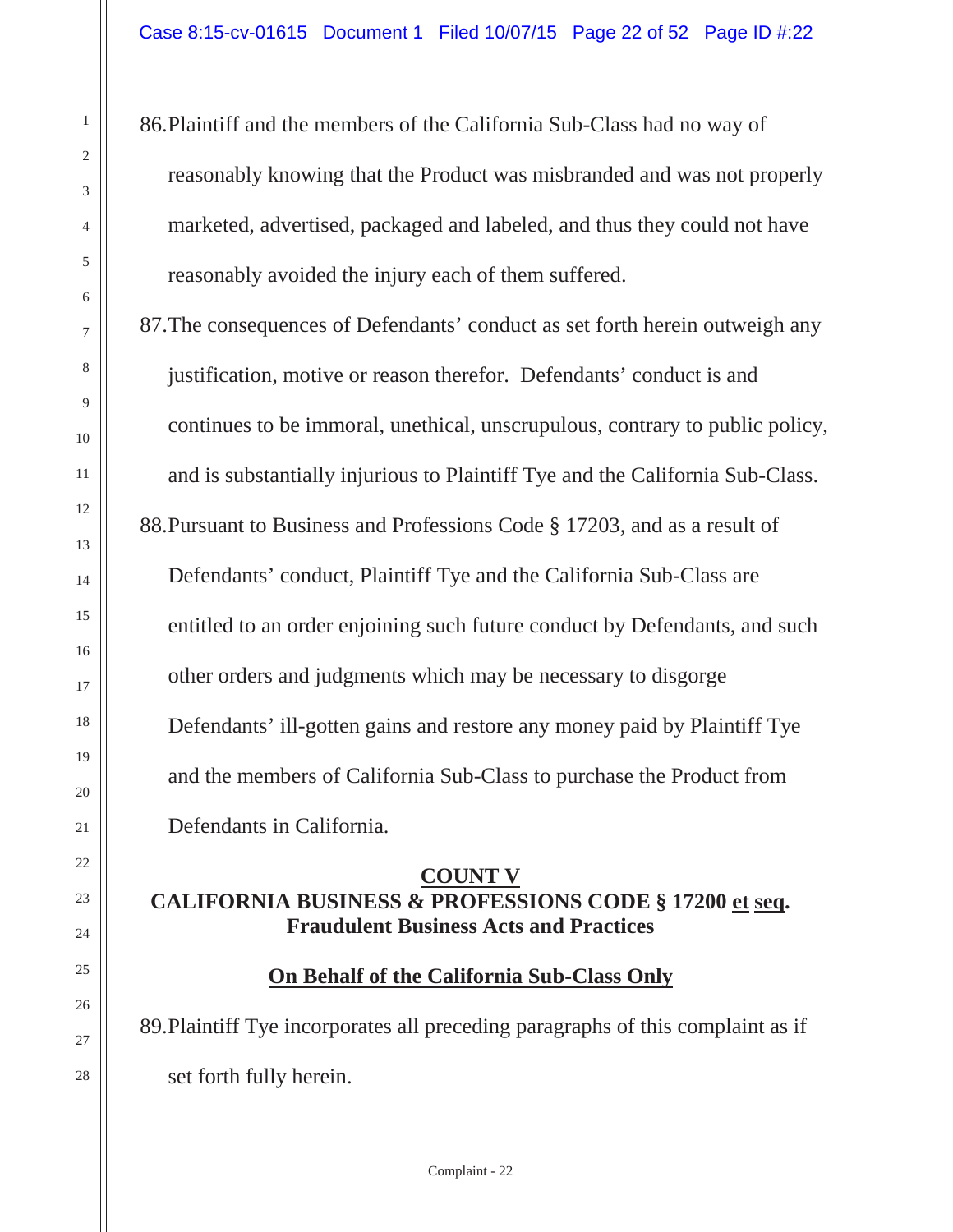90.Defendants' conduct as set forth herein constitutes fraudulent business practices under California Business and Professions Code section 17200, et seq.

91.Defendants' conduct in mislabeling and misbranding its food products originated from and was approved at Defendants' headquarters.

92.Defendants sold the Product in California during the class period.

93.Defendants' misleading marketing, advertising, packaging, and labeling of the Product and their misrepresentations that the Product was salable, capable of legal possession and not misbranded were likely to deceive reasonable consumers, and in fact, Plaintiff Tye and the members of the California Sub-Class were deceived. By the acts set forth herein,

Defendants have engaged in fraudulent business acts and practices.

94.Defendants' fraud and deception caused Plaintiff Tye and members of the California Sub-Class to purchase the Product from Defendants which they would have not otherwise purchased had they known the true nature of the Product.

95.Defendants sold Plaintiff Tye and members of the California Sub-Class the Product, which was not capable of being sold or held legally and which was legally worthless. Plaintiff Tye and members of the California Sub-Class paid a premium price for the Product.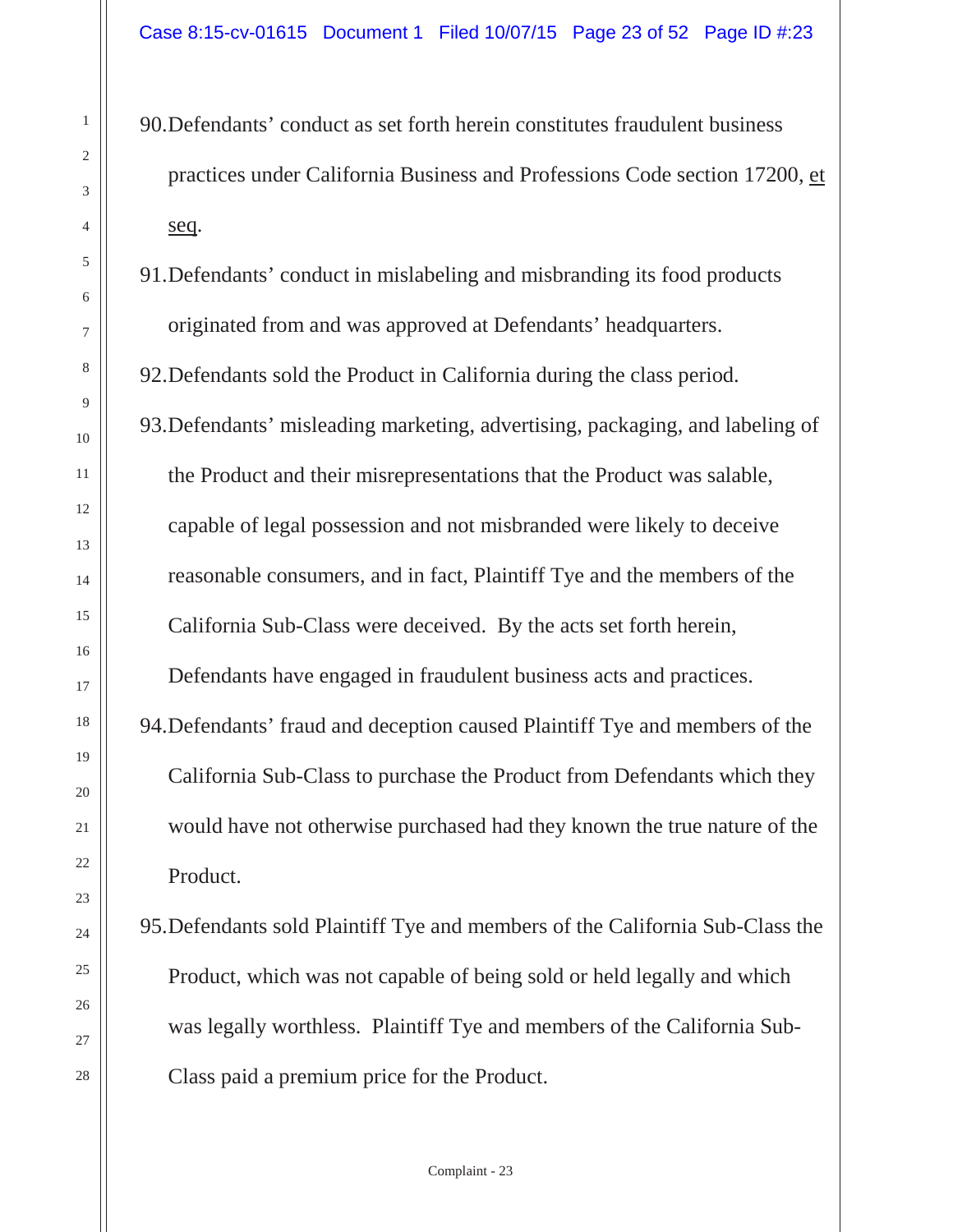96.As a result of Defendants' conduct as set forth herein, Plaintiff Tye and members of the California Sub-Class, pursuant to California Business and Professions Code section 17203, are entitled to an order enjoining such future conduct by Defendants, and such other orders and judgments which may be necessary to disgorge Defendants' ill-gotten gains and restore any money paid for the Product by Plaintiff Tye and members of the California Sub-Class.

#### **COUNT VI CALIFORNIA BUSINESS & PROFESSIONS CODE § 17500 et seq. Misleading and Deceptive Advertising**

#### **On Behalf of the California Sub-Class Only**

97.Plaintiff Tye incorporates all preceding paragraphs of this complaint as if set forth fully herein.

98.Plaintiff Tye asserts this cause of action for violations of California Business and Professions Code § 17500, et seq. for misleading and deceptive advertising against Defendants on behalf of the California Sub-Class.

99.Defendants sold the Product to Plaintiff Tye and the members of the California Sub-Class in California.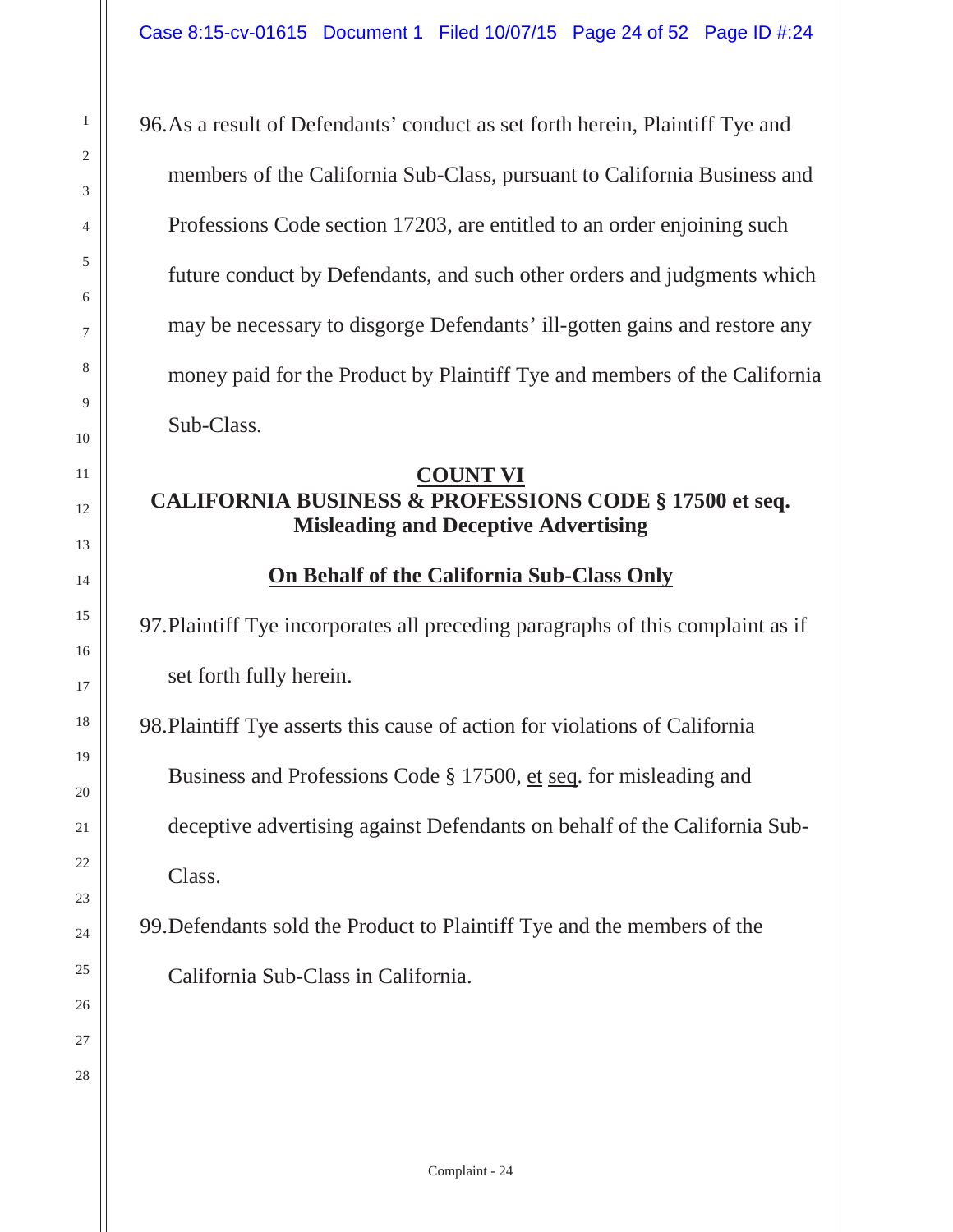- 100. Defendants sold the Product to Plaintiff Tye and the California Sub-Class, which was not capable of being legally sold in California and which was legally worthless.
- 101. By the acts alleged herein, Defendants engaged in a scheme of offering the Product for sale in California to Plaintiff Tye and the members of the California Sub-Class by way of, inter alia, product packaging and labeling.

102. These materials misrepresented and/or omitted the true contents and nature of Defendants' Product, as outlined in greater detail previously. 103. Defendants' labels for the Product were used within California and come within the definition of advertising as contained in California Business and Professions Code § 17500, et seq. in that such Product packaging and labeling were intended as inducements to purchase the Product and are statements disseminated by Defendants to Plaintiff Tye and the California Sub-Class that were intended to reach members of the California Sub-Class.

104. Defendants knew, or in the exercise of reasonable care, should have known, that these statements were misleading and deceptive as set forth herein.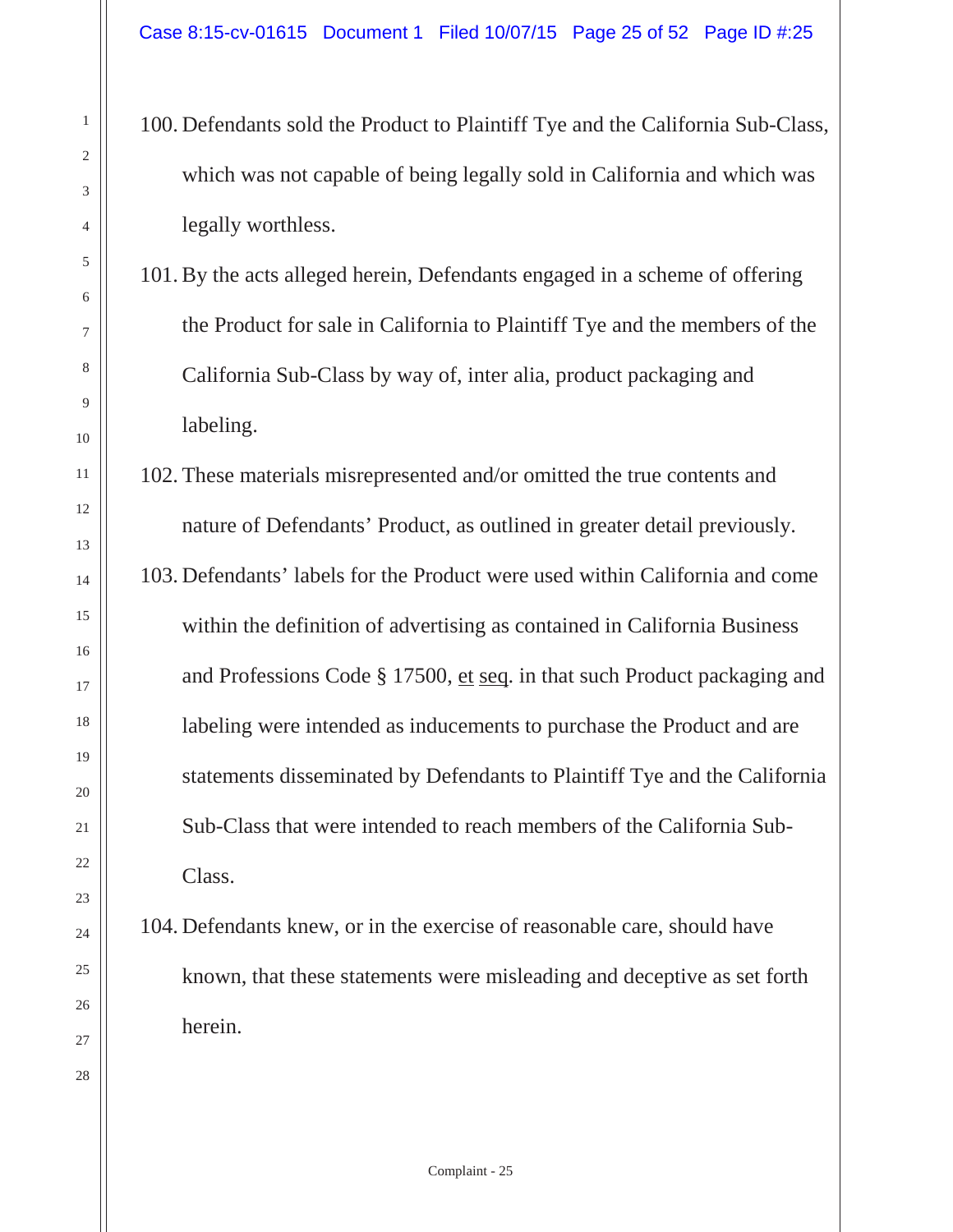105. In furtherance of their plan and scheme, Defendants prepared and distributed within California via product packaging and labeling, statements that misleadingly and deceptively represented the composition and the nature of the Product.

106. Plaintiff Tye and the members of the California Sub-Class necessarily and reasonably relied on Defendants' labels, and were the intended targets of such representations.

107. Indeed, as the misrepresentations at issue were contained on the label of the Product itself, the Court may presume that the members of the California Sub-Class relied upon this false statement.

108. Defendants' conduct in disseminating misleading and deceptive statements in California to Plaintiff Tye and the members of the California Sub-Class was and is likely to deceive reasonable consumers by obfuscating the true composition and nature of the Product in violation of the "misleading prong" of California Business and Professions Code § 17500, et seq.

109. As a result of Defendants' violation of the "misleading prong" of California Business and Professions Code § 17500, et seq., Defendants have been unjustly enriched at the expense of Plaintiff Tye and the members of the California Sub-Class.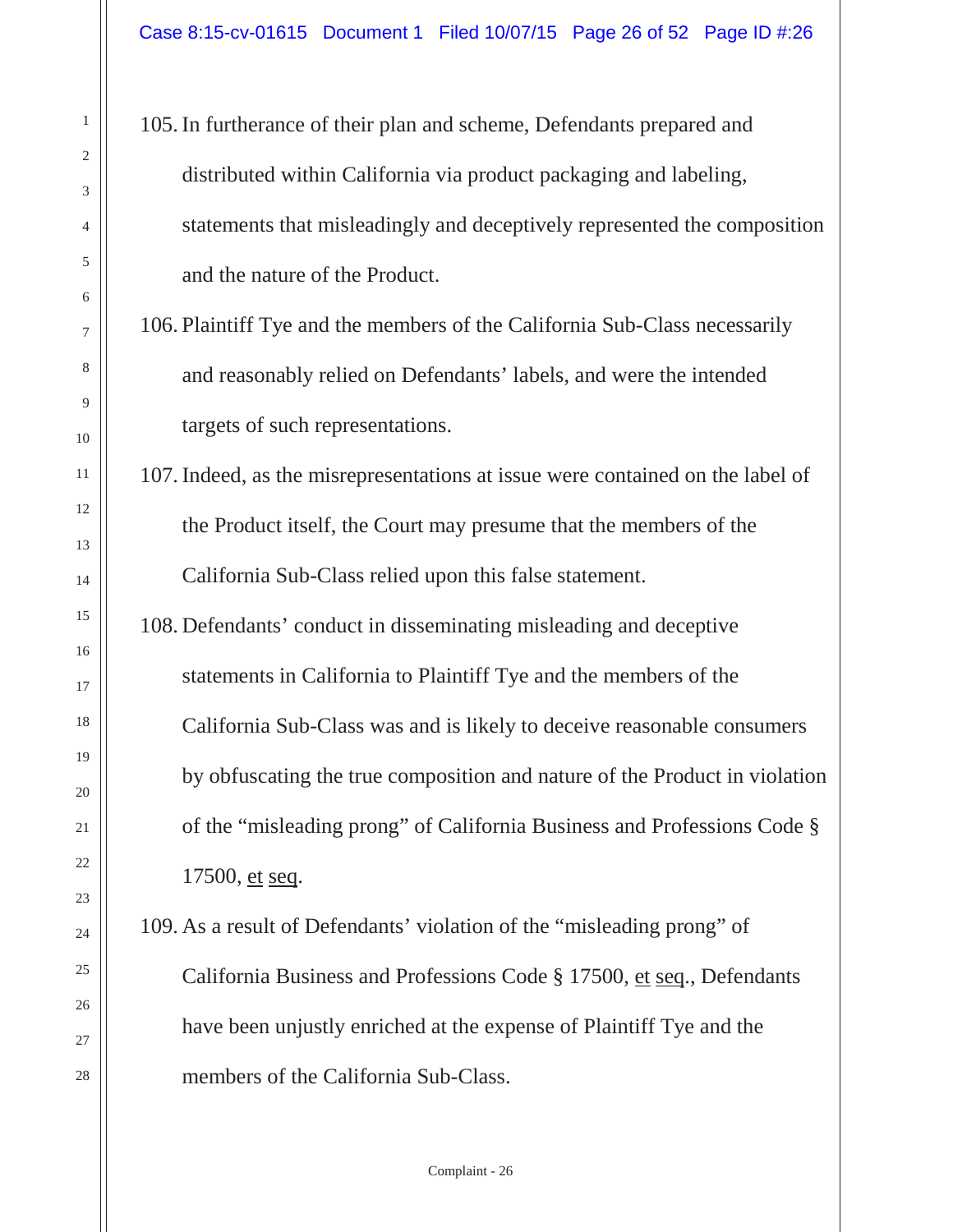- 110. Misbranded products cannot be legally sold or held in California and are legally worthless.
- 111. Pursuant to California Business and Professions Code § 17535, Plaintiff Tye and the members of the California Sub-Class are entitled to an order enjoining such future conduct by Defendants, and such other orders and judgments which may be necessary to disgorge Defendants' ill-gotten gains and restore any money paid for Defendants' Product in California.

#### **COUNT VII CALIFORNIA BUSINESS & PROFESSIONS CODE § 17500 et seq. Untrue Advertising**

#### **On Behalf of the California Sub-Class Only**

112. Plaintiff Tye incorporates all preceding paragraphs of this complaint as if set forth fully herein.

113. Plaintiff Tye asserts this cause of action against Defendants on behalf of the California Sub-Class for violations of California Business and Professions Code § 17500, et seq., regarding untrue advertising.

114. Defendants engaged in a scheme of offering the Product for sale to Plaintiff Tye and the members of the California Sub-Class in California by way of product packaging and labeling, as outlined herein.

115. These materials misrepresented and/or omitted the true contents and nature of the Product.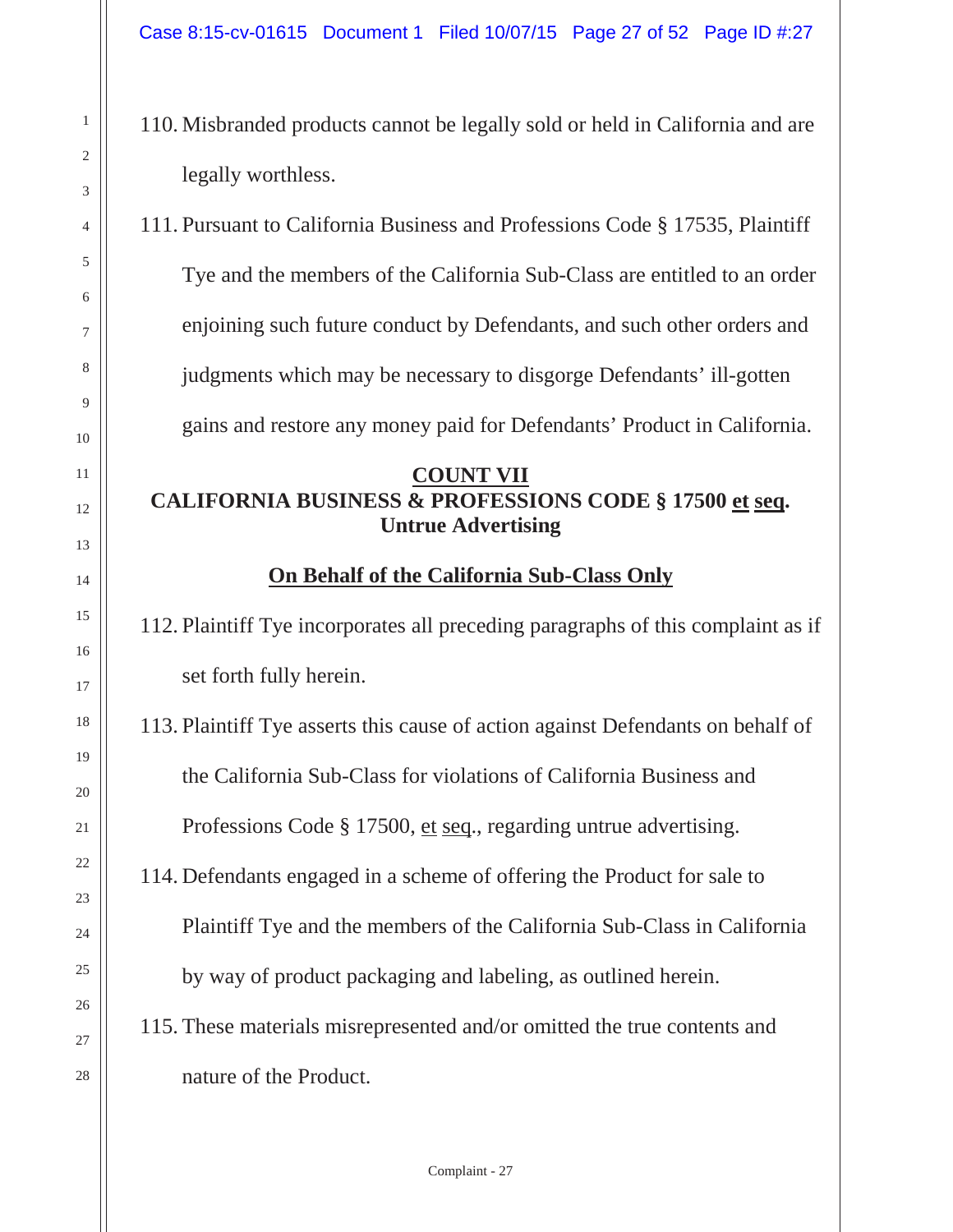116. With regard to sales of the Product in California during the class period relevant to the California Sub-Class, Defendants' advertisements and inducements were made in California and come within the definition of advertising as contained in California Business and Professions Code § 17500, et seq. in that the Product's packaging and labeling were intended as inducements to purchase the Product, and are statements disseminated by Defendant to Plaintiff Tye and the California Sub-Class.

117. Defendants knew, or in the exercise of reasonable care, should have known that these statements were untrue.

118. In furtherance of their plan and scheme, Defendants prepared and distributed in California via the Product's packaging and labeling, statements that falsely advertise the composition of the Product, as outlined in greater detail previously, and which falsely misrepresented the nature of the Product.

119. Plaintiff Tye and the members of the California Sub-Class were the intended targets of such representations and would reasonably be deceived by Defendants' materials.

120. Indeed, it is impossible to envision a scenario in which someone who desired to purchase pork and beans would not look at the label of the product, which identified the name of the product as **"Pork & Beans."**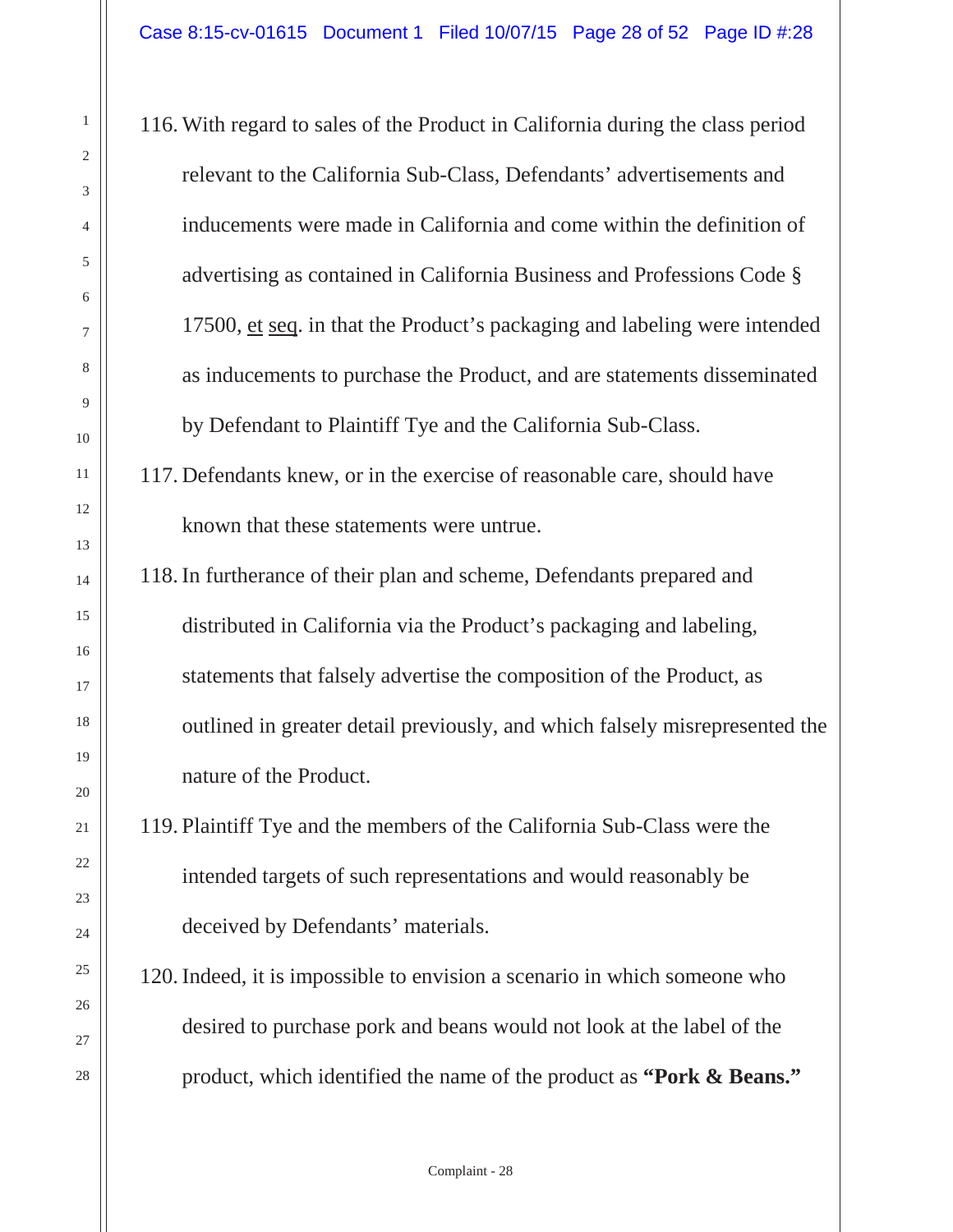121. Defendants' conduct in disseminating untrue advertising throughout California deceived Plaintiff Tye and members of the California Sub-Class by obfuscating the true contents, nature and quality of the Product in violation of the "untrue prong" of California Business and Professions Code § 17500.

122. As a result of Defendants violations of the "untrue prong" of California Business and Professions Code § 17500, et seq., Defendants have been unjustly enriched at the expense of Plaintiff and the members of the California Sub-Class.

123. Pursuant to California Business and Professions Code § 17535, Plaintiff Tye and the members of the California Sub-Class are entitled to an order enjoining such further conduct by Defendants, and such other orders and judgments which may be necessary to disgorge Defendants' ill-gotten gains and restore any money paid for the Product in California by Plaintiff Tye and the members of the California Sub-Class.

#### **COUNT VIII CALIFORNIA COMMON LAW REGARDING BREACH OF EXPRESS WARRANTY**

#### **On Behalf of the California Sub-Class Only**

124. Plaintiff Tye incorporates all preceding paragraphs of this complaint as if set forth fully herein.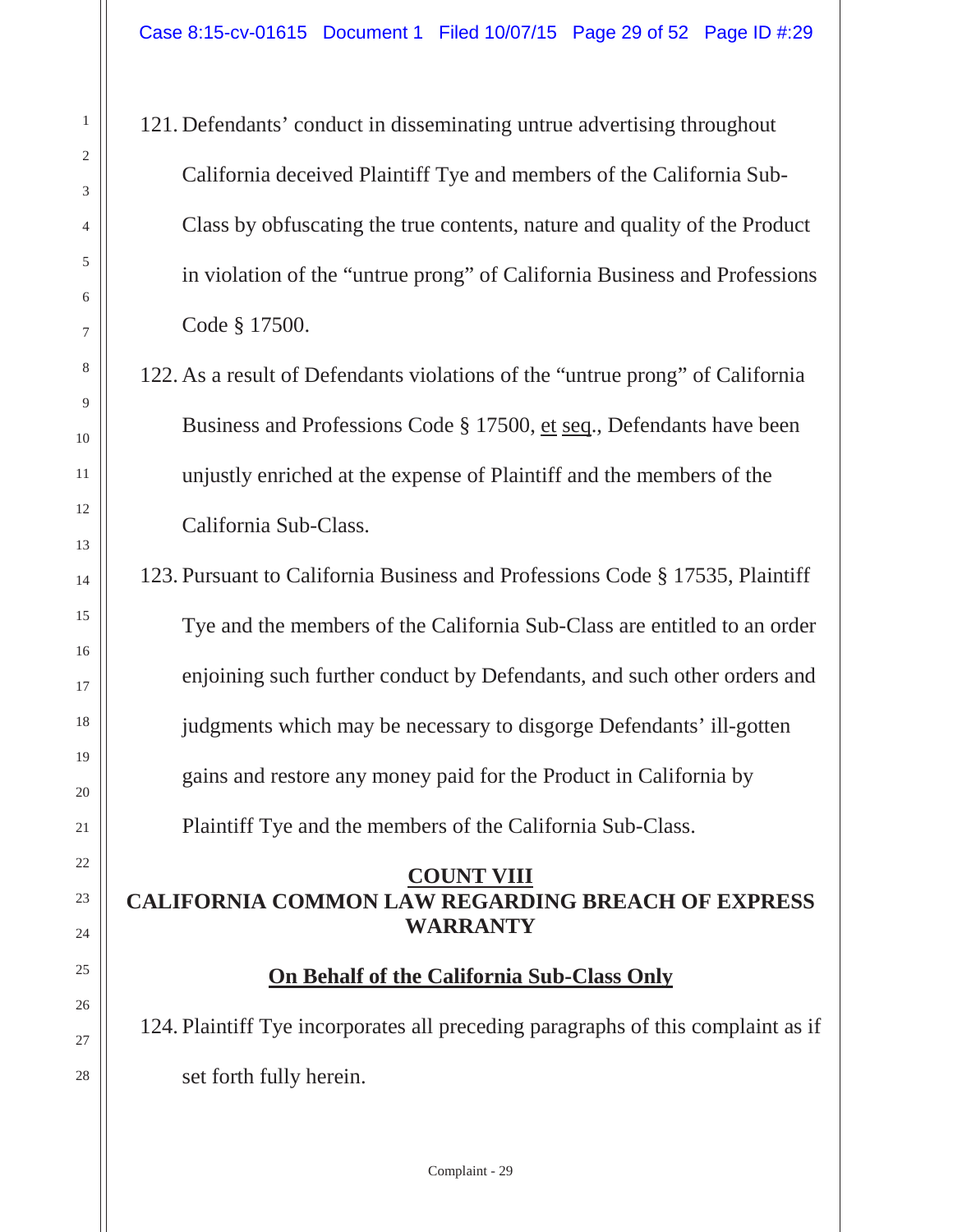125. By operation of California law, Defendants entered into a contract with each member of the California Sub-Class when the member purchased a container of the Product at Walmart located in California.

126. By operation of California law, the terms of this contract included an express warranty incorporating the identical affirmation, promise and description by Defendants regarding the Product, made in writing on the label, that the Product contained **"PORK"** as an ingredient and that the name of the product was **"Great Value Pork & Beans in Tomato Sauce."**

- 127. The relevant terms and language of the express warranty between Defendants and each member of the California Sub-Class are identical. 128. Defendants have breached the terms of this express warranty in an identical manner for each member of the California Sub-Class because the Product actually contained no pork whatsoever and therefore did not, and could not, conform to the affirmation, promise, and description on the label of the Product.
- 129. As a direct and proximate result of this breach of express warranty by Defendants, each member of the California Sub-Class has suffered economic loss.
- 25 26 27 28 ///

1

2

3

4

5

6

7

8

9

10

11

12

13

14

15

16

17

18

19

20

21

22

23

24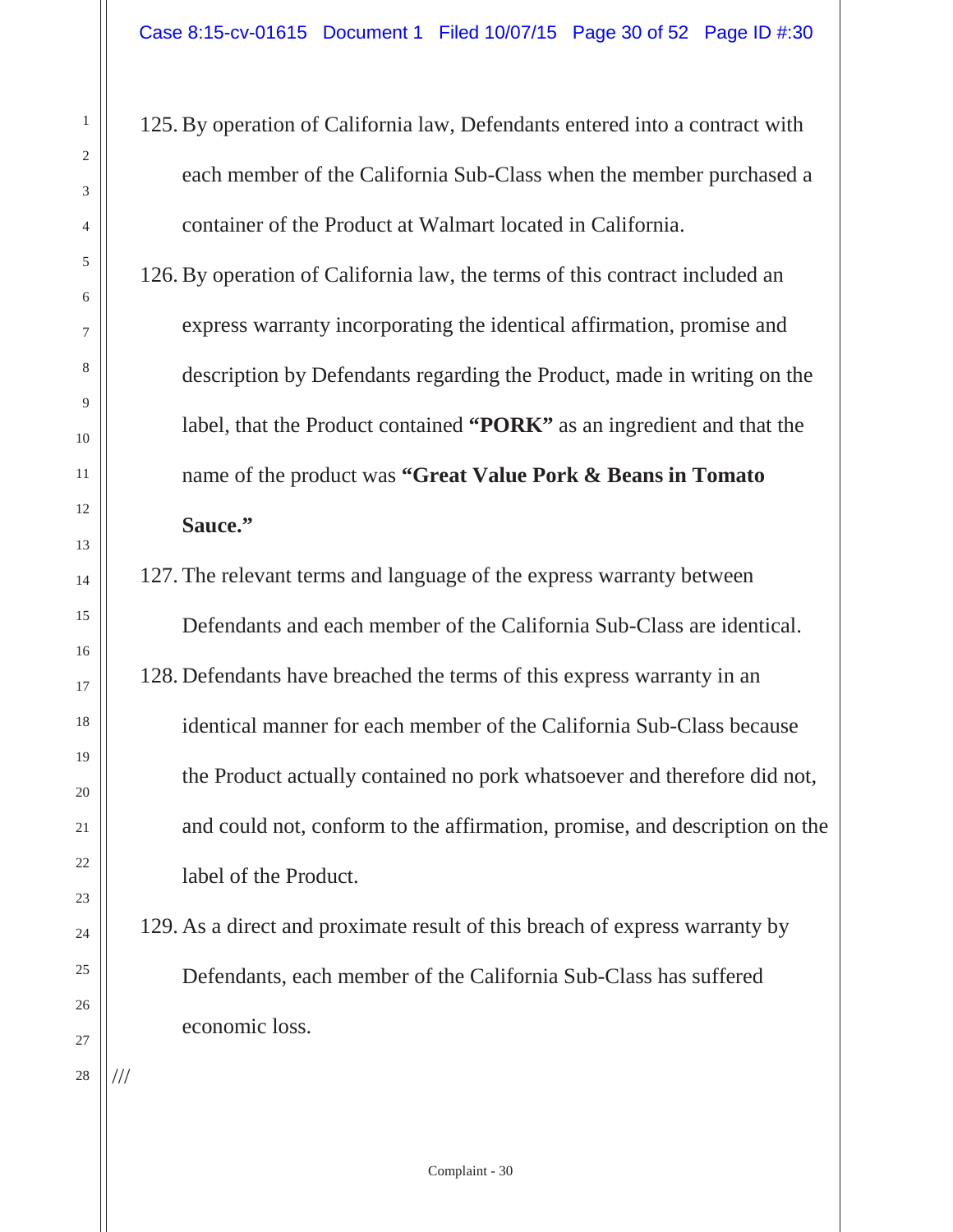## **COUNT IX NEW JERSEY CONSUMER FRAUD ACT, N.J.S.A. 56:8-1 et seq. On Behalf of the New Jersey Sub-Class Only**

130. Plaintiff Schmoll incorporates all preceding paragraphs of this complaint as if set forth fully herein.

131. The New Jersey Consumer Fraud Act clearly applies to all sales of **"Great Value Pork & Beans in Tomato Sauce"** sold in Walmart stores located in New Jersey.

132. The New Jersey Consumer Fraud Act ("CFA") was enacted to protect consumers against sharp and unconscionable commercial practices by persons engaged in the sale of goods or services. See Marascio v. Campanella, 298 N.J. Super. 491, 500 (App. Div. 1997).

133. The CFA is a remedial statute which the New Jersey Supreme Court has repeatedly held must be construed liberally in favor of the consumer to accomplish its deterrent and protective purposes. See Furst v. Einstein Moomjy, 182 N.J. 1, 11-12 (2004) **("The Consumer Fraud Act is remedial legislation that we construe liberally to accomplish its broad purpose of safeguarding the public.")**.

134. With regard to the CFA, **"[t]he available legislative history** 

**demonstrates that the Act was intended to be one of the strongest**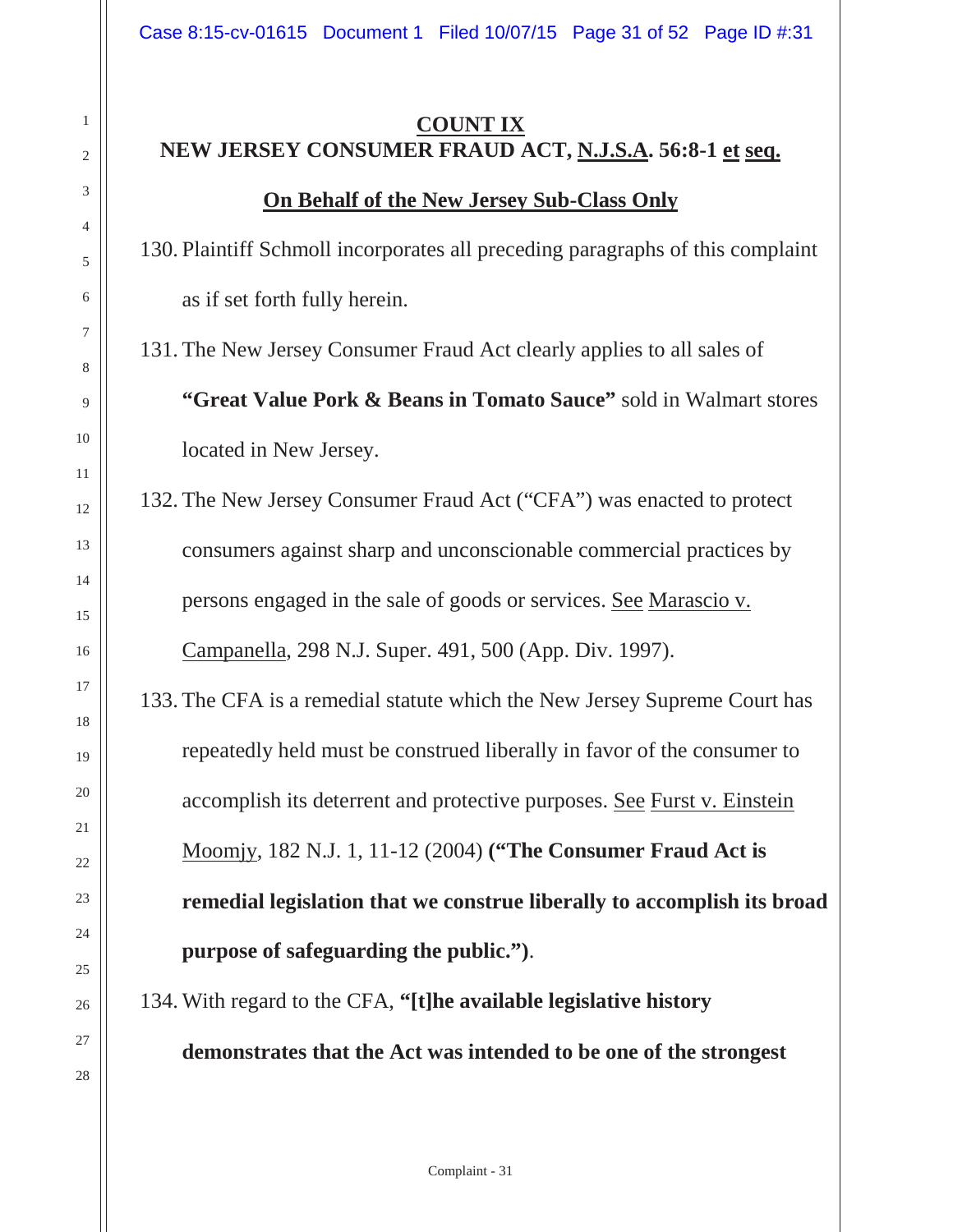1

2

3

4

5

6

7

8

9

10

11

12

13

14

15

16

17

18

19

20

21

22

23

24

25

26

27

28

**consumer protection laws in the nation."** New Mea Const. Corp. v. Harper, 203 N.J. Super. 315, 319 (App. Div. 1986). 135. For this reason, the **"history of the Act is one of constant expansion of consumer protection."** Kavky v. Herballife International of America, 359 N.J. Super. 497, 504 (App. Div. 2003). 136. The CFA was intended to protect consumers **"by eliminating sharp practices and dealings in the marketing of merchandise and real estate."** Lemelledo v. Beneficial Management Corp., 150 N.J. 255, 263 (1997). 137. Specifically, N.J.S.A. 56:8-2 of the CFA prohibits **"unlawful practices,"** which are defined as: **"The act, use or employment of any unconscionable commercial practice, deception, fraud, false pretense, misrepresentation, or the knowing, concealment, suppression, or omission of any material fact with intent that others rely upon such concealment, suppression or omission whether or not any person has in fact been misled, deceived or damaged thereby."** 138. The catch-all term **"unconscionable commercial practice"** was added to the CFA by amendment in 1971 to ensure that the Act covered, inter alia, **"incomplete disclosures."** Skeer v. EMK Motors, Inc., 187 N.J. Super. 465, 472 (App. Div. 1982).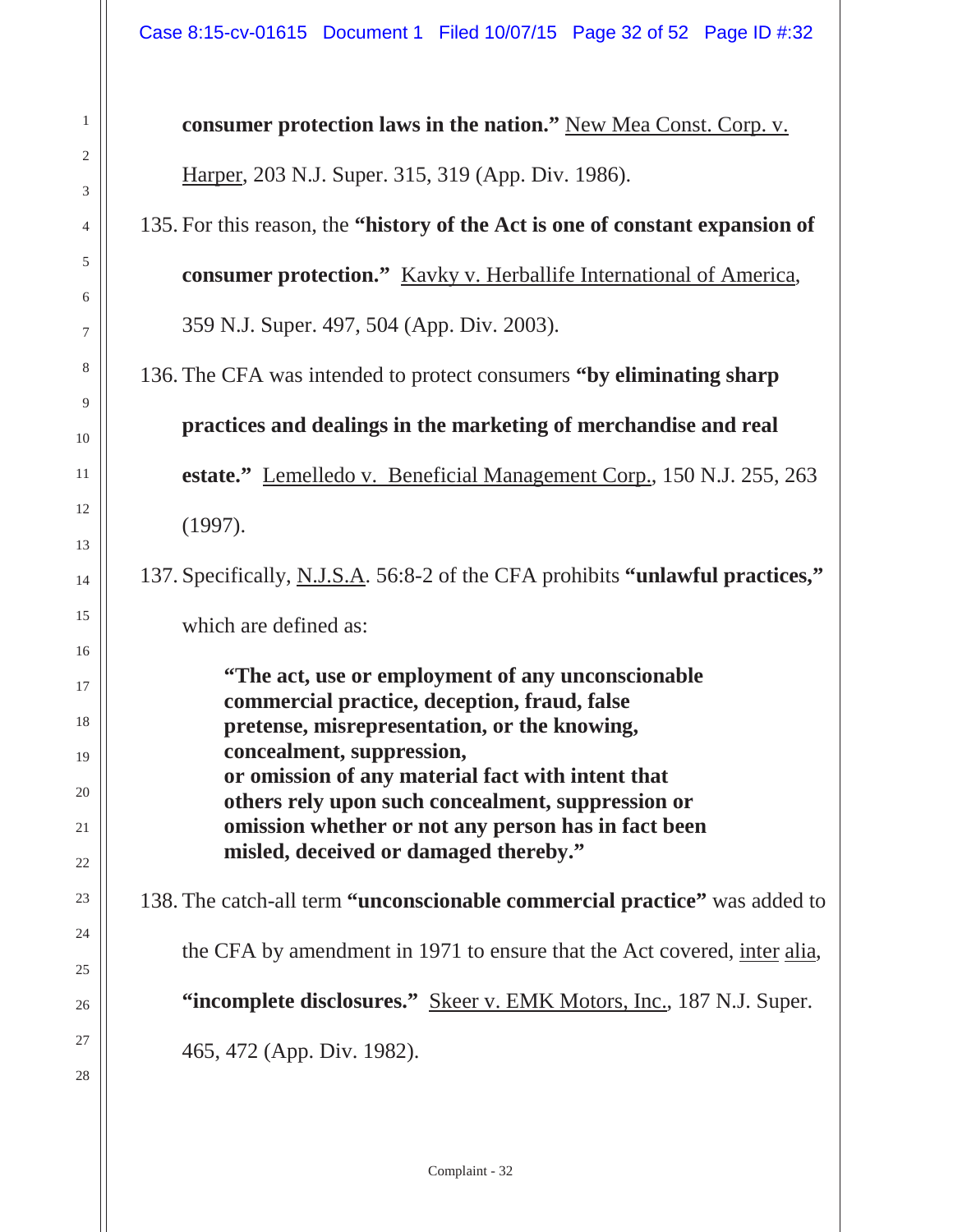139. In describing what constitutes an **"unconscionable commercial practice,**" the New Jersey Supreme Court has noted that it is an amorphous concept designed to establish a broad business ethic. See Cox v. Sears Roebuck & Co., 138 N.J. 2, 18 (1994).

140. **"Great Value Pork & Beans in Tomato Sauce"** is a "credence good," because its properties and purported benefits cannot be independently assessed or verified by the consumer at the time of purchase and such properties and benefits are made known to consumers only through the information provided on the label by the product's manufacturer and distributor. See Lee v. Carter-Reed Co., L.L.C. 203 N.J. 496, 522 (2010). See also Richard A. Posner, An Economic Approach to the Law of Evidence, 51 Stan. L.Rev. 1477, 1489 (1999) **("A good is a credence good if the consumer cannot readily determine its quality by inspection or even use, so that he has to take its quality 'on faith.'")**. 141. The New Jersey Supreme Court in Lee v. Carter-Reed Co., L.L.C. 203 N.J. 496, 522 (2010), recently spoke regarding the relationship between dishonest product labeling and credence goods, stating:

> **"A rational consumer does not randomly take a bottle of pills off a shelf and then purchase it without reading the packaging and labeling."**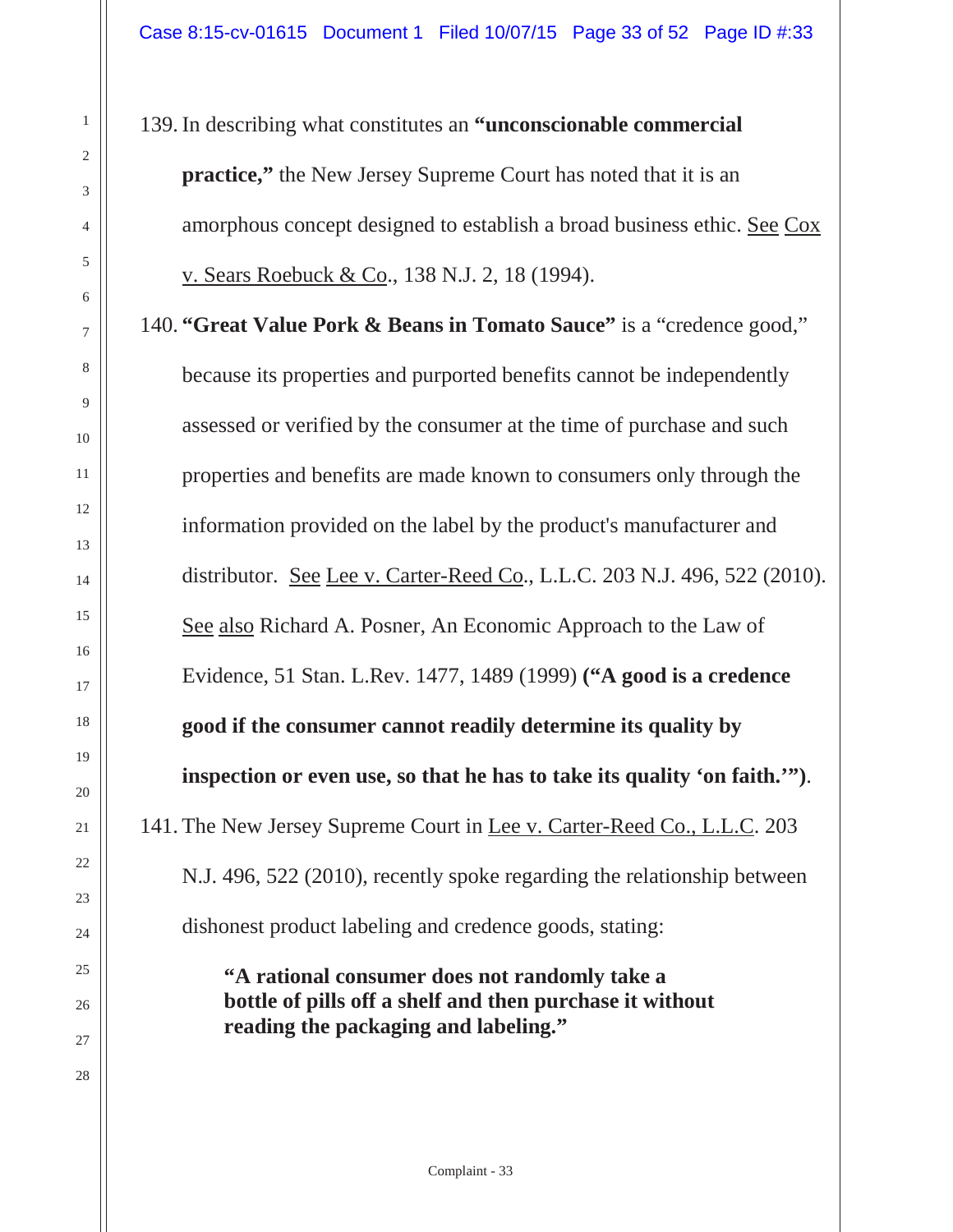142. In order to state a cause of action under the CFA, a plaintiff does not need to show reliance by the consumer. See Varacallo v. Massachusetts Mut. Life Ins. Co., 332 N.J.Super. 31, 43, 752 A.2d 807 (App.Div.2000); Gennari v. Weichert Co. Realtors, 148 N.J. 582, 607-608, 691 A.2d 350 (1997) (holding that reliance is not required in suits under the CFA because liability results from **"misrepresentations whether 'any person has in fact been misled, deceived or damaged thereby'"**). 143. Rather, the CFA requires merely a causal nexus between the false statement and the purchase, not actual reliance. See Lee v. Carter-Reed Co., L.L.C. 203 N.J. 496, 522 (2010) **("causation under the CFA is not the equivalent of reliance")**. 144. As stated by the New Jersey Supreme Court in Lee, 203 N.J. at 528: **"It bears repeating that the CFA does not require proof of reliance, but only a causal connection between the unlawful practice and ascertainable loss."** 145. The purchase of a credence good, where the label on the product contains false misrepresentations of material fact, by itself, establishes a presumption of a causal nexus under the CFA. See Lee v. Carter-Reed Co., L.L.C., 203 N.J. 496 (2010). See also Varcallo, at \*49 **("the purchase of the policy by a person who was shown the literature would be sufficient to establish prima facie proof of causation.")**.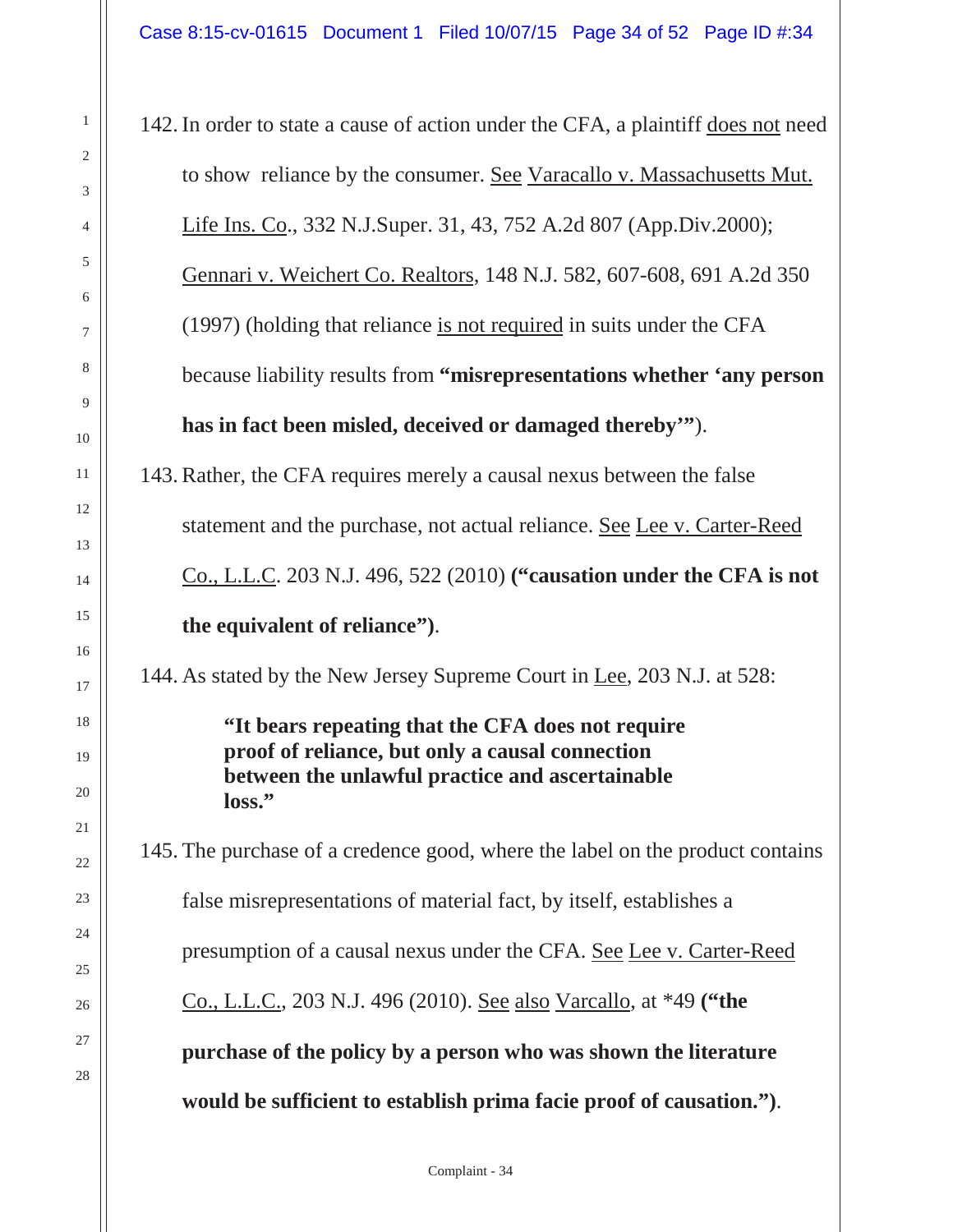146. By the acts alleged herein, Defendants have violated the CFA.

147. Specifically, Defendants have made identical, false, written, misstatements of affirmative fact on the label of each container of the Product sold in New Jersey, as outlined previously.

148. These statements were false when made and Defendants knew that these statements were false when made.

149. As a result of these false, written affirmative misstatements of material fact, Plaintiff Schmoll and the New Jersey Sub-Class have suffered an ascertainable loss of money.

150. Specifically, Plaintiff Schmoll and the members of the New Jersey Sub-Class have been deprived of the benefit of the promised bargain – a valid measure of "ascertainable loss" under the CFA according to the New Jersey Supreme Court and New Jersey Appellate Division – in that Plaintiff Schmoll and the members of the New Jersey Sub-Class received something less than what was represented by Defendants on the Product's label.

#### **COUNT X NEW JERSEY BREACH OF EXPRESS WARRANTY**

**On Behalf of the New Jersey Sub-Class Only**

151. Plaintiff Schmoll incorporates all preceding paragraphs of this complaint as if set forth fully herein.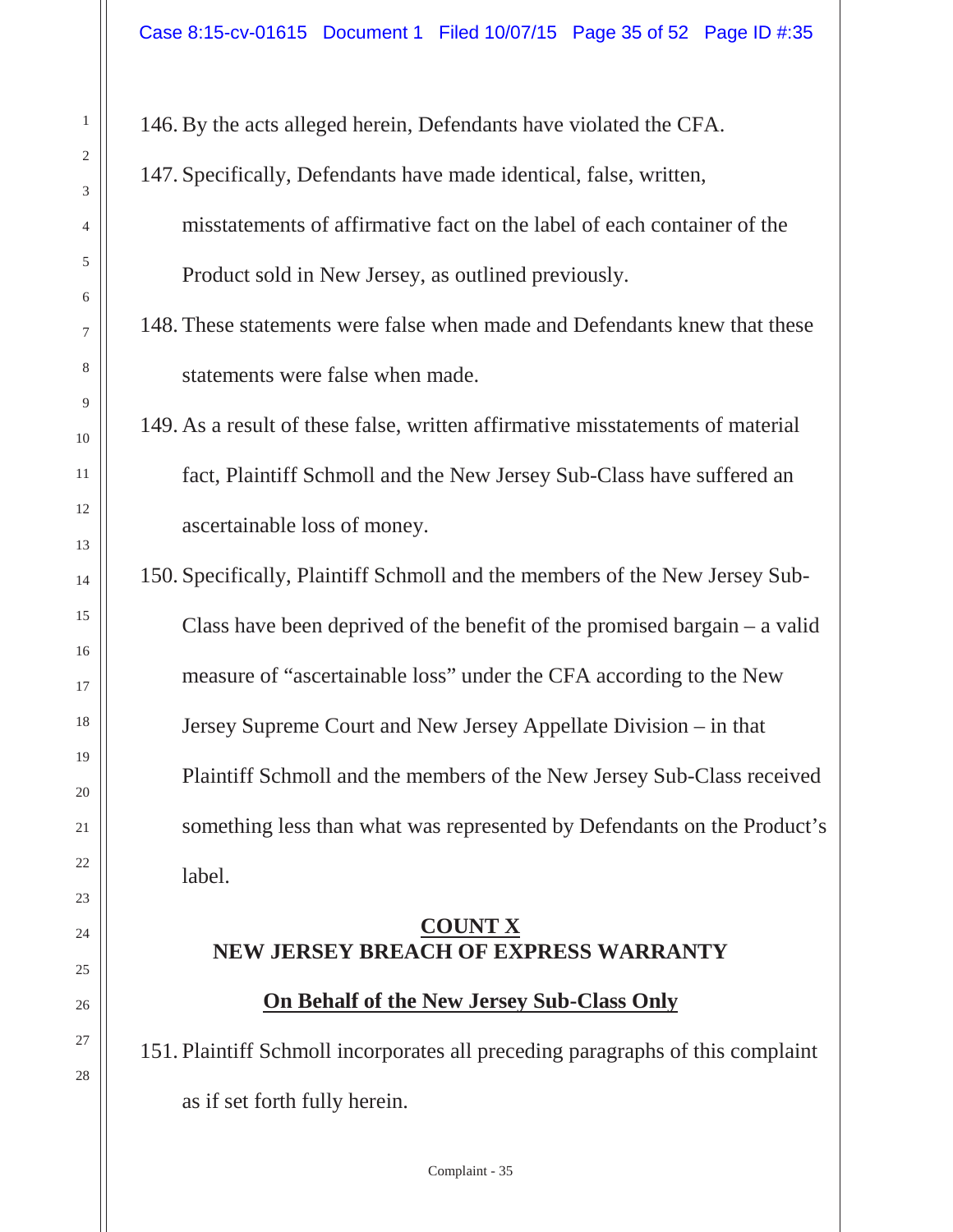- 152. By operation of New Jersey law, Defendants entered into a contract with each New Jersey Sub-Class member when the member purchased a container of **"Great Value Pork & Beans in Tomato Sauce"** in New Jersey.
- 153. By operation of New Jersey law, the terms of this contract included an express warranty incorporating the identical affirmation, promise and description by Defendants regarding **"Great Value Pork & Beans in Tomato Sauce,"** made in writing on the Product label, which stated that the good contained **"PORK."**
- 154. The relevant terms and language of the express warranty between Defendants and each member of the New Jersey Sub-Class are identical. 155. Defendants have breached the terms of this express warranty in an identical manner for each New Jersey Sub-class member because **"Great Value Pork & Beans in Tomato Sauce"** did not and could not conform to the affirmation, promise and description on this label because, in fact, the Product actually contained no pork whatsoever.
- 156. As a direct and proximate result of this breach of express warranty by Defendants, each member of the New Jersey Sub-Class has suffered economic loss.

///

1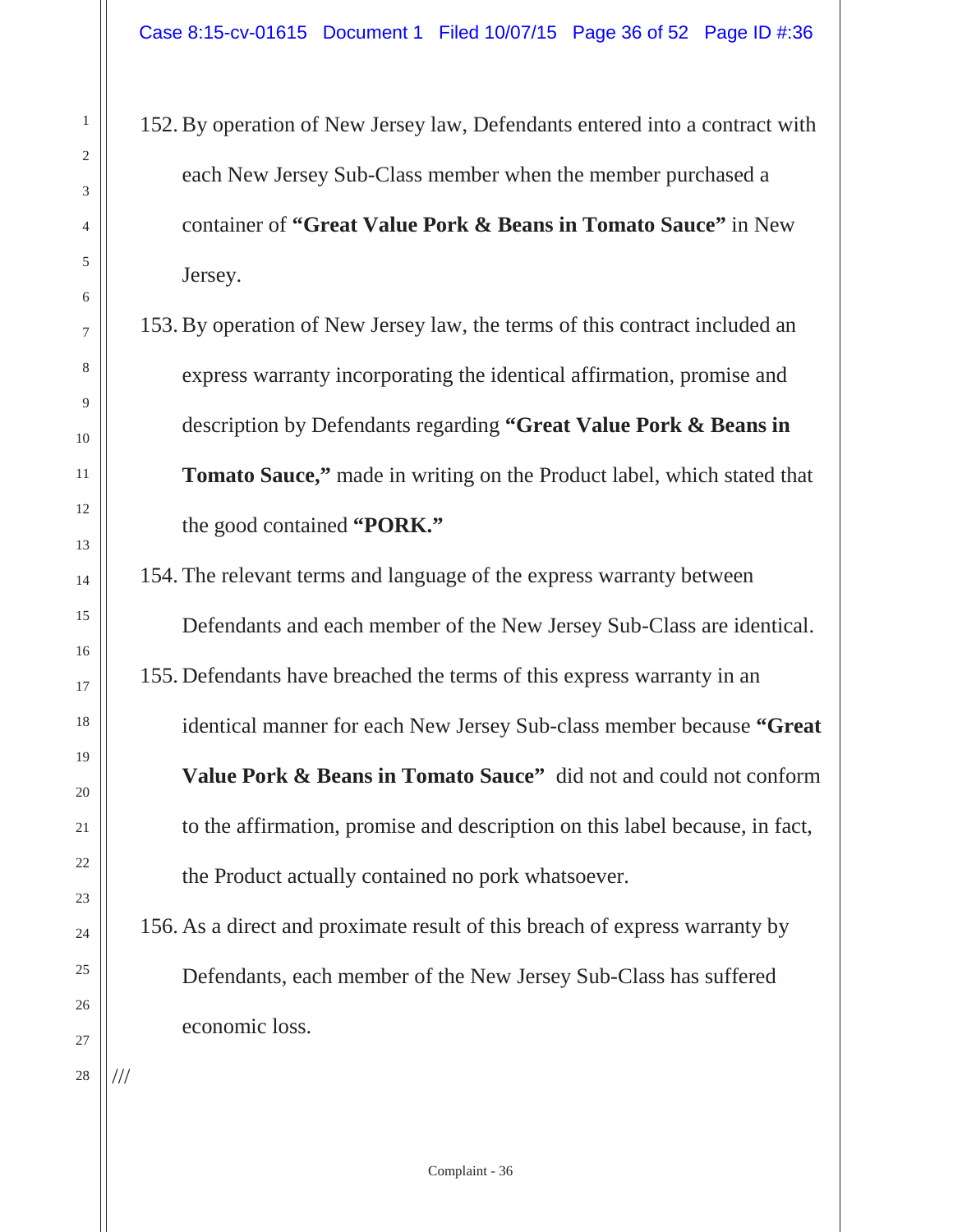#### **COUNT XI NEW JERSEY BREACH OF IMPLIED CONTRACT/VIOLATION OF COVENANT OF GOOD FAITH AND FAIR DEALING**

1

2

3

4

5

6

7

8

9

10

11

12

13

14

15

16

17

18

19

20

21

22

23

24

///

///

///

///

25

26

27

28

#### **On Behalf of the New Jersey Sub-Class Only**

157. Plaintiff Schmoll incorporates all preceding paragraphs as though fully set forth at length herein.

158. By operation of New Jersey law, there existed an implied contract for the sale of goods existed between Plaintiff Schmoll and each member of the New Jersey Sub-Class who purchased the Product at a Walmart store located in New Jersey.

# 159. By operation of New Jersey law, there existed an implied duty of good faith and fair dealing in each such contract.

160. By the acts alleged herein, Defendants have violated that duty of good faith and fair dealing, thereby breaching the implied contract between Defendants and each member of the New Jersey Sub-Class.

161. As a result of that breach, Plaintiff Schmoll and each member of the New Jersey Sub-Class suffered damages.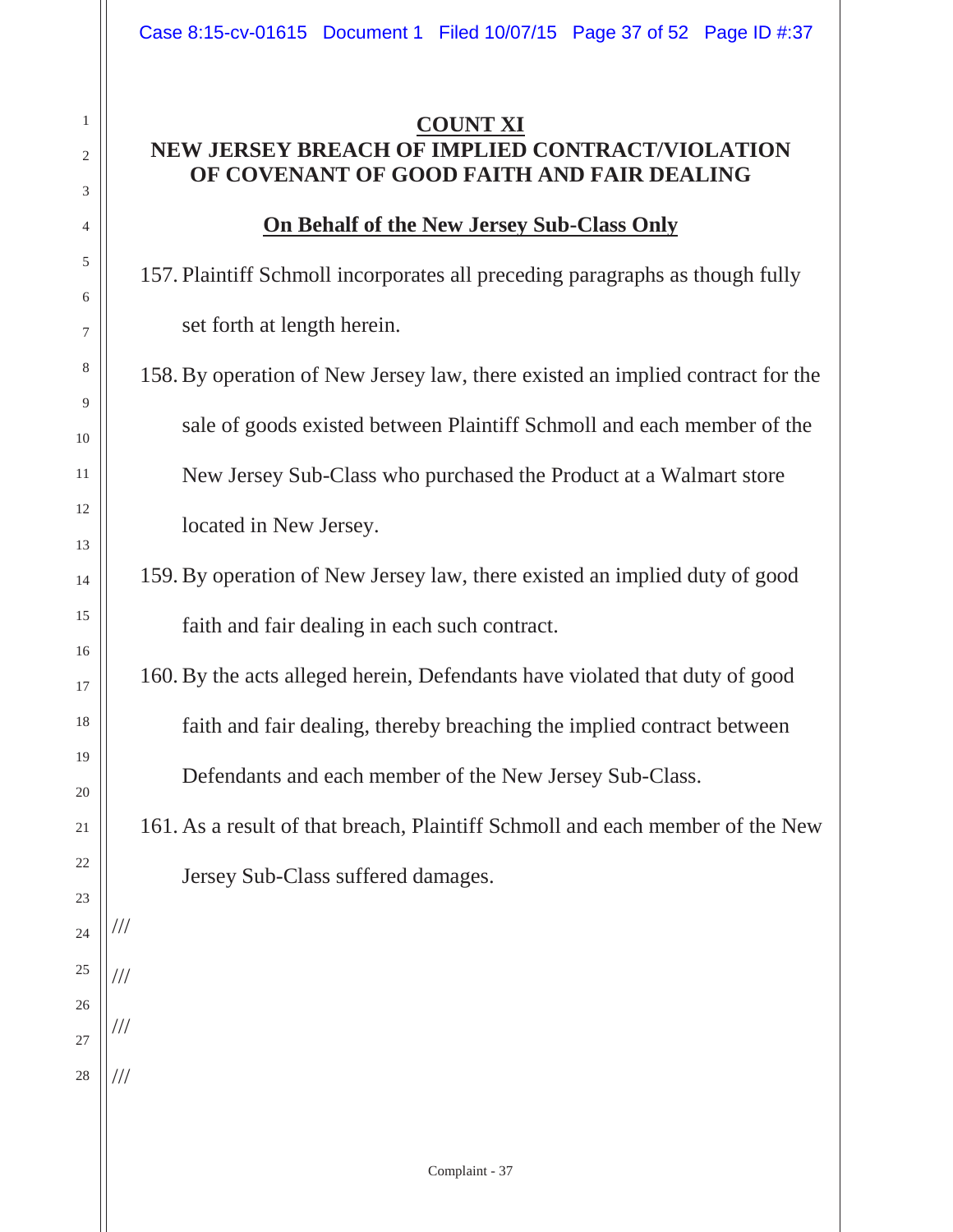#### **COUNT XII NEW JERSEY TRUTH IN CONSUMER CONTRACT, WARRANTY AND NOTICE ACT N.J.S.A. 56:12-14 et seq.**

#### **On Behalf of the New Jersey Sub-Class Only**

162. Plaintiff Schmoll incorporates all preceding paragraphs as though fully set forth at length herein.

163. Plaintiff Schmoll and the members of the New Jersey Sub-Class are "consumers" within the meaning of N.J.S.A. 56:12-15 and 16.

164. Defendants are "sellers" within the meaning of N.J.S.A. 56:12-15 and 16.

165. The Product label on **"Great Value Pork & Beans in Tomato Sauce"** is both a consumer "notice" and "warranty" within the meaning of N.J.S.A. 56:12-15 and 16.

166. By the acts alleged herein, Defendants have violated N.J.S.A. 56:12-16 because, in the course of Defendants' business, Defendants have offered written consumer notices and warranties to Plaintiff Schmoll and the New Jersey Sub-Class which contained provisions which violated their clearly established legal rights under New Jersey state law, within the meaning of N.J.S.A. 56:12-15.

167. Pursuant to N.J.S.A. 56:12-17, this class complaint seeks a statutory penalty of \$100 for each member of the New Jersey Sub-Class, as well as actual damages and attorney's fees and costs.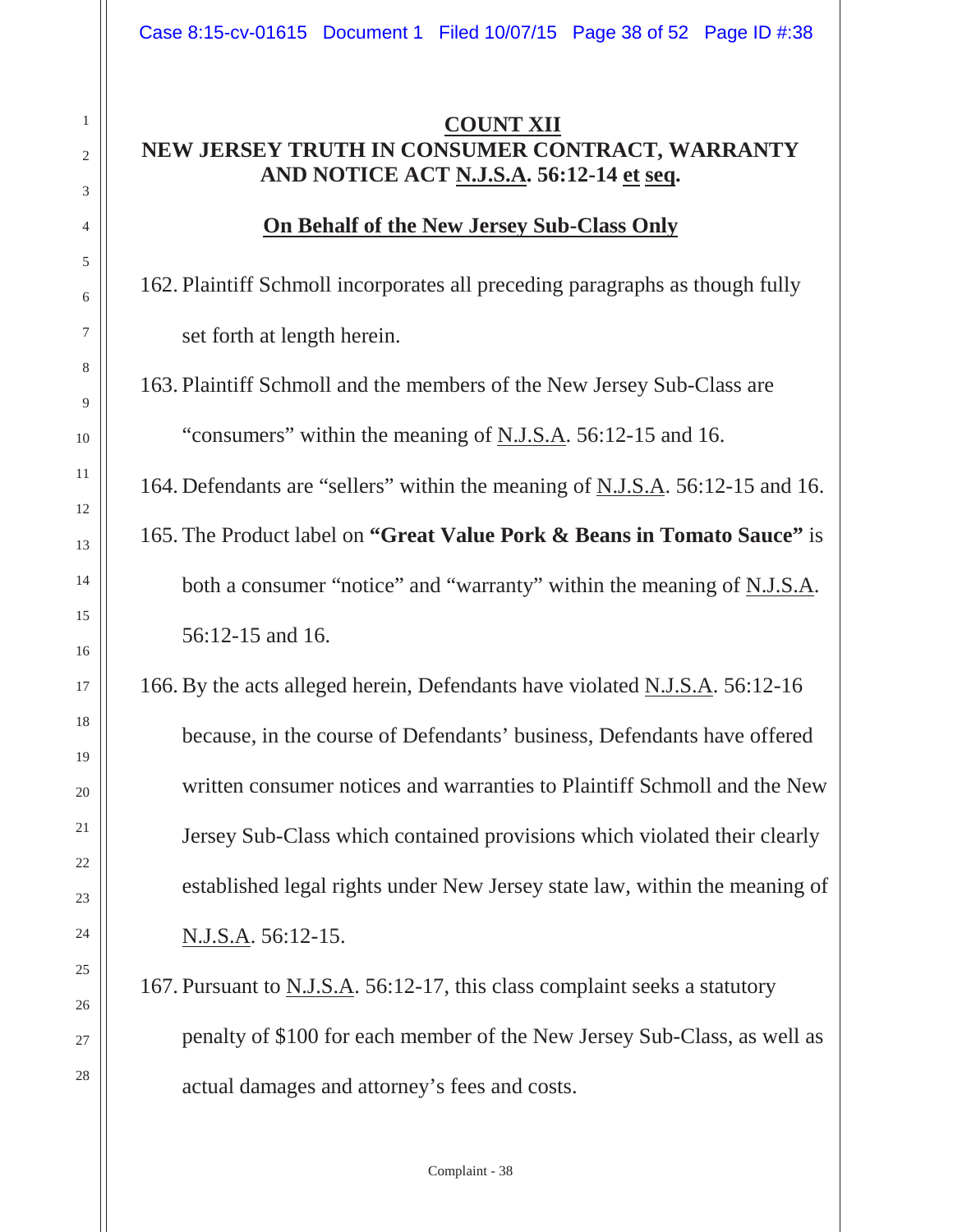#### **COUNT XIII PENNSYLVANIA UNIFORM TRADE PRACTICES AND CONSUMER PROTECTION LAW 73 Pa. Cons.St. § 201–1 et seq**

#### **On Behalf of the Pennsylvania Sub-Class Only**

168. Plaintiff Wilcox incorporates all preceding paragraphs of this complaint as if set forth fully herein.

169. This count does not raise any claims of common law fraud.

1

2

3

4

5

6

7

8

9

10

11

12

13

14

15

16

17

18

19

20

21

22

23

24

25

26

27

28

170. Rather, this count raises claims exclusively under the Pennsylvania

Uniform Trade Practices and Consumer Protection Law ("UTPCPL").

171. **"The purpose of the UTPCPL is to protect the public from fraud and unfair or deceptive business practices."** Keller v. Volkswagen of Am., Inc., 733 A.2d 642, 646 (Pa.Super.1999).

172. It is well-established that, in order to carry out that purpose, the UTPCPL must be liberally construed. See Chiles v. Ameriquest Mortg. Co., 551 F.Supp.2d 393, 398 (E.D.Pa.2008**)("The UTPCPL must be construed liberally."**); Pirozzi v. Penske Olds-Cadillac-GMC, Inc., 413 Pa.Super. 308, 605 A.2d 373, 376, appeal denied, 532 Pa. 665, 616 A.2d 985 (1992)(**"our supreme court held that the UTPCPL is to be liberally construed in order to effect its purpose."**)

173. The conduct alleged herein took place during "trade and commerce" within the meaning of the UTPCPL.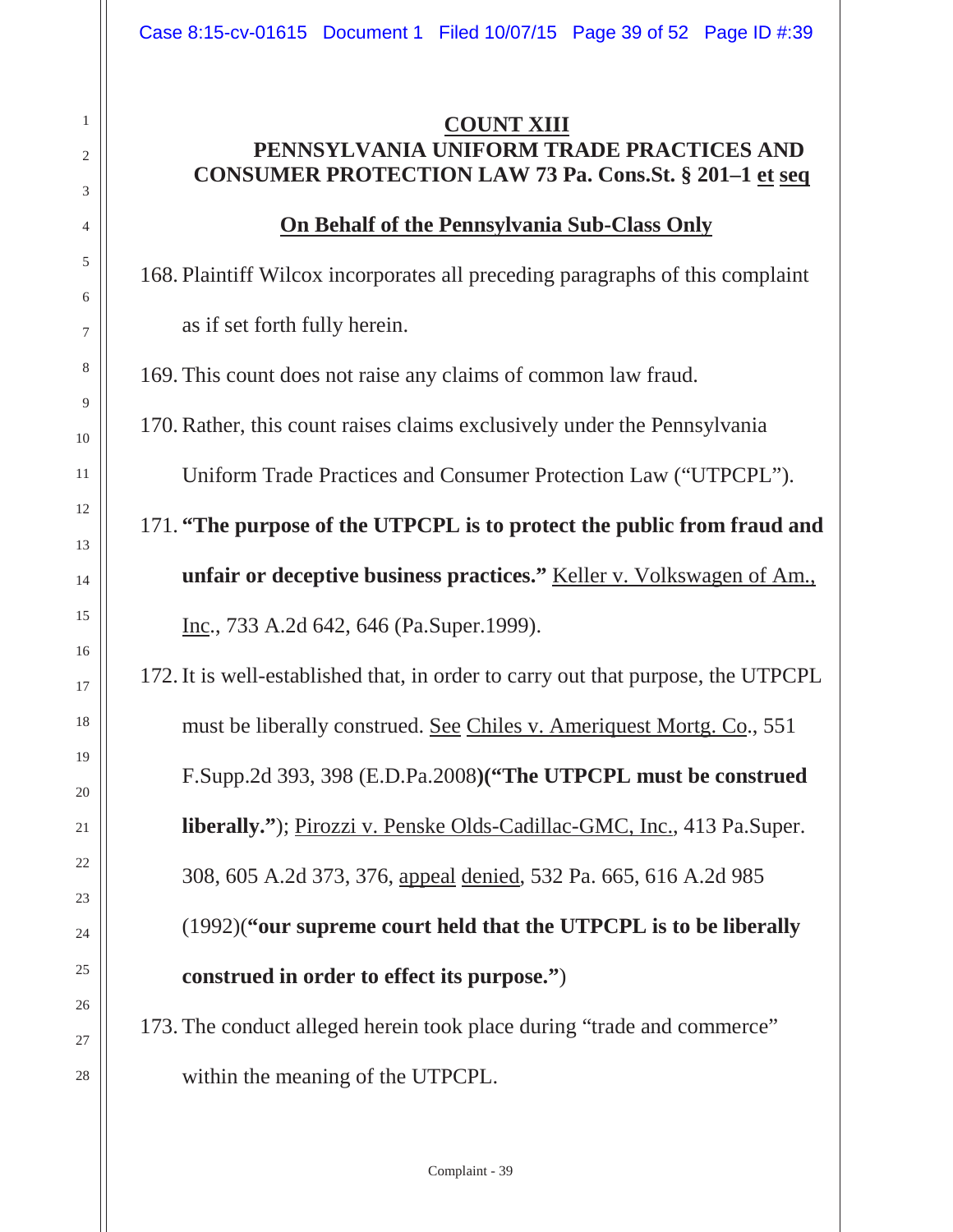174. The conduct alleged herein constitutes a deceptive practice.

175. The UTPCPL 73 P.S. § 201-2(4)(xxi) defines unfair or deceptive acts or practices, inter alia, as any: **"deceptive conduct which creates a likelihood of confusion or misunderstanding."**

176. Prior to 1996, 73 P.S. § 201-2(4)(xxi) required that a defendant engage in the equivalent of common law fraud. See Flores v. Shapiro & Kreisman, 246 F.Supp.2d 427, 432 (E.D.Pa.2002); Commonwealth of Pa. v. Percudani, 825 A.2d 743, 746-47 (Pa.Commw.2003).

177. In 1996, however, UTPCPL 73 P.S. § 201-2(4)(xxi) was amended to add the word "deceptive" as an alternative to "fraud" in describing the practices prohibited by this section. See Bennett v. A.T. Masterpiece Homes at Broadsprings, LLC, 40 A.3d 145 (Pa.Super.2012) (holding that the amendment to the catch-all provision that added the language "or deceptive conduct" changed the requirement from proving actual fraud to merely proving deceptive conduct); Commonwealth of Pa. v. Percudani, 825 A.2d 743, 746-47 (Pa.Commw.2003) (a plaintiff who alleges deceptive conduct to proceed without proving all of the elements of common law fraud); Flores v. Shapiro & Kreisman, 246 F.Supp.2d 427, 432 (E.D.Pa.2002):

**"by adding a prohibition on 'deceptive' conduct, the 1996 amendment to the CPL eliminated the need to**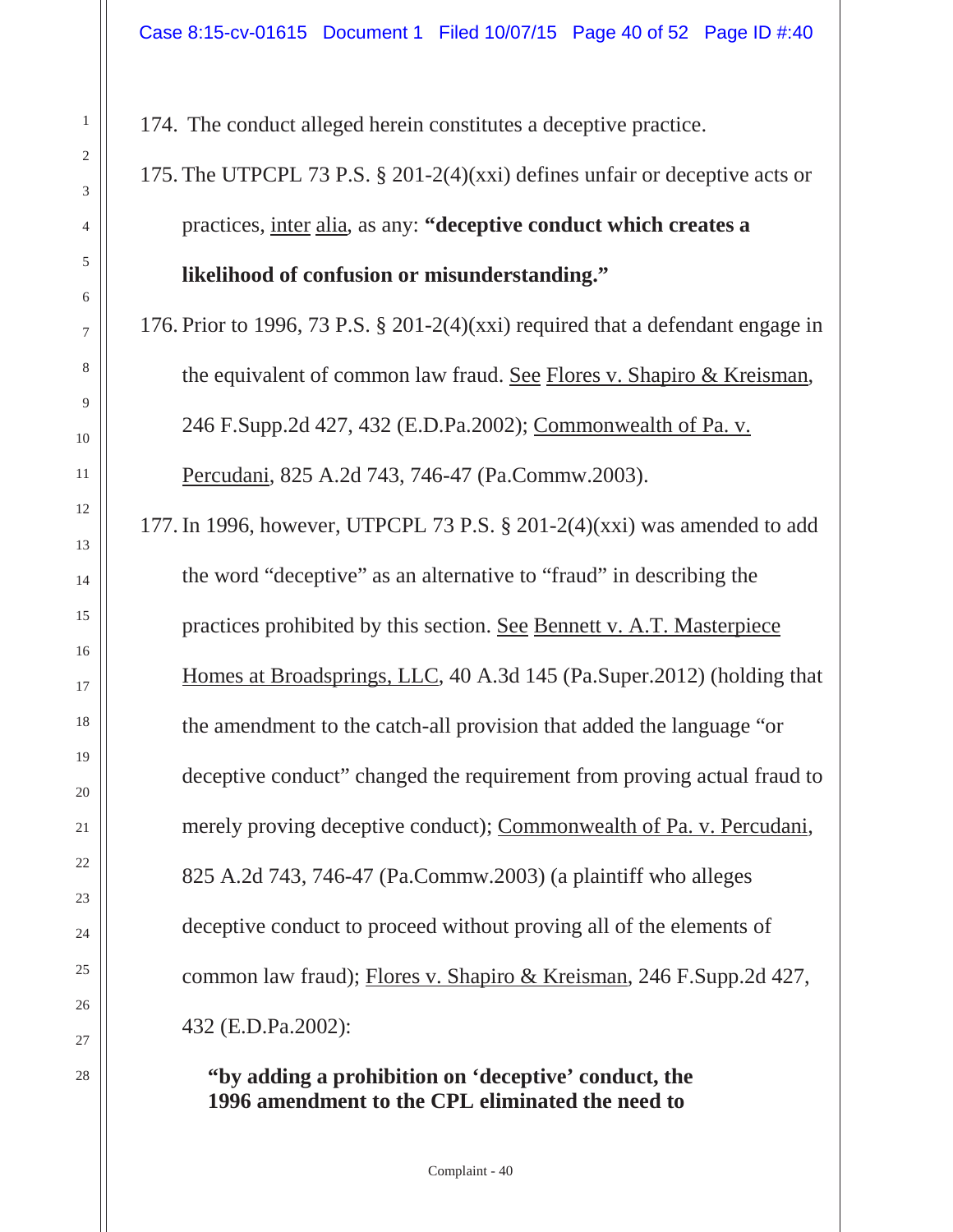**plead all of the elements of common law fraud in actions under the CPL. Under general principles of statutory interpretation, no word should be rendered redundant. The new word "deceptive" in the statute, therefore, must have been intended to cover conduct other than fraud."**

# 178. As alleged herein, Defendants have engaged in deceptive conduct which creates a likelihood of confusion or misunderstanding.

# 179. Such conduct is based on both affirmative misrepresentations, material nondisclosures and material omissions.

180. In the case at bar, Defendants' actions in stating on the label that the Product contained **"PORK"** as an ingredient and that the name of the product was **"Great Value Pork & Beans in Tomato Sauce"** constituted **"deceptive conduct which creates a likelihood of confusion or misunderstanding"** within the meaning of 73 P.S. § 201-2(4)(xxi).

181. Defendants also engaged in a knowing omission of material fact by failing to inform consumers in any fashion that the Product actually

contained no pork.

182. These affirmative representations and omissions were, at best, a deceptive practice.

183. By the acts alleged herein, Defendants have made a misrepresentation of a material fact and a material nondisclosure, as described herein.

1

2

3

4

5

7

8

9

10

11

13

14

15

17

19

20

21

23

24

25

27

28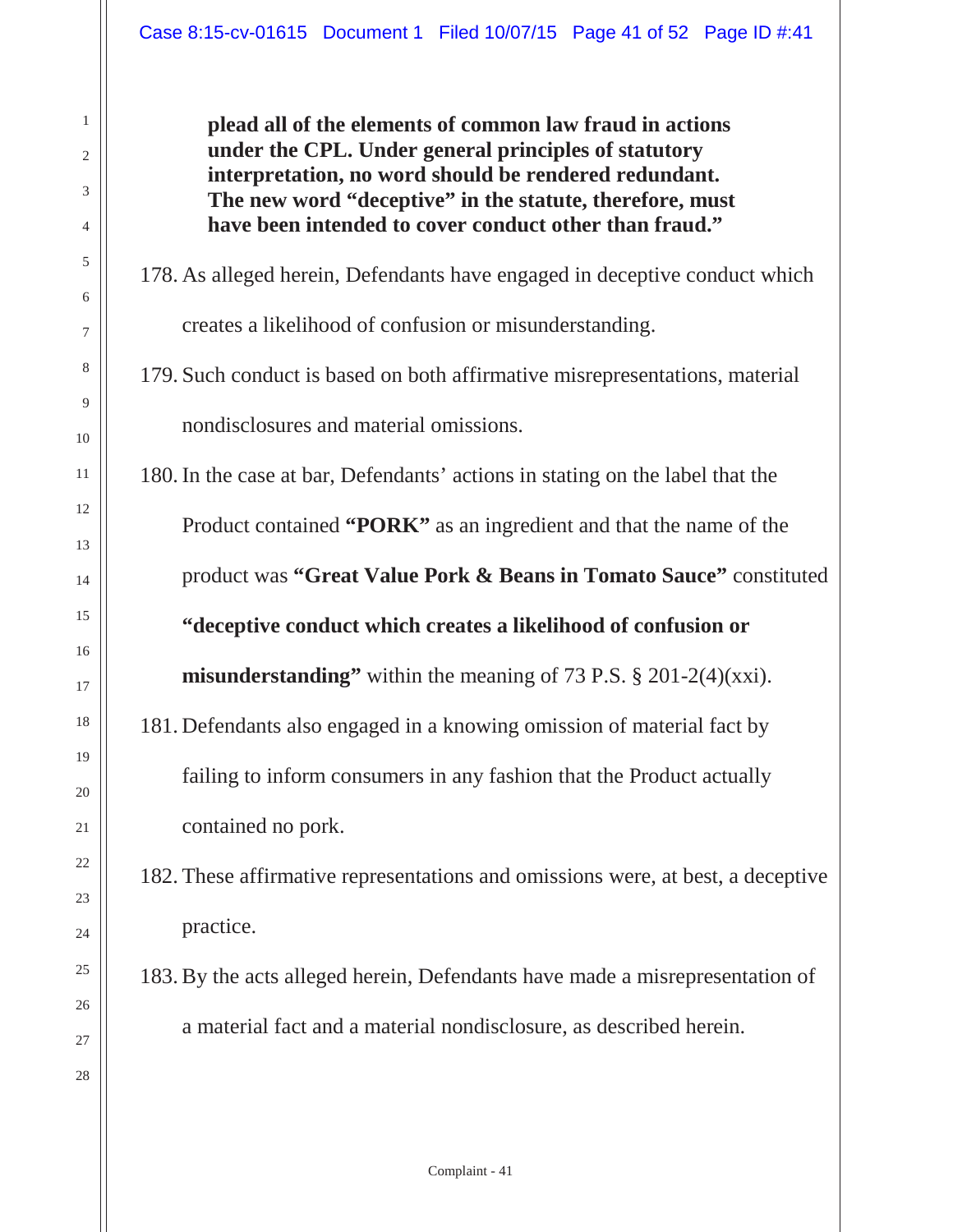- 184. Defendants acted with knowledge that their conduct was deceptive and with intent that such conduct deceived consumers.
- 185. While it is not clear that actual reliance is required, Plaintiff Wilcox and the members of the Pennsylvania Sub-Class did justifiably rely upon the misrepresentation and material nondisclosure; a reliance which may be presumed in this case where defendants have engaged in a common course of identical conduct.

186. Indeed, it impossible to conclude there was no reliance in this case since the false affirmative statement of fact alleged herein is contained in the name of the product itself, which includes the words "Pork & Beans" in the Product name. It is a logical certainty that anyone wishing to purchase pork and beans would, of necessity, have to look at the product label to see the name of the product and therefore saw that it was called pork and beans.

187. In addition, Defendants' conduct violated 73 P.S. § 201-2(4) (vii) by

**"representing that goods… are of a particular standard, quality or grade… if they are of another".**

188. As a proximate result of this conduct, Plaintiff Wilcox and the members of the Pennsylvania Sub-Class have suffered an ascertainable loss of money.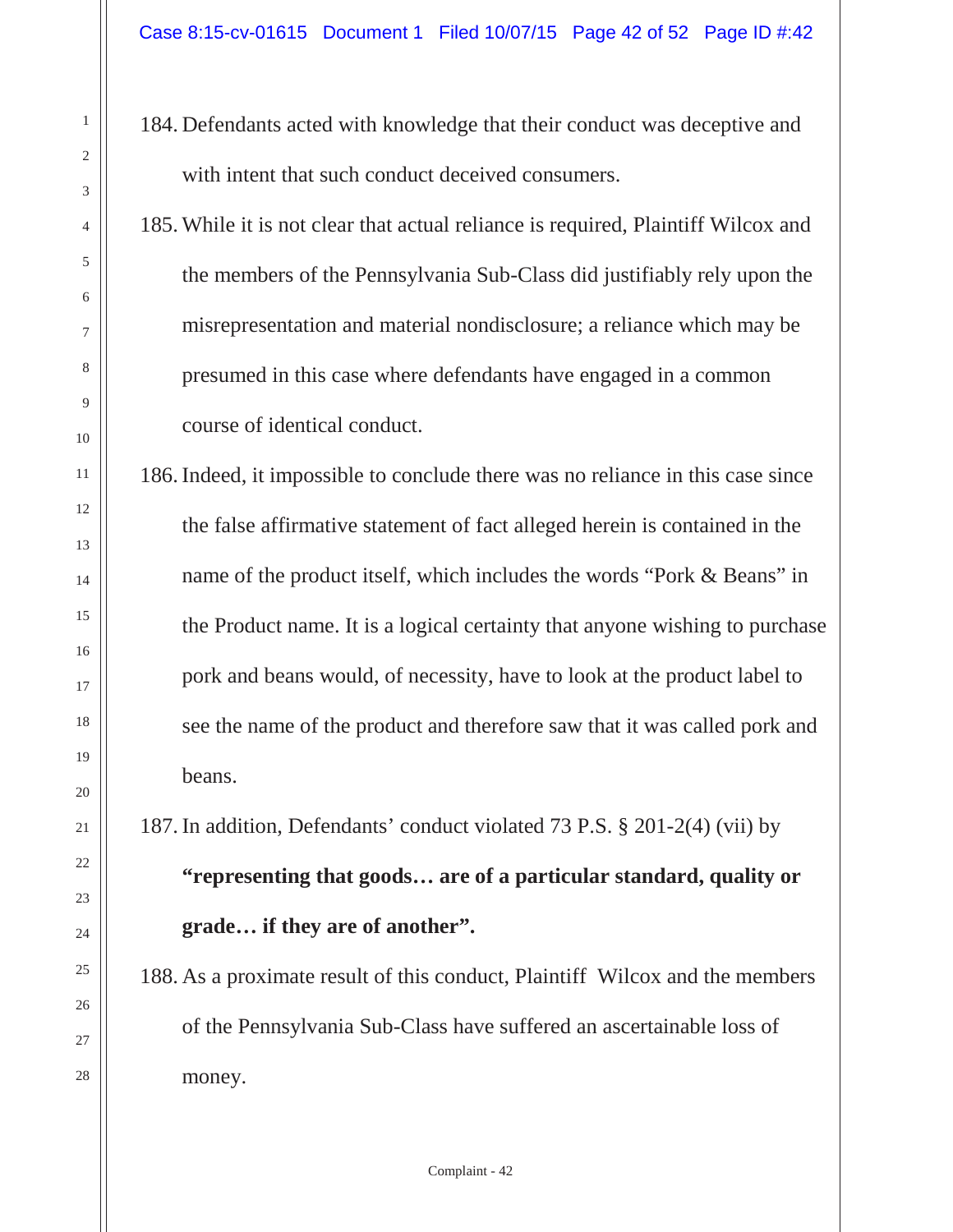#### **COUNT XIV PENNSYLVANIA COMMON LAW BREACH OF EXPRESS WARRANTY**

#### **On Behalf of the Pennsylvania Sub-Class Only**

189. Plaintiff Wilcox incorporates all preceding paragraphs of this complaint as if set forth fully herein.

190. By operation of Pennsylvania law, Defendants entered into a contract with each Pennsylvania Sub-Class member when the member purchased a container of **"Great Value Pork & Beans in Tomato Sauce"** in Pennsylvania.

191. By operation of Pennsylvania law, the terms of this contract included an express warranty incorporating the identical affirmation, promise and description by Defendants regarding **"Great Value Pork & Beans in Tomato Sauce,"** made in writing on the Product label, which stated that the good contained **"PORK."**

# 192. The relevant terms and language of the express warranty between Defendants and each member of the Pennsylvania Sub-Class are identical.

193. Defendants have breached the terms of this express warranty in an identical manner for each Pennsylvania Sub-Class member because **"Great Value Pork & Beans in Tomato Sauce"** did not and could not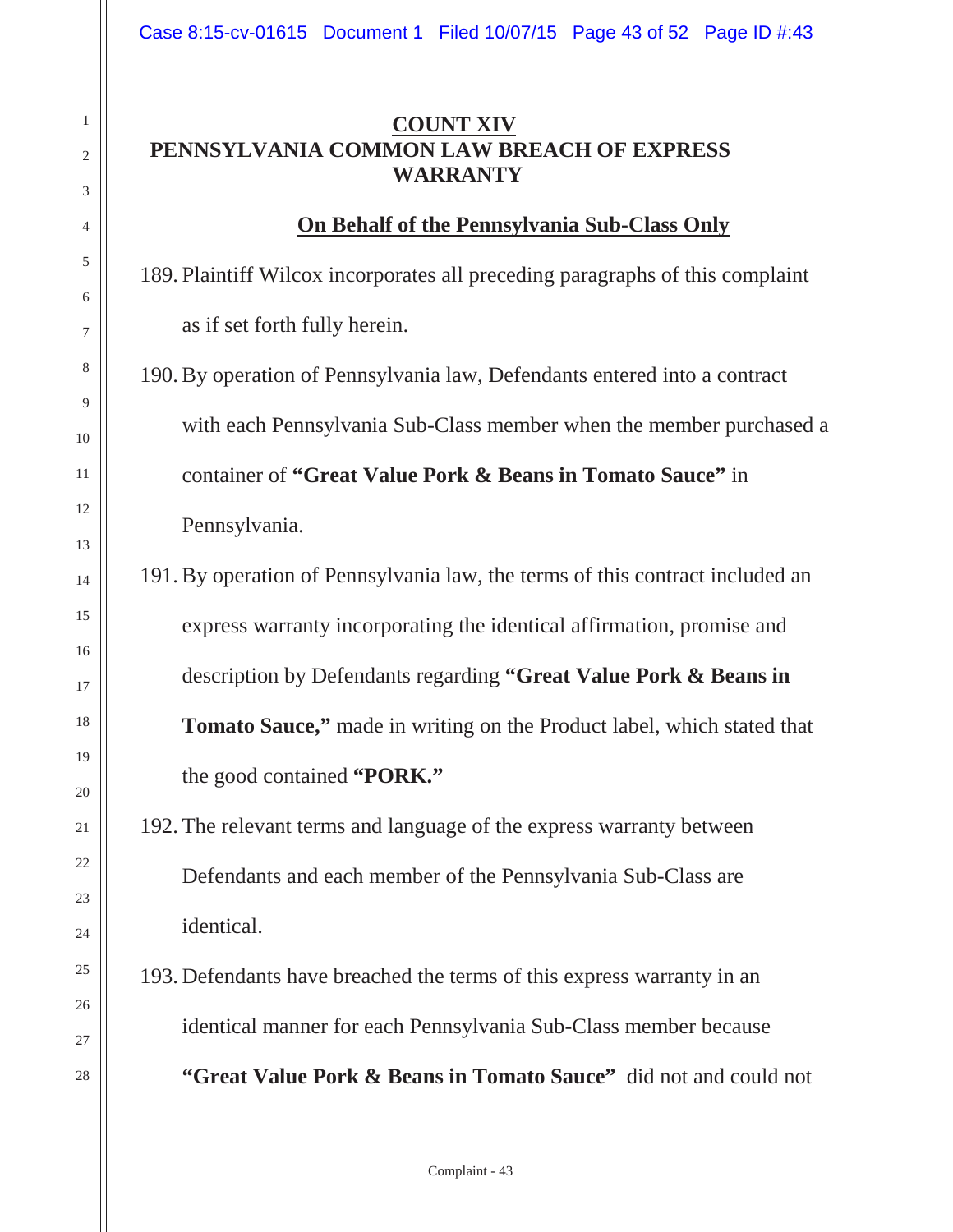conform to the affirmation, promise and description on this label because,

in fact, the Product actually contained no pork whatsoever.

194. As a direct and proximate result of this breach of express warranty by

Defendants, each member of the Pennsylvania Sub-Class has suffered

economic loss.

#### **COUNT XV**

#### **PENNSYLVANIA COMMON LAW BREACH OF IMPLIED CONTRACT/VIOLATION OF COVENANT OF GOOD FAITH AND FAIR DEALING**

#### **On Behalf of the Pennsylvania Sub-Class Only**

195. Plaintiff Wilcox incorporates all preceding paragraphs as though fully set forth at length herein.

196. By operation of Pennsylvania law, there existed an implied contract for the sale of goods existed between Plaintiff Wilcox and each member of the Pennsylvania Sub-Class who purchased the Product at a Walmart store located in Pennsylvania.

197. By operation of Pennsylvania, there existed an implied duty of good faith and fair dealing in each such contract.

198. By the acts alleged herein, Defendants have violated that duty of good faith and fair dealing, thereby breaching the implied contract between Defendants and each member of the Pennsylvania Sub-Class.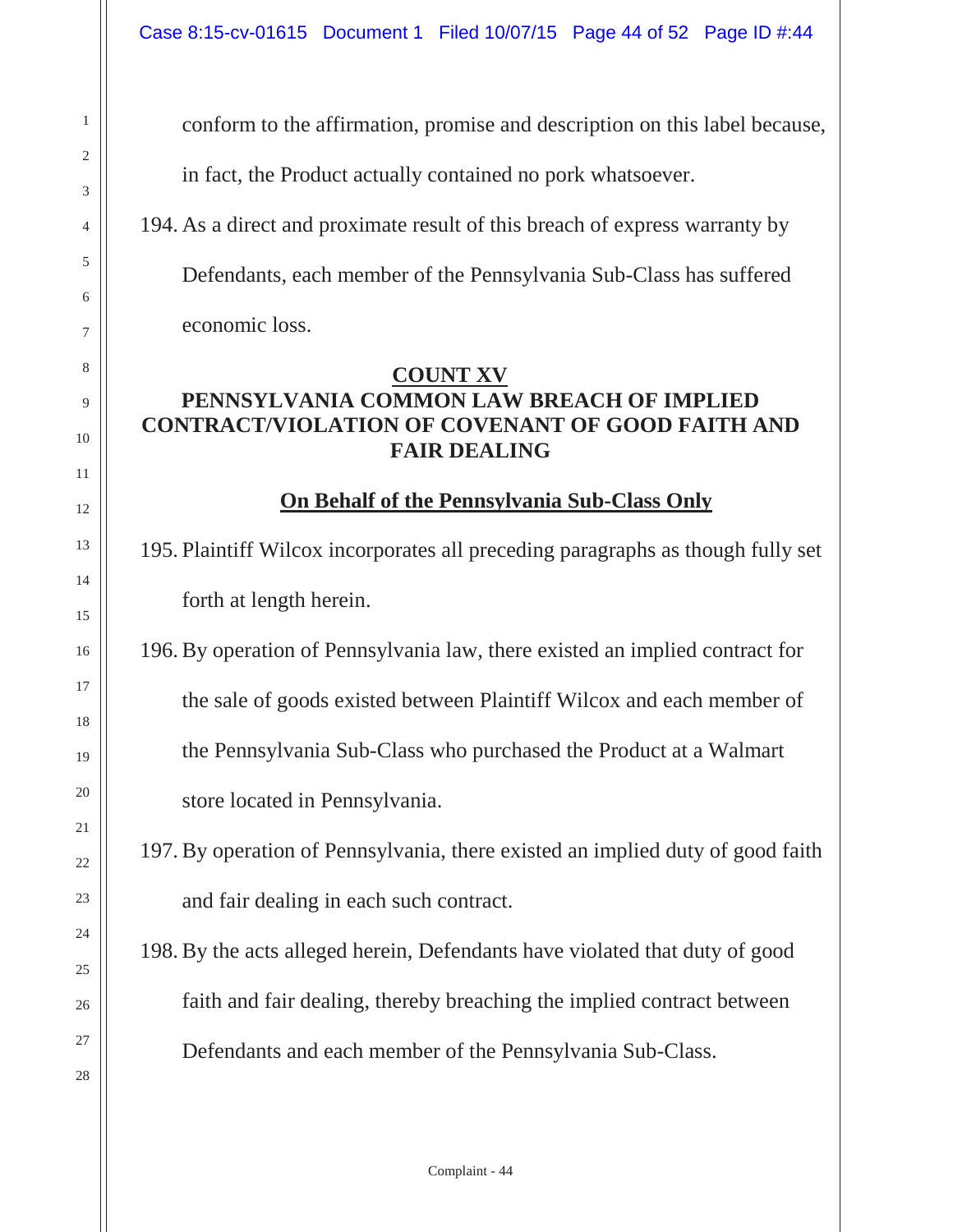1

2

3

4

5

6

7

8

9

10

11

12

13

14

15

16

17

18

19

20

21

22

23

24

25

26

27

28

| 199. As a result of that breach, Plaintiff Wilcox and each member of the                                                                                             |  |  |  |  |  |
|----------------------------------------------------------------------------------------------------------------------------------------------------------------------|--|--|--|--|--|
| Pennsylvania Sub-Class suffered damages.                                                                                                                             |  |  |  |  |  |
| <b>PRAYER FOR RELIEF</b>                                                                                                                                             |  |  |  |  |  |
| WHEREFORE, Plaintiffs ask this court to:                                                                                                                             |  |  |  |  |  |
| a. Certify the proposed Nationwide Class and each State Sub-Class<br>as class actions pursuant to Fed.R.Civ.P. 23;                                                   |  |  |  |  |  |
| b. Enter an order for injunctive and declaratory relief as described<br>herein;                                                                                      |  |  |  |  |  |
| c. Enter judgment in favor of each class member for damages<br>suffered as a result of the conduct alleged herein, to include interest<br>and pre-judgment interest; |  |  |  |  |  |
| d. Award plaintiffs reasonable attorneys' fees and costs;                                                                                                            |  |  |  |  |  |
| e. Award plaintiffs and the class treble damages; and                                                                                                                |  |  |  |  |  |
| f. Grant such other and further legal and equitable relief as the court<br>deems just and equitable.                                                                 |  |  |  |  |  |
| <b>JURY DEMAND</b>                                                                                                                                                   |  |  |  |  |  |
| Plaintiffs hereby demand a trial by jury as to all issues so triable.                                                                                                |  |  |  |  |  |
| Dated: October 7, 2015                                                                                                                                               |  |  |  |  |  |
| By: s/Todd M. Friedman<br>Todd M. Friedman (SBN: 216752)                                                                                                             |  |  |  |  |  |
| <b>Law Offices of Todd M. Friedman</b><br>324 Beverly Dr., #725<br>Beverly Hills, CA 90212<br>Tel: (877) 206-4741<br>Fax: (866) 633-0228                             |  |  |  |  |  |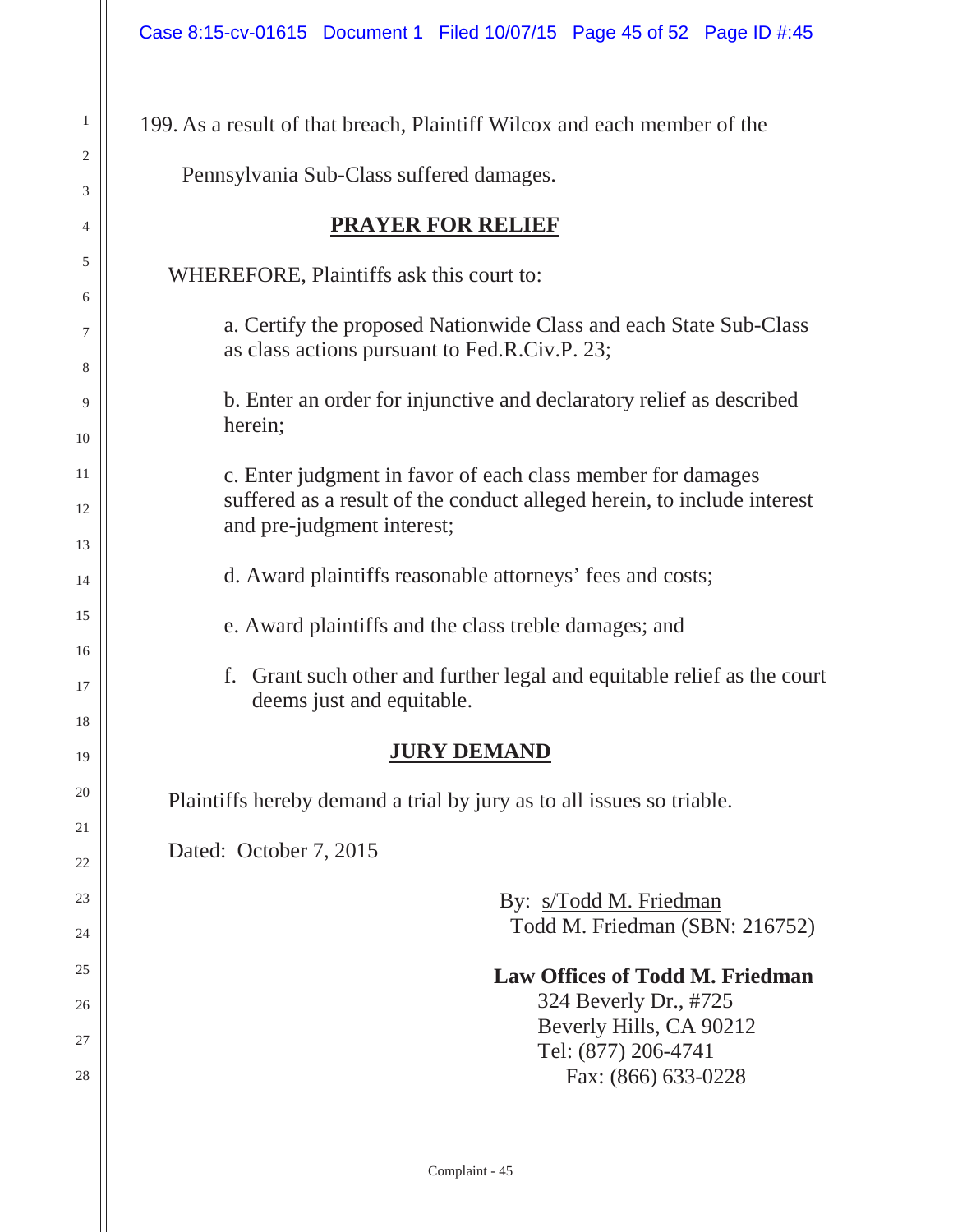|                | Case 8:15-cv-01615 Document 1 Filed 10/07/15 Page 46 of 52 Page ID #:46 |                |                                               |  |
|----------------|-------------------------------------------------------------------------|----------------|-----------------------------------------------|--|
|                |                                                                         |                |                                               |  |
| $\mathbf{1}$   |                                                                         |                | tfriedman@attorneysforconsumers.com           |  |
| $\overline{2}$ |                                                                         |                |                                               |  |
| 3              |                                                                         |                | Stephen P. DeNittis (pro hac vice             |  |
| 4              |                                                                         | pending)       |                                               |  |
| 5              |                                                                         |                | DeNITTIS OSEFCHEN, P.C.<br>5 Greentree Centre |  |
| 6              |                                                                         |                | 525 Route 73 North, Suite 410                 |  |
| 7              |                                                                         |                | Marlton, NJ 08053<br>Tel: 856-797-9951        |  |
| 8              |                                                                         |                | Fax: 856-797-9978                             |  |
| 9              |                                                                         |                | sdenittis@denittislaw.com                     |  |
| 10             |                                                                         |                |                                               |  |
| 11             |                                                                         |                |                                               |  |
| 12             |                                                                         |                |                                               |  |
| 13             |                                                                         |                |                                               |  |
| 14             |                                                                         |                |                                               |  |
| 15             |                                                                         |                |                                               |  |
| 16             |                                                                         |                |                                               |  |
| 17             |                                                                         |                |                                               |  |
| 18             |                                                                         |                |                                               |  |
| 19             |                                                                         |                |                                               |  |
| $20\,$         |                                                                         |                |                                               |  |
| 21             |                                                                         |                |                                               |  |
| $22\,$         |                                                                         |                |                                               |  |
| $23\,$         |                                                                         |                |                                               |  |
| 24             |                                                                         |                |                                               |  |
| 25             |                                                                         |                |                                               |  |
| $26\,$         |                                                                         |                |                                               |  |
| 27             |                                                                         |                |                                               |  |
| $28\,$         |                                                                         |                |                                               |  |
|                |                                                                         |                |                                               |  |
|                |                                                                         | Complaint - 46 |                                               |  |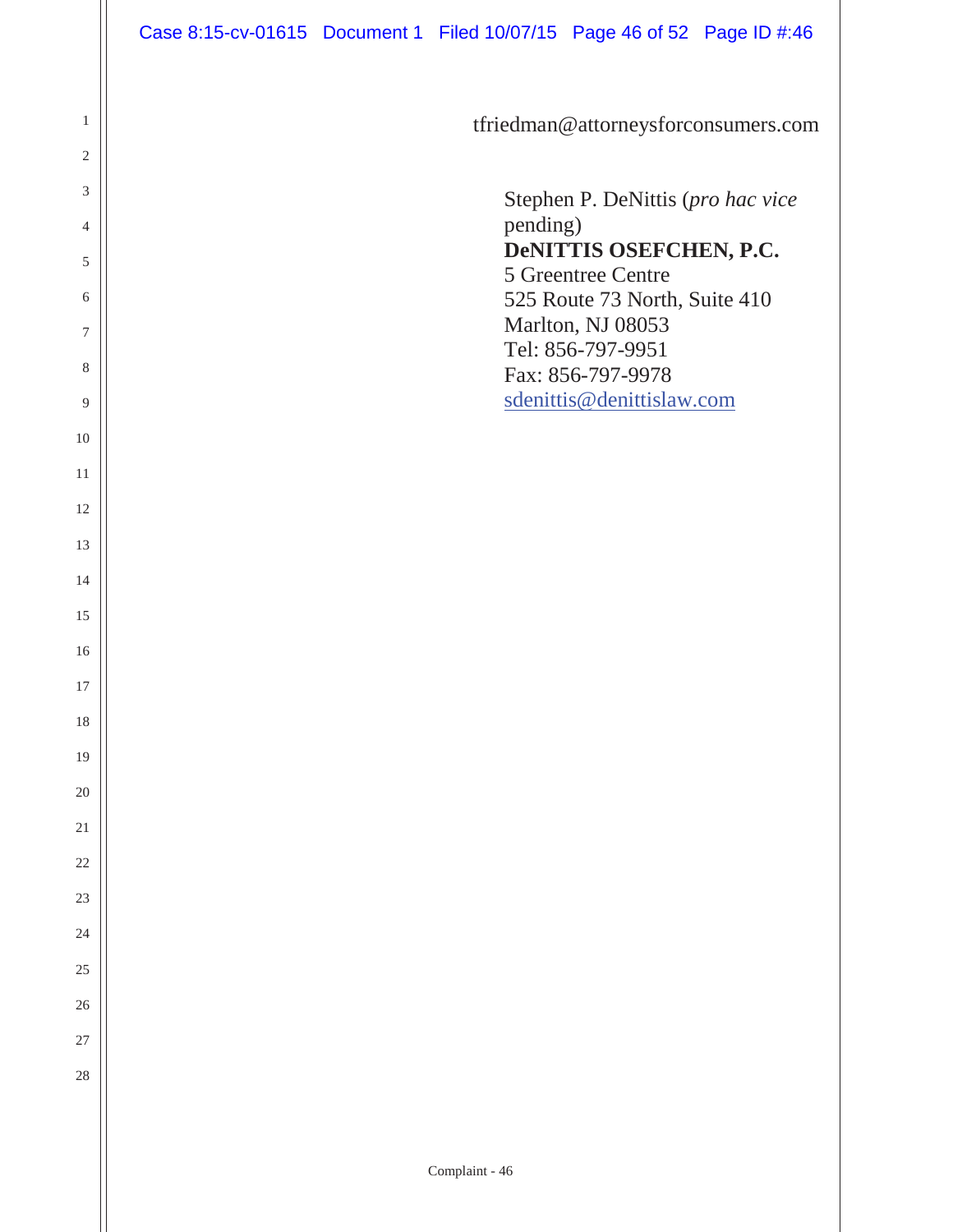|                                               | Case 8:15-cv-01615 Document 1 Filed 10/07/15 Page 47 of 52 Page ID #:47 |                     |  |
|-----------------------------------------------|-------------------------------------------------------------------------|---------------------|--|
|                                               |                                                                         |                     |  |
| $\mathbf{1}$                                  |                                                                         | <b>Attachment A</b> |  |
| $\sqrt{2}$                                    |                                                                         |                     |  |
| $\ensuremath{\mathfrak{Z}}$<br>$\overline{4}$ |                                                                         |                     |  |
| $\sqrt{5}$                                    |                                                                         |                     |  |
| $\sqrt{6}$                                    |                                                                         |                     |  |
| $\boldsymbol{7}$                              |                                                                         |                     |  |
| $\,8\,$                                       |                                                                         |                     |  |
| $\boldsymbol{9}$                              |                                                                         |                     |  |
| $10\,$                                        |                                                                         |                     |  |
| $11\,$                                        |                                                                         |                     |  |
| $12\,$                                        |                                                                         |                     |  |
| $13\,$                                        |                                                                         |                     |  |
| 14                                            |                                                                         |                     |  |
| $15\,$                                        |                                                                         |                     |  |
| $16\,$                                        |                                                                         |                     |  |
| $17\,$                                        |                                                                         |                     |  |
| $18\,$                                        |                                                                         |                     |  |
| $19\,$                                        |                                                                         |                     |  |
| $20\,$                                        |                                                                         |                     |  |
| 21<br>$22\,$                                  |                                                                         |                     |  |
| $23\,$                                        |                                                                         |                     |  |
| $24\,$                                        |                                                                         |                     |  |
| $25\,$                                        |                                                                         |                     |  |
| 26                                            |                                                                         |                     |  |
| $27\,$                                        |                                                                         |                     |  |
| $\overline{28}$                               |                                                                         |                     |  |
|                                               |                                                                         |                     |  |
|                                               |                                                                         |                     |  |
|                                               |                                                                         |                     |  |
|                                               |                                                                         |                     |  |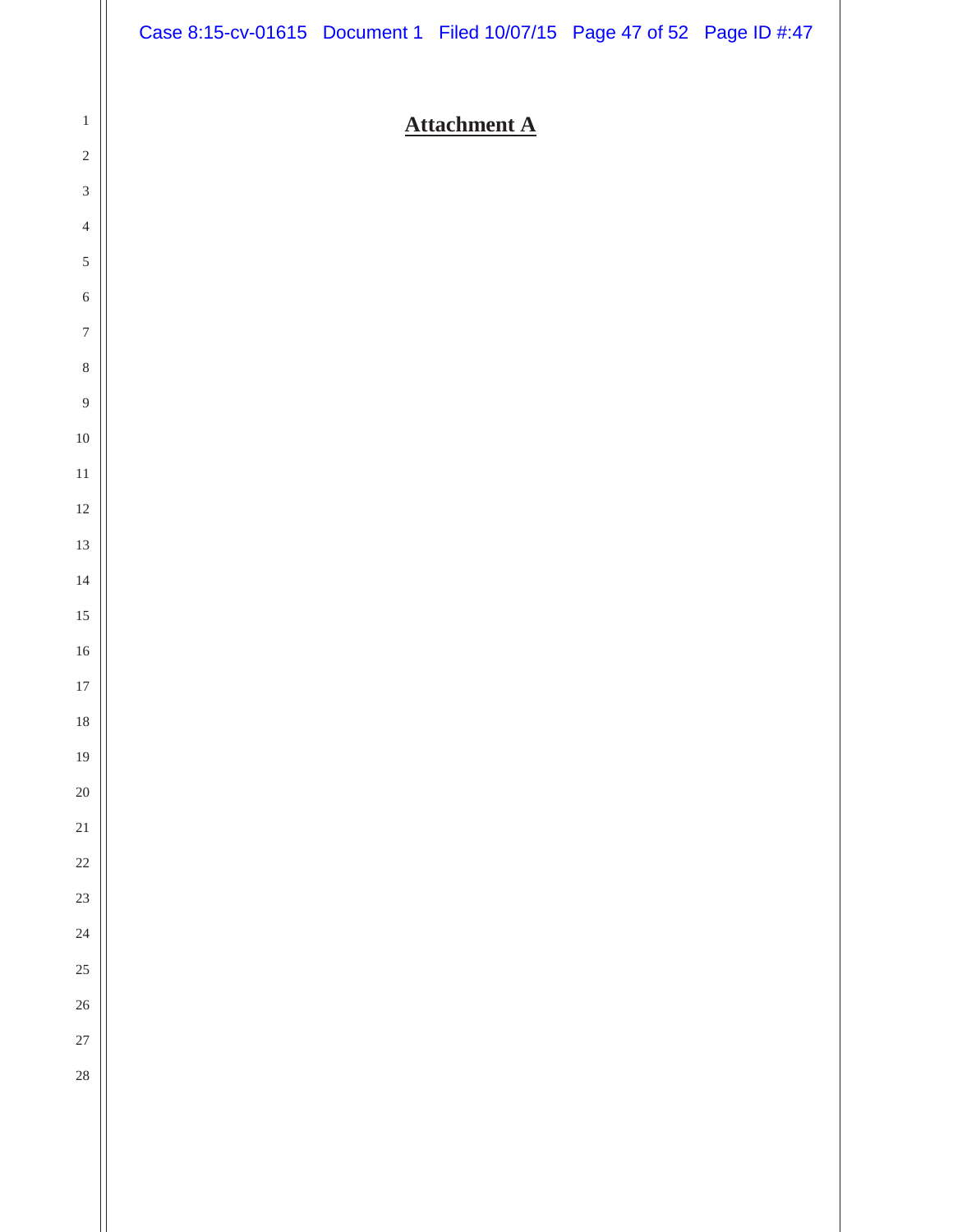$\label{eq:1} \mathcal{L}_{\mathcal{A}} = \mathcal{L}_{\mathcal{A}} \mathcal{L}_{\mathcal{A}}$ 

÷  $\overline{\mathcal{R}}$ 

i și

 $\frac{\partial^2}{\partial x^2}$ 

 $\frac{1}{\sqrt{2}}$ 

 $\frac{1}{\beta}$  :

 $\alpha$ 

 $\chi$ 

 $\widetilde{\mathbf{x}}$ 

ð.

 $\mathbf{v}_i$ 

 $\mathcal{C}_{\mathbf{z}}$  . 深

 $\mathcal{L}$ 

 $\mathcal{E}_{\mathbf{r}}$ 

 $\ddot{\cdot}$ 

j.  $\alpha$  ,

 $\langle \mathbf{w} | \psi \rangle$ 

 $\tilde{\Omega}$ 

 $\mathcal{L}$ 

 $\bar{a}$ 

 $\cdot$ 

 $\ddot{\cdot}$ 

 $\epsilon_{\rm e}$ 

 $\bar{\alpha}$ 

ł  $\overline{\phantom{a}}$ 

 $\overline{\phantom{a}}$ 

 $\frac{1}{2}$ 

 $\epsilon_{\rm s}$  :

 $\frac{1}{2}$ 

 $\frac{1}{2}$ 

Đ.

 $\ddot{i}$ 

 $\alpha$ 

 $\overline{a}$ 

 $\sim$ 

 $\bar{\alpha}$ 

 $\sim$ 

 $\blacksquare$ 

 $\epsilon_{\rm s}$ 

 $\mathcal{C}^{\ast}$ 

 $\mathcal{E}$ 

s.  $\ddot{\phantom{a}}$ 

Case 8:15-cv-01615 Document 1 Filed 10/07/15 Page 48 of 52 Page ID #:48<br>
How was your EXPERIENCE?<br>
Tell us about your visit today and<br>
was course what the filed the page of the state of the state of the state of the state

http://www.survey.walmart.com

ID 8: 7HX9KN1Z2MPD

No Purchase Necessary. Must be 18 or<br>No Purchase Necessary. Must be 18 or<br>US. DC. or PR to enter. To enter<br>Without purchase and for official<br>www.entry.ourvey.walmart.com.<br>Seeepstakes period ends on the date<br>curing in the o

|         | Walmart>'<                                                                                                                                                  |                        |
|---------|-------------------------------------------------------------------------------------------------------------------------------------------------------------|------------------------|
|         |                                                                                                                                                             |                        |
|         | $(714)869 - 0530$<br>MANAGER MELVIN ENRIGHEZ<br>1000 E IMPERIAL HUY<br>LA HABRA, CA 90631<br>ST8 06641 DPB 000763 TEB 16 TR#<br>NOYOLK NOODL 007173000715 F |                        |
| nnyni K | NOODL 007173000715 F                                                                                                                                        | . 98                   |
| NOYOLK  | NODDL 007173000715 F                                                                                                                                        | O<br>1.98              |
|         | SPRAY GLUE 002600000422                                                                                                                                     | 5.97                   |
|         | V PORK BEAN 007874237084 F                                                                                                                                  | $\Omega$<br>0.66       |
| TAX     | SUBTOTAL<br>8.500 %                                                                                                                                         | 12.57<br>0.51<br>13.08 |
|         | McArd Tend                                                                                                                                                  | 13.08                  |

**ACCOUNT \$**<br>APPROVAL \$ 587025<br>REF \$ 1042000314<br>TERMINAL \$ 168295818 нень мень нини 0022 S

> 10/02/15  $11:45:53$

> > CHANGE DUE  $0.00$

> > > ó.

 $\mathcal{V}_\mathrm{c}$ 

 $\frac{1}{2}$ 

 $\frac{2\pi}{\lambda} \frac{2\pi}{\lambda}$  .



*WHACUSTOMER COPYNNH* 

 $\mathcal{L}^{\mathcal{L}}_{\mathcal{L}}$ 



 $\mathbf{r}$ 

 $\lambda \rightarrow$ 

 $\mathcal{N}_{\mathcal{A}}$ 

 $\mathbf{a}$  is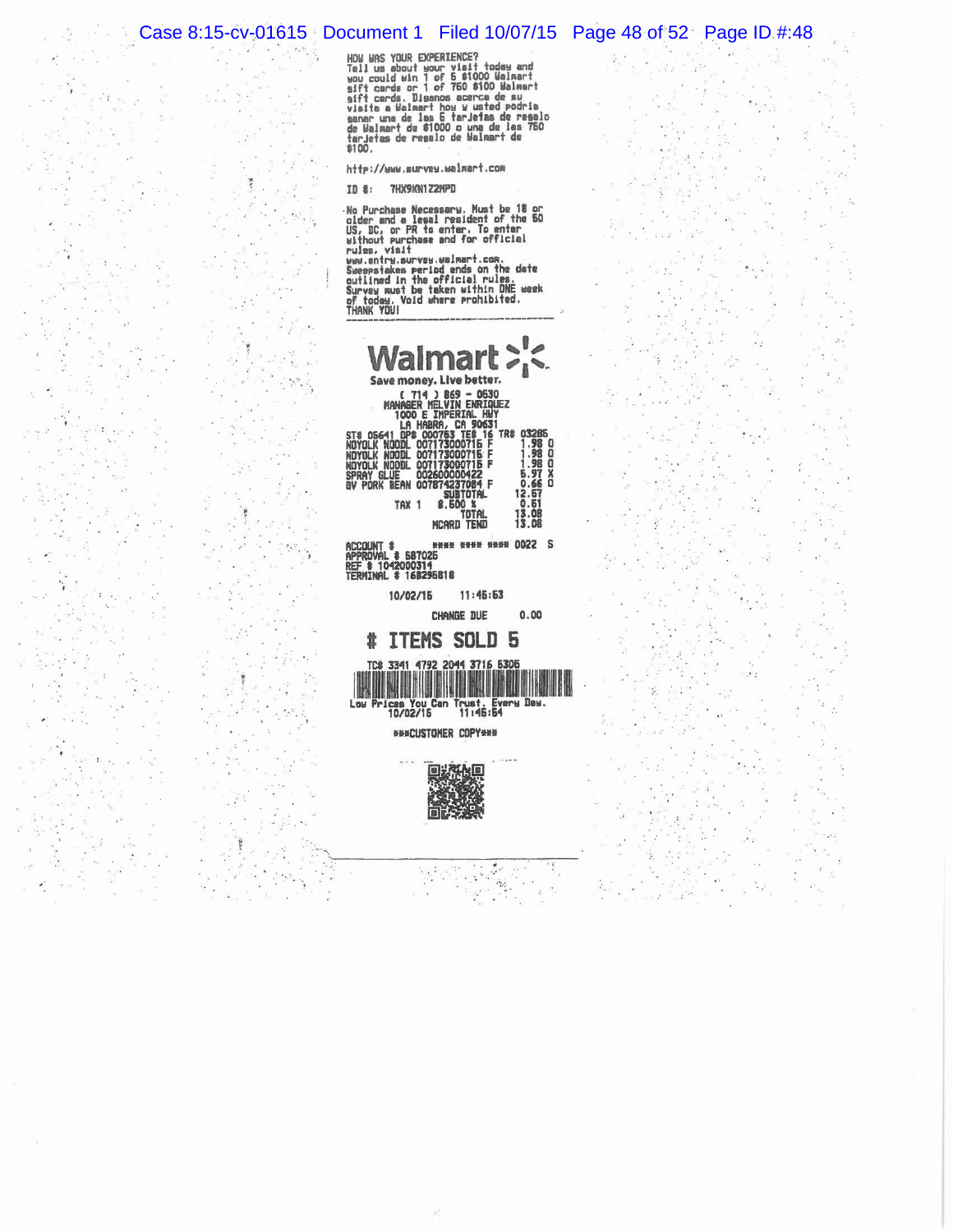|                             | Case 8:15-cv-01615 Document 1 Filed 10/07/15 Page 49 of 52 Page ID #:49 |                     |  |
|-----------------------------|-------------------------------------------------------------------------|---------------------|--|
|                             |                                                                         |                     |  |
| $\mathbf{1}$                |                                                                         | <b>Attachment B</b> |  |
| $\sqrt{2}$                  |                                                                         |                     |  |
| $\ensuremath{\mathfrak{Z}}$ |                                                                         |                     |  |
| $\sqrt{4}$<br>$\sqrt{5}$    |                                                                         |                     |  |
| $\sqrt{6}$                  |                                                                         |                     |  |
| $\boldsymbol{7}$            |                                                                         |                     |  |
| $\,8\,$                     |                                                                         |                     |  |
| $\boldsymbol{9}$            |                                                                         |                     |  |
| $10\,$                      |                                                                         |                     |  |
| $11\,$                      |                                                                         |                     |  |
| $12\,$                      |                                                                         |                     |  |
| $13\,$                      |                                                                         |                     |  |
| $14\,$                      |                                                                         |                     |  |
| $15\,$                      |                                                                         |                     |  |
| $16\,$                      |                                                                         |                     |  |
| $17\,$                      |                                                                         |                     |  |
| $18\,$                      |                                                                         |                     |  |
| $19\,$                      |                                                                         |                     |  |
| $20\,$                      |                                                                         |                     |  |
| 21                          |                                                                         |                     |  |
| $22\,$<br>23                |                                                                         |                     |  |
| 24                          |                                                                         |                     |  |
| 25                          |                                                                         |                     |  |
| $26\,$                      |                                                                         |                     |  |
| 27                          |                                                                         |                     |  |
| $28\,$                      |                                                                         |                     |  |
|                             |                                                                         |                     |  |
|                             |                                                                         |                     |  |
|                             |                                                                         |                     |  |
|                             |                                                                         |                     |  |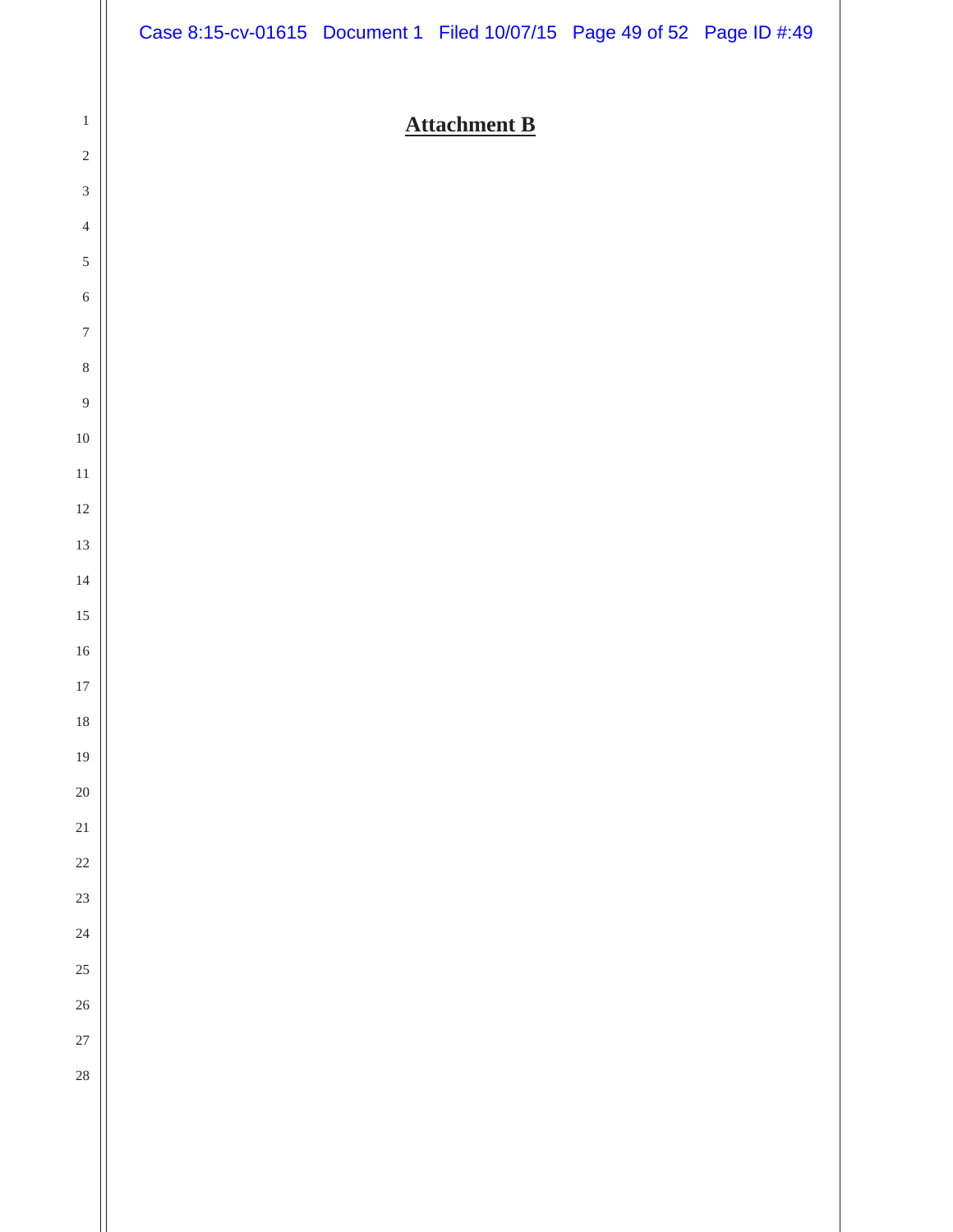| <b>Allis</b><br>almart<br>$\mathbb{R}^{ I }$                                                                                                                                                                                                                                                                                                                                                                                                                                                                                                                                                                                |
|-----------------------------------------------------------------------------------------------------------------------------------------------------------------------------------------------------------------------------------------------------------------------------------------------------------------------------------------------------------------------------------------------------------------------------------------------------------------------------------------------------------------------------------------------------------------------------------------------------------------------------|
| Save money. Live better.                                                                                                                                                                                                                                                                                                                                                                                                                                                                                                                                                                                                    |
| ( 856 ) 665 ~ 5430<br>MANAGER PAISAL KHAN<br><b>GOO ROUTE</b><br>38<br>CHERRY HILL<br>NJ 8002<br>ST# 05340 UF# 003171<br>TE# 17 TRI 06741<br>BEAN 007874237084 F<br>$0.72$ 0<br>GV PORK<br>$0.72 \, \mathrm{ii}$<br>GV PORK<br>BEAN 007874237084<br>0.72<br>GV PORK BEAN 007874237084 F<br>Ĥ<br>3.37X<br>FL0SS<br>003700003866<br>15.96<br>REPHRESH<br>036671583304<br>X<br>21.49<br>SUBTOTAL<br>$1.00 - 0$<br><b>VENDOR COUPON</b><br>20.49<br>SUBTOTAL.<br>VENDOR COUPON<br>$2.00 - 0$<br>18.49<br>SUBTOTAL.<br>1.36<br>7.000 %<br>TOK 1<br>19.85<br>TOTAL.<br>DEBIT<br>19.85<br><b>TEND</b><br>0.00<br><b>CHANGE DUE</b> |
| PAY FROM PRIMARY<br>EFT DEBIT<br>19.85 FOTOL PURCHASE<br><b>KNUE NUKK NEWS 1583</b> S<br>ACCOUNT #<br>REF # 524200651878<br>NETWORK ID. 0090 APPR CODE 271147<br>TERMINAL # SC011186                                                                                                                                                                                                                                                                                                                                                                                                                                        |
| 08730715 10:52:52                                                                                                                                                                                                                                                                                                                                                                                                                                                                                                                                                                                                           |
| TEMS SOL<br>5                                                                                                                                                                                                                                                                                                                                                                                                                                                                                                                                                                                                               |
| 4221 4119 2546 3317 9320<br>TC#<br>Low Prices You Can Trust. Every Day.<br>08/30/15 10:52:54                                                                                                                                                                                                                                                                                                                                                                                                                                                                                                                                |
| Savinss Calcher! Scan with Walmart app<br>国政科<br>高等社会                                                                                                                                                                                                                                                                                                                                                                                                                                                                                                                                                                       |

E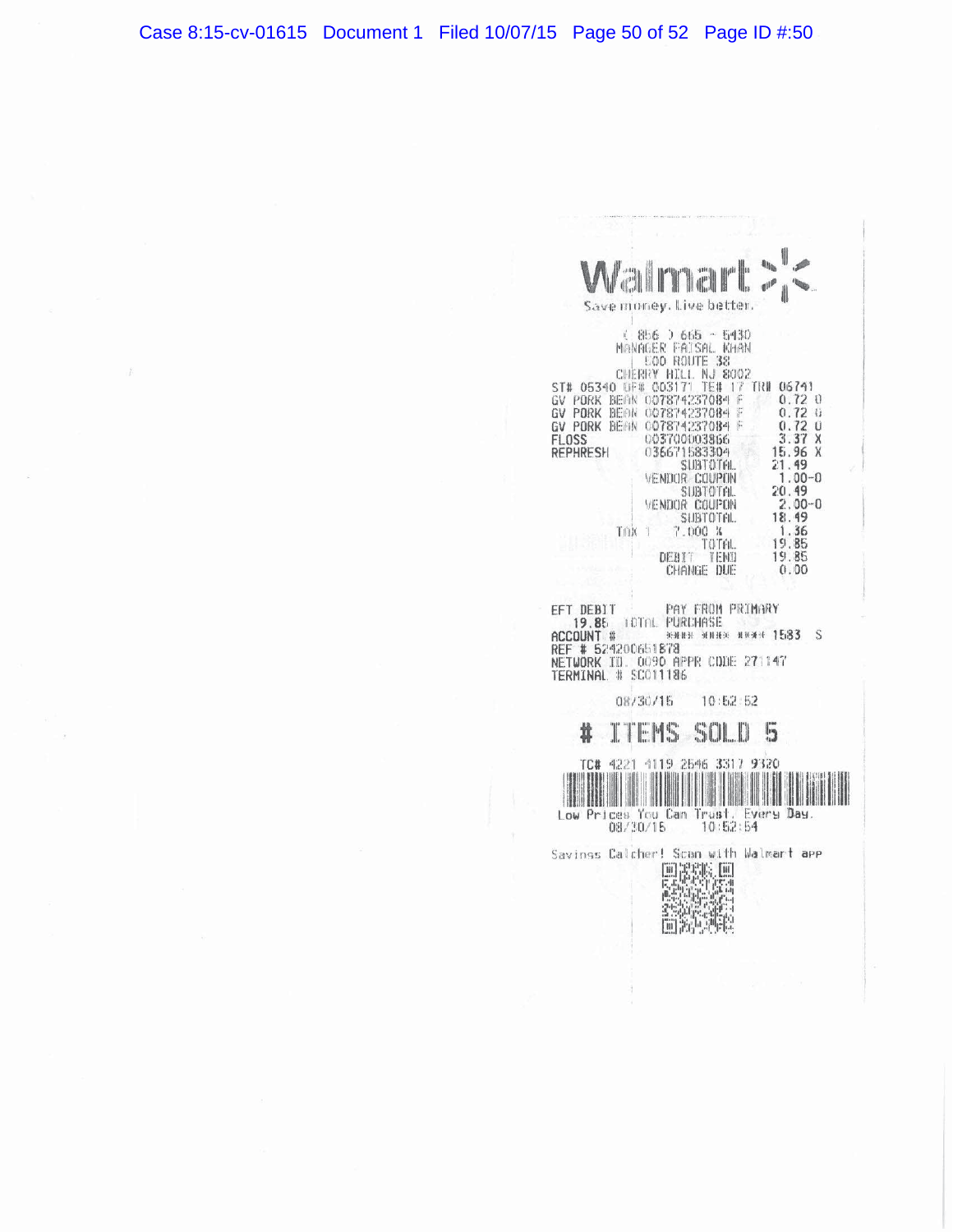|                            | Case 8:15-cv-01615 Document 1 Filed 10/07/15 Page 51 of 52 Page ID #:51 |                     |  |
|----------------------------|-------------------------------------------------------------------------|---------------------|--|
|                            |                                                                         |                     |  |
| $\mathbf{1}$<br>$\sqrt{2}$ |                                                                         | <b>Attachment C</b> |  |
| $\sqrt{3}$                 |                                                                         |                     |  |
| $\overline{4}$             |                                                                         |                     |  |
| $\sqrt{5}$                 |                                                                         |                     |  |
| $\sqrt{6}$                 |                                                                         |                     |  |
| $\boldsymbol{7}$           |                                                                         |                     |  |
| $\,8\,$                    |                                                                         |                     |  |
| $\boldsymbol{9}$           |                                                                         |                     |  |
| $10\,$                     |                                                                         |                     |  |
| $11\,$                     |                                                                         |                     |  |
| $12\,$                     |                                                                         |                     |  |
| $13\,$                     |                                                                         |                     |  |
| $14\,$                     |                                                                         |                     |  |
| $15\,$                     |                                                                         |                     |  |
| $16\,$                     |                                                                         |                     |  |
| $17\,$<br>$18\,$           |                                                                         |                     |  |
| 19                         |                                                                         |                     |  |
| $20\,$                     |                                                                         |                     |  |
| $21\,$                     |                                                                         |                     |  |
| $22\,$                     |                                                                         |                     |  |
| 23                         |                                                                         |                     |  |
| 24                         |                                                                         |                     |  |
| $25\,$                     |                                                                         |                     |  |
| 26                         |                                                                         |                     |  |
| $27\,$                     |                                                                         |                     |  |
| 28                         |                                                                         |                     |  |
|                            |                                                                         |                     |  |
|                            |                                                                         |                     |  |
|                            |                                                                         |                     |  |
|                            |                                                                         |                     |  |